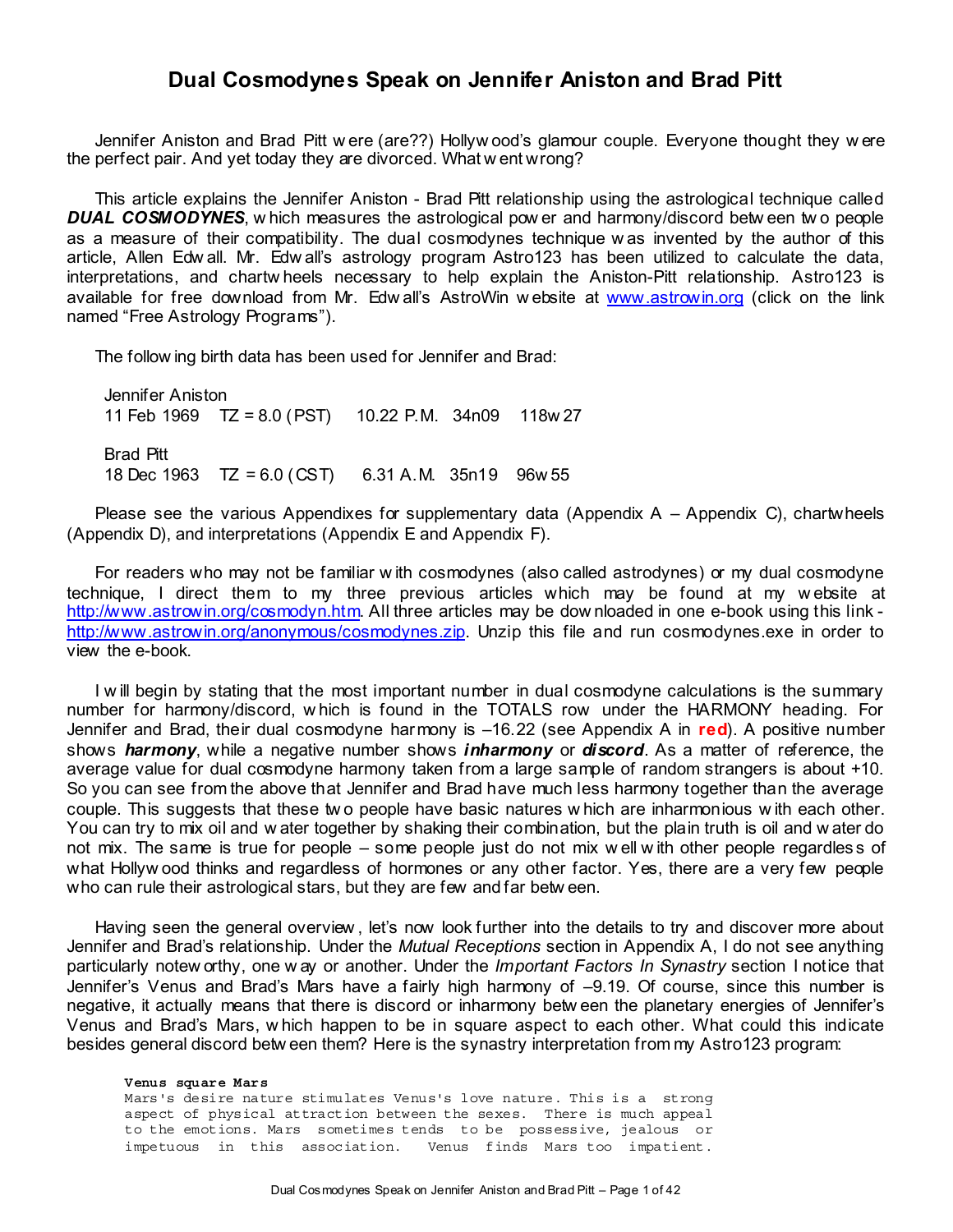Sometimes one of you will resist or repulse the other or perhaps this attraction is not felt by both of you. A little too much emotion in this combination can lead to friction and disputes. Jealousy will often raise its head. Unless many harmonious aspects balance this aspect, there will be considerable tension or conflict in love and marriage relationships.

In the above interpretation Brad is the MA RS person and Jennifer is the VENUS person. If w e replace the w ords Mars and Venus with Brad and Jennifer, then the above interpretation reads:

### **Venus square Mars**

Brad's desire nature stimulates Jennifer's love nature. This is a strong aspect of physical attraction between the sexes. There is much appeal to the emotions. Brad sometimes tends to be possessive, jealous or impetuous in this association. Jennifer finds Brad too impatient. Sometimes one of the two of you will resist or repulse the other or perhaps this attraction is not felt by both of you. A little too much emotion in this combination can lead to friction and disputes. Jealousy will often raise its head. Unless many harmonious aspects balance this aspect, there will be considerable tension or conflict in love and marriage relationships.

This description is not quite like the description we have heard Hollyw ood propose concerning the perfect/ideal romantic couple, is it? An astrologer w ho uses and understands dual cosmodynes or even the standard astrological technique of synastry (synastry is comparing the planets in one person's chart w ith the planets in another person's chart) could have sensed that something w asn't quite right betw een Jennifer and Brad and could have advised accordingly.

Again under the *Important Factors In Synastry* section I notice that Jennifer's Moon and Brad's Sun have a fairly high harmony of 12.39. Since this number is positive, it indeed indicates a high degree of harmony betw een Jennifer's personality, sub-conscious habit patterns, emotional instincts, and feminine nature (Moon) and Brad's individuality, self-expression, will, and masculine nature (Sun). It also indicates a certain spiritual harmony betw een them as in synastry the Sun and Moon also represent the possible spiritual connection or compatibility betw een two people. Here is w hat Astro123 says regarding this placement (aspect) of planets in synastry (remember that Jennifer is the Moon person and Brad is the Sun person – as you read you may substitute their names for the planets mentioned below):

## **Sun conjunct Moon (**Jennifer is Moon and Brad is Sun**)**

Creative and power urge blends with the domestic, submissive urge. The masculine and feminine instincts of both of you combine well. Here there is harmony of personality, interchange of sympathy, good mental affinity and mutual understanding. Your personality traits complement each other, yet are not identical. Each of you possesses something of the other's nature. Moon is intuitive and sensitive in reaction to Sun. Sun is protective toward Moon. This aspect is a powerful attraction between the sexes. This aspect indicates ability to achieve compatibility and harmony. When the woman's SUN conjuncts the man's MOON, she might try to lead or dominate him, which is not so wise, though if she is aware of this tendency she can overcome it. Perhaps the wife may become "too bossy", a complaint of many an unhappy husband.

So w ith regard to the two above-mentioned aspects (the first interaspect is distinctly inharmonious and the second interaspect is sometimes good and sometimes bad, usually both because a conjunction takes on the coloring from other planets w ho also aspect either synastry planet), we see that there is at least a pow erful attraction betw een Jennifer and Brad. But attraction isn't the same thing as harmony, likeability, comfort, soul mate, compatibility, or anything else.

Let's continue. The rest of the aspects listed in the *Important Factors In Synastry* section are mainly positive. Notice that there is another Moon-Sun connection – this time it is Jennifer's Sun coupled with Brad's Moon (semi-sextile to be exact). So Jennifer and Brad form a "double-w hammy", so to speak, in that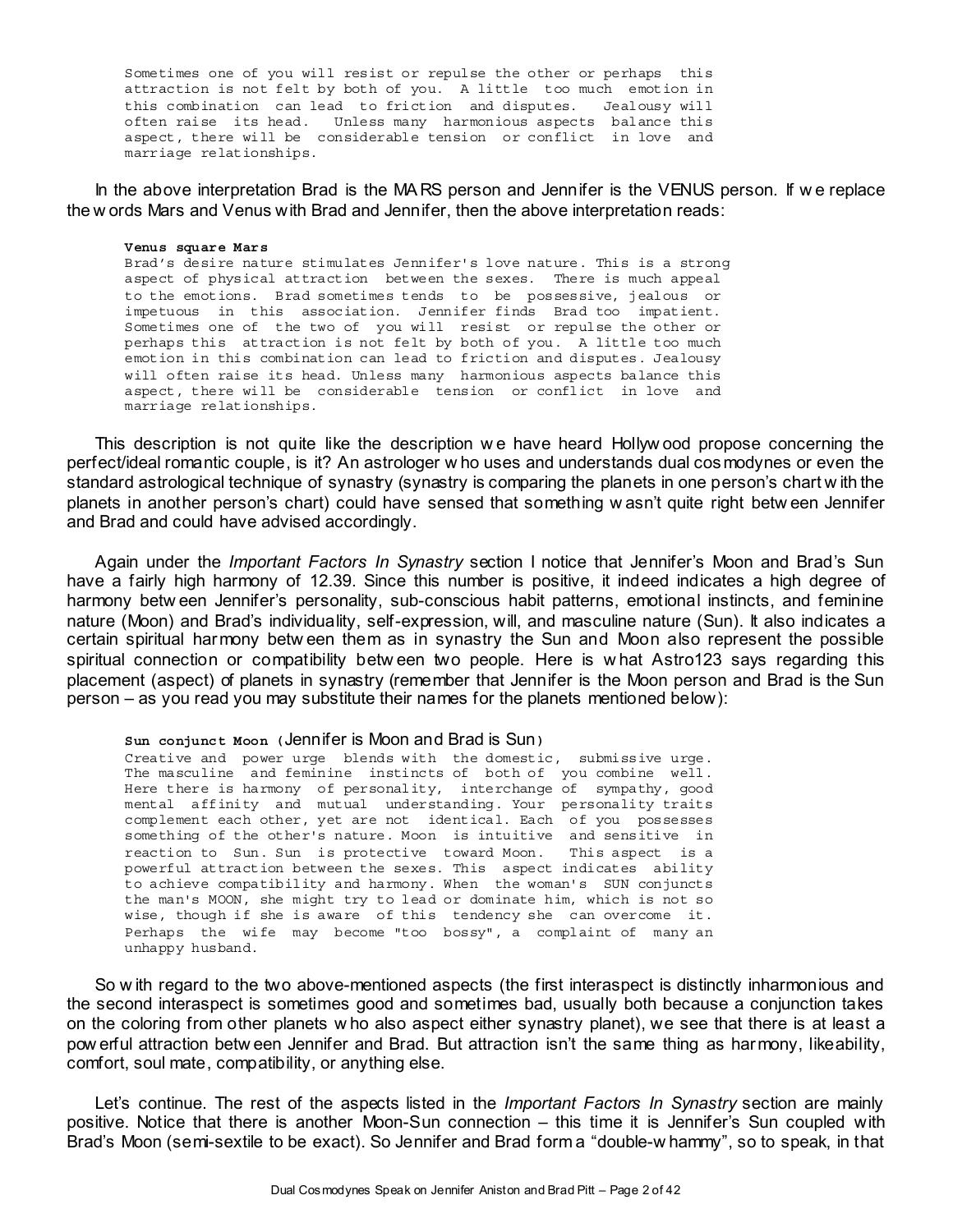each person's Sun is coupled w ith (aspected to) the other's Moon, and, in this case, both aspects are positive. This is certainly something to be noticed and not to be taken lightly. But remember, it is the sum of all the astrological influences, not just one or tw o, that really describe (make or break) the relationship. The *Important Factors In Synastry* aspects normally w ould be mainly positive or else Jennifer and Brad never would have thought enough about each other to think about staying together long enough to get married. Obviously, every couple has SOME harmony betw een them. And they alw ays have ATTRACTION between them or else they w ould be like ships passing in the night. Yet w hatever is there, is it enough? The overall harmony betw een Jennifer and Brad is -9.19 (discord actually, not harmony) so in the main, the answ er is NO, there is not enough harmony betw een them to keep them married and/or living together.

Under the *Planets Aspecting Each Other Within 1 Degree* section, w hich shows the closest aspects betw een tw o people's planets – these are the nails that help hold the people together), I see that there are a reasonable number of "nails", some harmonious and some discordant – about normal I w ould say. The Venus-Jupiter connection, actually a conjunction, suggests that Jennifer and Brad really do care about each other and feel that they are good and beneficial for and to each other. From Astro123:

## **Venus conjunct Jupiter (**Jennifer is Venus and Brad is Jupiter**)**

This aspect denotes mutual helpfulness and mutual benefit. You enjoy the same pastimes and cultural things. This aspect stimulates optimism, self-confidence and good health in both of you. There is mutual consideration, sympathy and encouragement. It is conducive to development along artistic, ethical or spiritual lines in either of you or both. You are generous toward each other. Sometimes, though, this aspect stimulates an extravagant streak in one or both of you, or a tendency to wastefulness or overindulgence, or there may be too much emphasis on social form, appearances, clothes and material possessions.

This energy adds to the Sun-Venus energy (the aspect was not previously mentioned) found in the *Important Factors In Synastry* section (Sun–Venus harmonious energy indicates that there is indeed love on some level betw een the two people). But just because you love someone (love is certainly a term that has many meanings on many different levels) does not mean you can live with them and be happy and fulfilled doing so.

## So w hat's left in our analysis?

I like to look at the bottom harmony table to see w here the trouble spots actually lie. I've already mentioned the Venus-Mars affliction, but are there other difficult energies that need to be transmuted if the couple hopes to be successful as a couple? You find these trouble areas by looking for the biggest negative numbers in the **HARMONY** table at the bottom of Appendix A. Looking at the table w e find the following discordant (negative numbers) configurations (energies):

Jennifer's Sun and Brad's Saturn (conjunct): -5.39 Jennifer's Mars and Brad's Saturn (square): -5.81 Jennifer's Saturn and Brad's Mercury (square): -7.47 Jennifer's Saturn and Brad's Venus (square): -7.07 Jennifer's Saturn and Brad's Moon (square): -12.48 Jennifer's Pluto and Brad's Sun (square): -10.67 Jennifer's Ascendant and Brad's Moon (square): -8.35 Jennifer's Ascendant and Brad's Venus (square): -6.76

That's a lot of Saturn influence. Saturn DOES bind people together, but that does not mean he does so harmoniously. Is it possible Jennifer (Saturn) "sat on Brad", w as alw ays "raining on Brad's parades", and otherw ise being a w et-blanket or being so insecure that their relationship could not handle the stress? I read somew here that Jennifer said she blamed her ow n upbringing for some of the problems in her marriage – see Jennifer's natal chart to find w here her individual trouble spots are – Moon (mother) square Pluto, Sun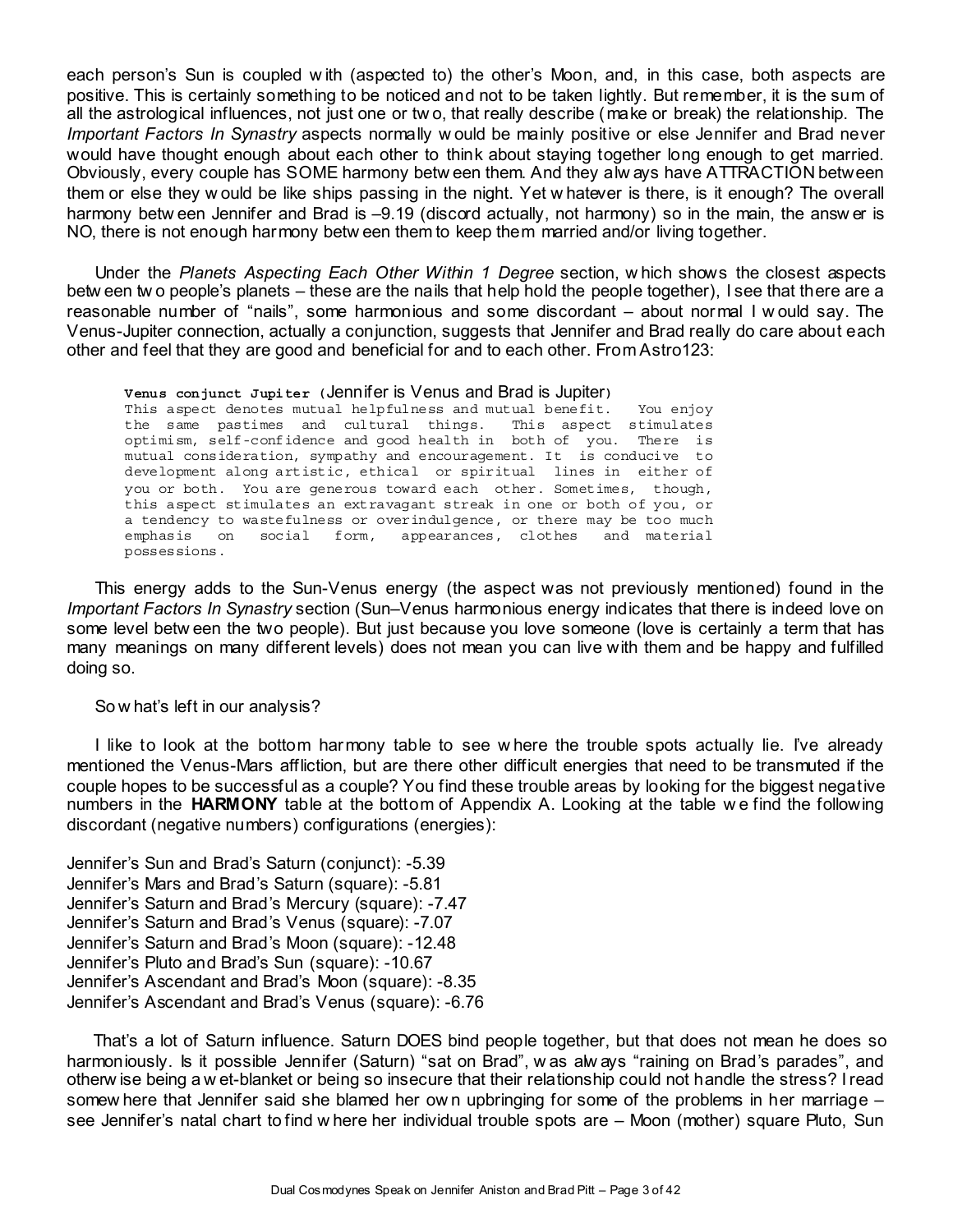(father) square Mars, Sun square Neptune, and Mars conjunct Neptune – use Astro123 to read the interpretations for any natal aspect.

The above listed discordant interaspects represent the trouble areas that Jennifer and Brad needed to address with the hope that they could use the positive energies betw een them to channel or transmute these negative energies into positive energies. Below are the Astro123 interpretations for each of the above interaspects. You may substitute Jennifer's or Brad's name into the interpretation w herever the planet name appears in regular case (not all UPPER-CASE), of course remembering w ho is w hat planet.

### **Sun conjunct Saturn (**Jennifer is Sun and Brad is Saturn**)**

Power urge and security urge combine. This aspect can be good or unfortunate, depending on whether the majority of interchart aspects are harmonious or frictional. Saturn slows down Sun, but this could be for Sun's own good. Saturn reminds Sun of duties and responsibilities and can be a bit critical. Sun does much to encourage and vitalize Saturn, alleviate worries, fears or other negative mental attitudes in Saturn. Sun often has to wait for Saturn who may be slow in some way (or seem so to Sun). Saturn depends on Sun for inspiration; sometimes throws responsibility on Sun or will try to blame Sun for troubles. Sun, Saturn can depress or discourage you, and may put a damper on your spirits and enthusiasms, but this might help you to be more practical and realistic. Sun will be tolerant and forgiving toward Saturn.

There is loyalty between the two of you if the comparison can be judged a good one. A SUN-SATURN bond is hard to break. Sun, Saturn needs you and will hold you. Saturn, you should try not to let Sun feel it is bondage. Saturn has a confining influence on Sun. Sun may learn needed lessons of discipline and patience through Saturn. In marriage a SUN-SATURN conjunction is occasionally found where there is a wide difference of ages, or where the wife is older than the husband. It is better with this aspect if the wife's SUN aspects the husband's SATURN. Saturn, you will probably benefit most from this relationship, as Sun will have to make most of the concessions and do most of the compromising to ensure harmony.

Saturn, you should guard against selfishness, criticism, coldness, unresponsiveness, putting too much emphasis on discipline and duty or depreciating the aims of Sun. Too much pessimism, Saturn, can wear down Sun's vitality and optimism. Sometimes Saturn will put too much blame on Sun for things that go wrong. Saturn may not be as sympathetic as can be, but is usually loyal and dependable. If there are many good aspects in the comparison, this aspect can prove a stabilizing influence, for Saturn's caution can restrain any reckless tendency in Sun. But in all cases, Saturn, you need to cultivate the "light touch" to make your practical and serious viewpoints acceptable to Sun.

## **Mars square Saturn (**Jennifer is Mars and Brad is Saturn**)**

This is a serious aspect in a relationship. It can give violent quarrels and may even be harmful to Saturn. Saturn frustrates Mars, making Mars impatient, angry and resistant. Mars irritates and unsettles Saturn's constructive ideas and efforts and Saturn's security feelings. This aspect creates many problems of adjustment. Saturn will be critical of Mars's ambition and enterprise. At times, Saturn's caution, prudence and conservative instinct can prevent Mars from reckless ventures or losses, though Mars may not appreciate this until long afterward. In marriage it's better if the woman's SATURN aspects the man's MARS rather than vice versa. Much depends upon other aspects if this aspect can or cannot be resolved by the two of you. This aspect intensifies any friction or antagonism indicated by other frictional aspects.

### **Mercury square Saturn (**Jennifer is Saturn and Brad is Mercury) Saturn is very critical, exacting, disapproving and discouraging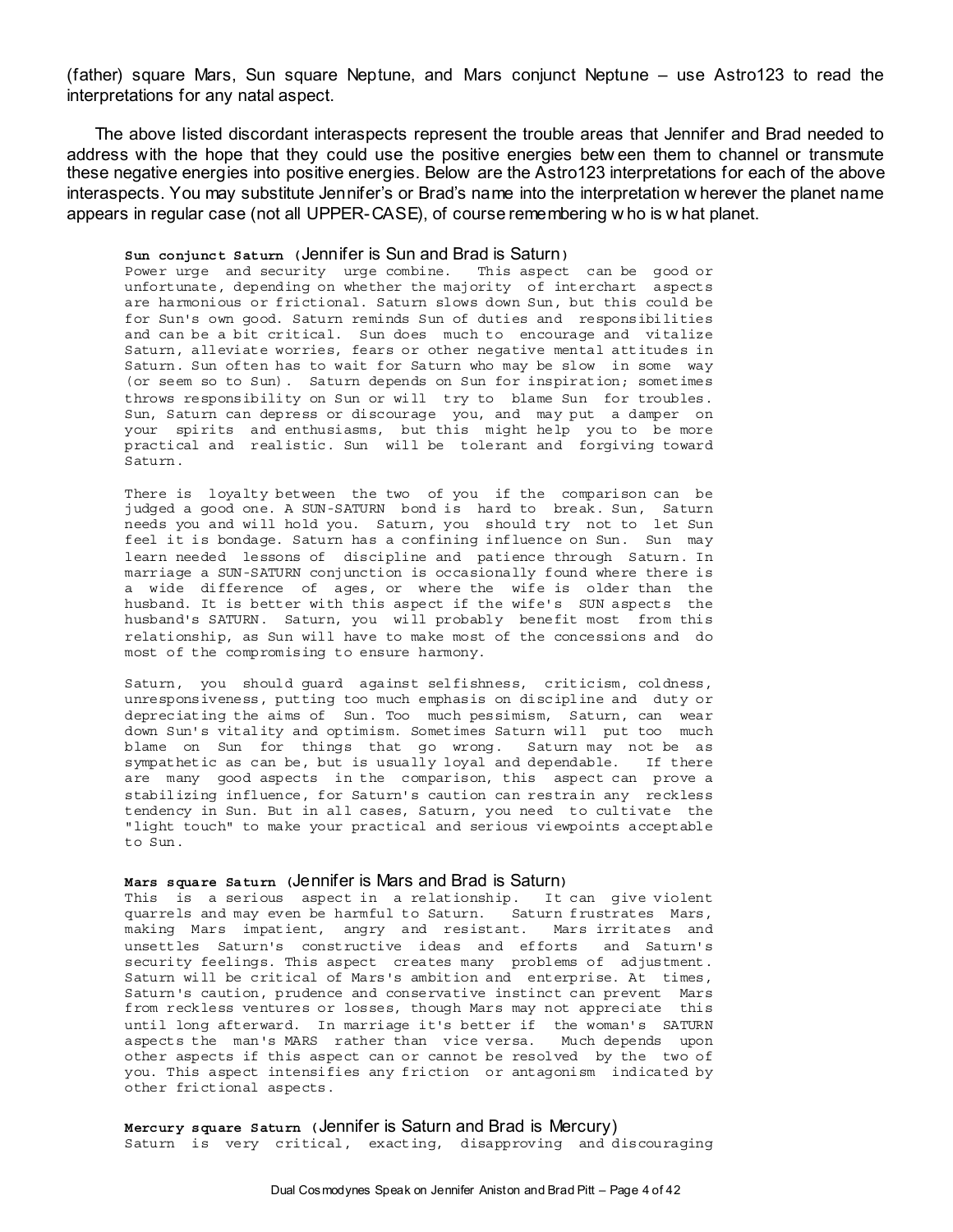toward Mercury. Saturn is apt to judge harshly or to belittle the mental attainments and ideas of Mercury. Saturn can also bring Mercury worry or limitation of some nature. Saturn can detract from the selfconfidence of Mercury and cause resentments to grow in Mercury's mind unless you, Mercury, can protect yourself spiritually. Cooperation is difficult where this aspect occurs unless there are many good aspects to offset this one. Mercury, many of your aims may meet with delay of realization due to the obstacles that Saturn may put in your path. Mercury will seem irritating and careless to Saturn at times. Saturn presents a challenge to Mercury which can help Mercury's growth.

## **Venus square Saturn (**Jennifer is Saturn and Brad is Venus)

Venus, you are likely to have many unhappy experiences through this aspect. Saturn will prove to be demanding, restricting, selfish, condemning, resentful, critical, disapproving, jealous and may even dislike you. Venus, you might find it difficult to give affection to Saturn, or if you do, it would be mere show inspired by fear or anxiety. This is an unfavorable aspect. Venus, Saturn will bring sorrow, worry and responsibilities to you and you will probably try to escape in some way if possible. In love or marriage, Venus, you will usually be made unhappy and feel dominated or frustrated. Many economic problems also are likely to be encountered. Saturn tends to impose too much responsibility on Venus and often blames Venus for troubles encountered together. Some of Saturn's qualities or habits may disgust you, Venus, if you are very fastidious.

### **Moon square Saturn (**Jennifer is Saturn and Brad is Moon)

This aspect tends to weaken sympathy between the two of you. Saturn disciplines Moon and the latter may resent it. Saturn can be unjust, critical, unkind, inconsiderate or selfish toward Moon. Saturn will oppose more readily than agree with Moon. Saturn arouses worry, discouragement or some other negative attitude in Moon which may become difficult for Moon to throw off. Saturn disregards the moods and feelings of Moon, who becomes more sensitive in reaction as time goes on unless an inner defense is built. Between members of a family or in marriage, Saturn may place too much responsibility on Moon, or blame Moon for troubles, or limit Moon in some way.

Saturn demands much attention from Moon and is hard to please. This will try the patience of Moon. Moon will have to learn patience and forbearance in this association. In marriage there may be domestic difficulties and financial disagreements, or troubles with other members of the family which threaten marital harmony.

The above is the description of MOON opposite SATURN. MOON square SATURN is similar to the above but more productive of conflict. Saturn discourages, limits, frustrates and delays Moon's efforts and progress, disregarding Moon's feelings. Saturn's duties and responsibilities will discourage or depress Moon. Unless there are many good aspects between your two charts to balance this aspect, you will not be of much benefit to each other. Saturn would derive the most benefit. This aspect is not good for marriage, especially if the man's SATURN aspects the wife's MOON. If the woman's SATURN aspects the man's MOON she will tend to nag and will be too critical, exaggerating trifles. This can be a source of misunderstanding and disagreement. Sometimes in-laws will prove a source of trouble between the two of you.

### **Sun square Pluto (**Jennifer is Pluto and Brad is Sun)

Creative urge conflicts with reforming urge. Reactions are frictional if your association is a close one. Pluto resists Sun's authority and will be jealous, rebellious, demanding and even vindictive. Pluto resists correction from Sun, and will try to change Sun. In marriage, Pluto can undermine the confidence of Sun and could have an unfortunate influence on Sun's moral or ethical ideas. Even if your charts compare well, Pluto will try to change or reform Sun. Unless differences of temperament are understood well and adjusted, your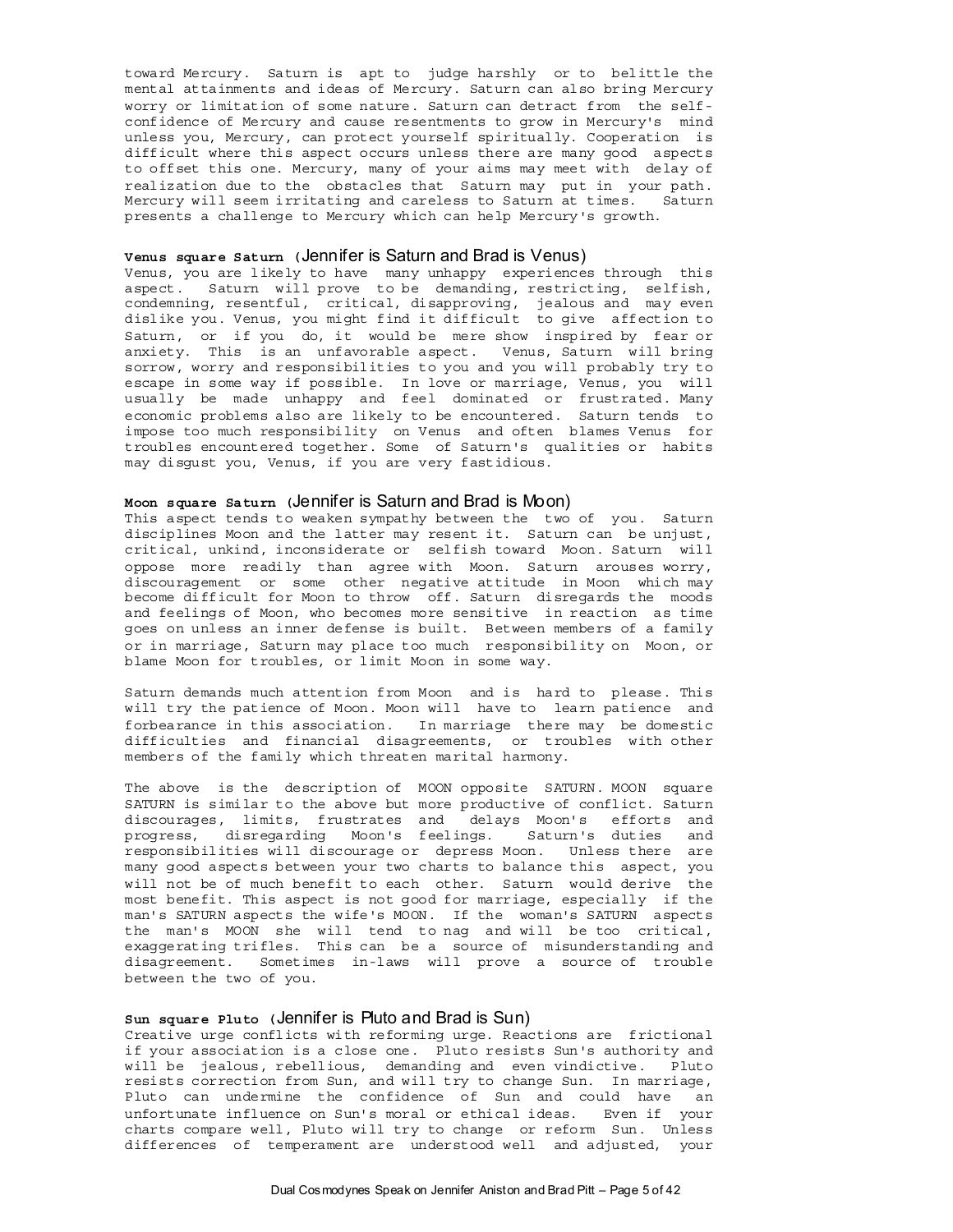reactions together in this aspect are to be judged unfavorable. In friendships, this aspect indicates occasional tests of tolerance and loyalty.

## **Moon square Ascendant (**Jennifer is Ascendant and Brad is Moon)

Moon's family upbringing and emotional habit patterns conflict with Ascendant's manner of self-expression, self-image and the concept of cooperation in partnerships. Ascendant, in turn, can emotionally upset and disorient Moon. There can be disagreement about how to conduct family, domestic and business affairs.

## **Venus square Ascendant (**Jennifer is Ascendant and Brad is Venus)

This aspect is not favorable for marital and romantic relationships. The personal habits and social mannerisms of Ascendant are likely to be unattractive to the social sensibilities of Venus. Venus may seem like a "prima donna" to Ascendant. You may not share aesthetic, business and social values. Impulsive, emotional behavior on your part or on both your parts may cause problems in the relationship.

For other ideas regarding the relationship of Jennifer Aniston and Brad Pitt, check out the follow ing links provided by the Magi Society (ed. note: dual cosmodyne calculations do not use or include Chiron. There has yet been no compelling evidence that suggests that including Chiron in the calculations describes real relationships better than not including Chiron. Further research would be interesting, though).

http://www.magisociety.com/pitt\_aniston.htm - Marriage Chart for Brad Pitt and Jennifer Aniston

http://www.magisociety.com/anistonpitt.html - Chiron is the Arrow that Points to Your Soulmate

http://www.magisociety.com/pitt.html - Brad Pitt and Jennifer Aniston Married During Their Cinderella **Transits** 

Allen Edw all is a computer programmer/electrical engineer w ho has studied astrology for 33 years. He writes custom astrology programs and enjoys supplying people w ith simple, straight-forw ard, and practical software that w ill run their astrological calculations for them so they can save their brains for interpretation. His current e-mail address may be found on his w ebsite at http://www.astrow in.org. He w elcomes your comments regarding cosmodynes or anything else, for that matter.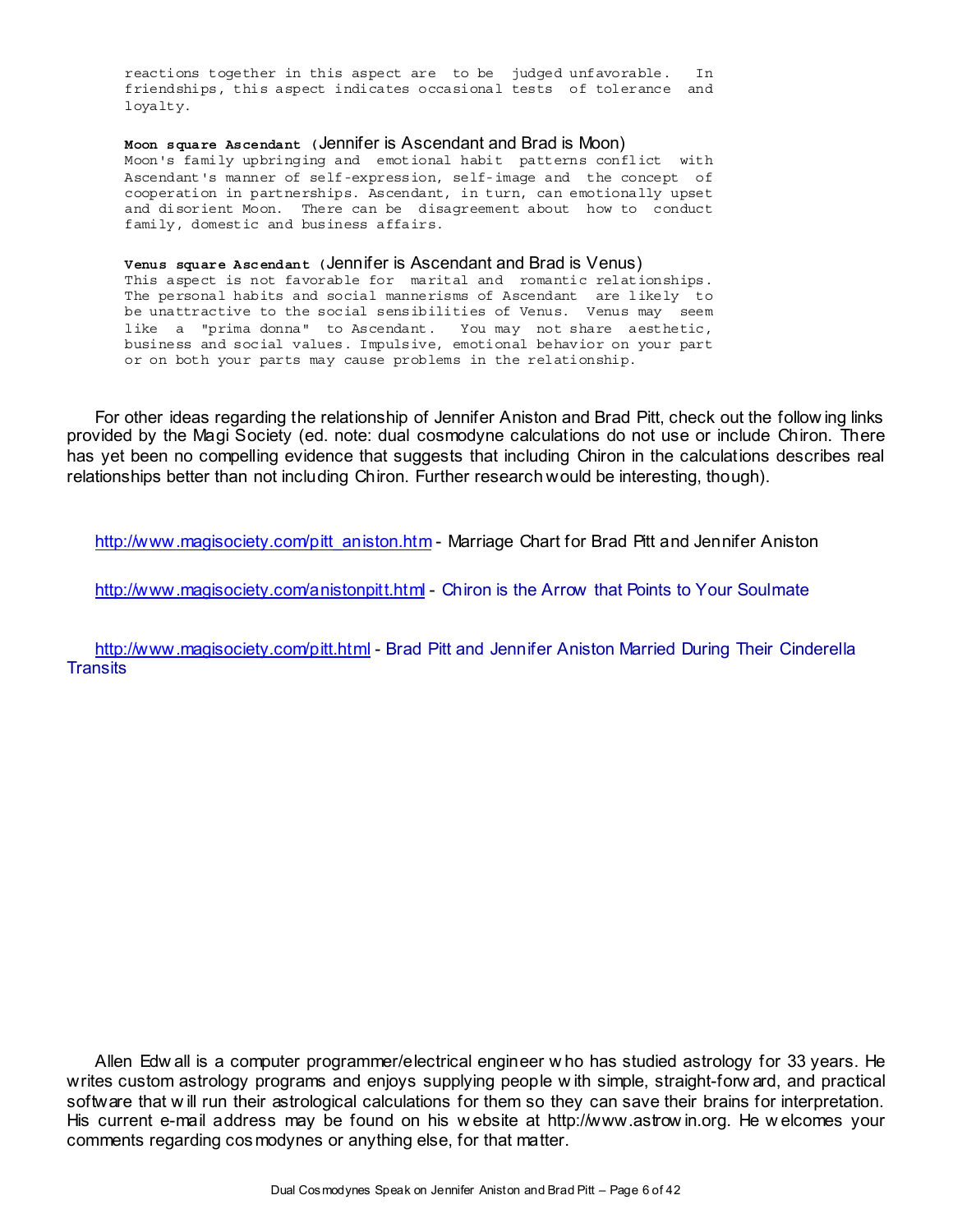# **Appendix A**

Jennifer and Brad's dual cosmodynes:

Jennifer Aniston 11 Feb 1969 TZ = 8.0 10.22 P.M. 34.09 North 118.27 West Brad Pitt 18 Dec 1963 TZ = 6.0 6.31 A.M. 35.19 North 96.55 West

Jennifer Aniston's COSMODYNES vs Brad Pitt's

|                   | Jennifer Aniston |           |            |      | Brad Pitt |        |              |      |
|-------------------|------------------|-----------|------------|------|-----------|--------|--------------|------|
|                   | Power            |           | Harmony    |      | Power     |        | Harmony      |      |
| SUN               | 37.93(1)         |           | $-4.70(8)$ |      | 52.69(1)  |        | 14.49(1)     |      |
| MERCURY           | 22.76(8)         |           | 4.77 (3)   |      | 12.24     | (8)    | $-13.96(10)$ |      |
| VENUS             | 31.16(4)         |           | 6.15 (2)   |      | 42.82(3)  |        | 11.91        | (2)  |
| MARS              | 27.70(6)         |           | $-2.67(6)$ |      | 27.34(6)  |        | $-24.28$     | (11) |
| JUPITER           | 19.03(9)         |           | $-4.23$    | (7)  | 34.82     | (5)    | 9.18         | (3)  |
| SATURN            | 31.73(3)         |           | $-15.99$   | (11) | 37.02(4)  |        | $-5.82(7)$   |      |
| URANUS            | 16.73(10)        |           | $-5.82$    | (9)  | 4.97 (11) |        | 0.59         | 5)   |
| NEPTUNE           | 8.40(11)         |           | $-1.39$    | ( 5) | 8.99      | (9)    | $-6.48$      | 9)   |
| PLUTO             | 31.02(5)         |           | 3.78       | 4)   | 6.11(10)  |        | $-5.99$      | 8)   |
| MOON              | 23.26(7)         |           | 18.90      | ( 1) | 45.52(2)  |        | $-0.84$      | 6)   |
| ASC               | 37.91(2)         |           | $-15.02$   | (10) | 15.10     | (7)    | 4.98         | 4)   |
|                   |                  |           |            |      |           |        |              |      |
| TOTALS            | 287.63           |           | $-16.22$   |      | 287.63    |        | $-16.22$     |      |
| $Power*Harmony =$ |                  | $-661.30$ |            |      |           | 487.59 |              |      |

Mutual Receptions (1st planet is Jennifer Aniston's and 2nd planet is Brad Pitt's) ----------------- MERCURY SATURN MERCURY URANUS

SATURN MARS URANUS SATURN

|              |              | Important Factors In Synastry (11 total):          |         |  |
|--------------|--------------|----------------------------------------------------|---------|--|
|              |              | (mutual receptions not included in harmony column) |         |  |
|              |              | Power                                              | Harmony |  |
| SUN          | <b>VENUS</b> | 3.88                                               | 4.85    |  |
| SUN          | MOON         | 3.45                                               | 3.45    |  |
| <b>VENUS</b> | <b>MARS</b>  | 9.19                                               | $-9.19$ |  |
| MARS         | <b>VENUS</b> | 5.65                                               | 5.65    |  |
| <b>MOON</b>  | SUN          | 12.39                                              | 12.39   |  |
| MOON         | <b>VENUS</b> | 2.77                                               | 3.46    |  |
| MOON         | MOON         | 2.57                                               | 2.57    |  |
| ASC          | ASC          | 2.56                                               | $-2.56$ |  |

Planets Aspecting Each Other Within 1 Degree: (mutual receptions not included in harmony column)

|               |               | Power | Harmony |
|---------------|---------------|-------|---------|
| SUN           | <b>VENUS</b>  | 3.88  | 4.85    |
| SUN           | <b>MOON</b>   | 3.45  | 3.45    |
| VENUS         | <b>MARS</b>   | 9.19  | $-9.19$ |
| <b>VENUS</b>  | JUPITER       | 11.39 | 8.54    |
| <b>VENUS</b>  | <b>URANUS</b> | 0.17  | 0.00    |
| MARS          | <b>VENUS</b>  | 5.65  | 5.65    |
| <b>URANUS</b> | <b>SATURN</b> | 3.30  | $-4.95$ |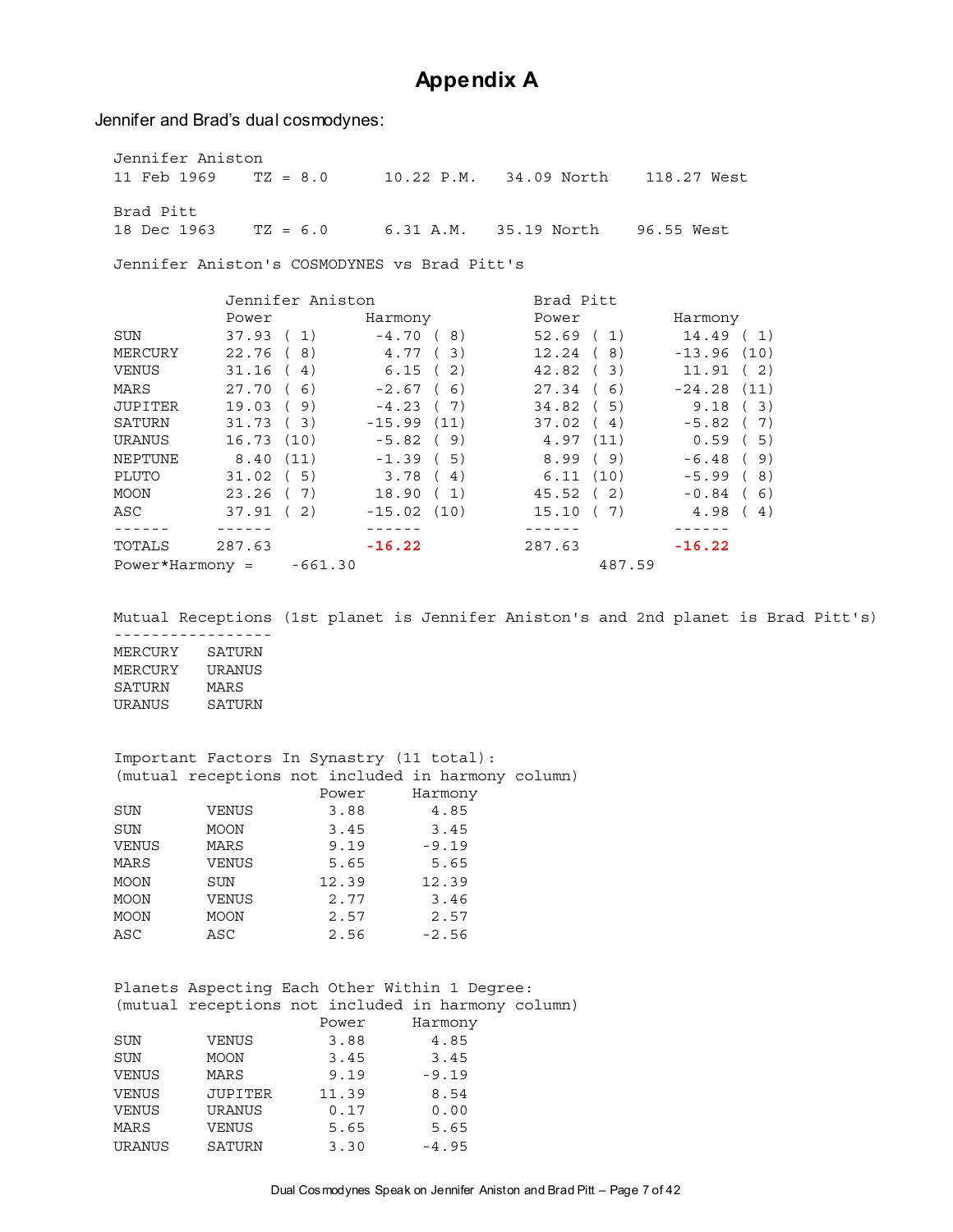| MOON | <b>VENUS</b>  | 2.77 | 3.46    |
|------|---------------|------|---------|
| MOON | <b>MOON</b>   | 2.57 | 2.57    |
| ASC  | <b>VENUS</b>  | 9.01 | $-6.76$ |
| ASC  | <b>URANUS</b> | 4.80 | $-4.41$ |

Planets down left edge are Jennifer Aniston's planets. Planets across the top are Brad Pitt's planets.

| POWER | Sun                | Mer         | Ven         | Mar         | Jup         | Sat         | Ura         | Nep         | Plu         | Moo           | Asc         |
|-------|--------------------|-------------|-------------|-------------|-------------|-------------|-------------|-------------|-------------|---------------|-------------|
| Sun   | 5.51               | $- - - - -$ | 3.88        | 4.33        | 4.52        | 10.79       | $- - - - -$ | 5.45        | $- - - - -$ | 3.45          | $- - - - -$ |
| Mer   | $- - - - -$        | $- - - - -$ | 8.03        | $- - - -$   | $- - - - -$ | $- - - - -$ | $- - - - -$ | $- - - - -$ | 4.89        | 7.37          | 2.47        |
| Ven   | $- - - - -$        | 3.11        | $- - - - -$ | 9.19        | 11.39       | $- - - -$   | 0.17        | $- - - - -$ | $- - - -$   | $- - - - -$   | 7.31        |
| Mar   | 1.98               | $- - - - -$ | 5.65        | 3.80        | 3.99        | 3.32        | $- - - - -$ | 2.98        | $- - - - -$ | 5.98          | $- - - - -$ |
| Jup   | 2.62               | $- - - - -$ | $- - - - -$ | 5.20        | 7.40        | 2.91        | $- - - - -$ | 0.57        | $- - - - -$ | $- - - - -$   | 0.32        |
| Sat   | 7.28               | 4.98        | 5.66        | $- - - - -$ | 0.70        | 4.01        | $- - - -$   | $- - - - -$ | $- - - - -$ | 8.32          | 0.78        |
| Ura   | 4.40               | $- - - - -$ | $- - - -$   | 3.42        | 5.61        | 3.30        | $- - - -$   | $- - - -$   | $- - - -$   | $- - - - -$   | $- - - - -$ |
| Nep   | 1.23               | 2.51        | 0.85        | 1.41        | 1.21        | $- - - - -$ | $- - - -$   | $- - - -$   | $- - - - -$ | 1.19          | $- - - - -$ |
| Plu   | 10.67              | $- - - - -$ | 6.96        | $- - - - -$ | $- - - - -$ | 5.10        | $- - - - -$ | $- - - -$   | $- - - - -$ | 8.29          | $- - - - -$ |
| Moo   | 12.39              | $- - - - -$ | 2.77        | $- - - -$   | $- - - - -$ | 2.90        | $- - - -$   | $- - - -$   | 0.97        | 2.57          | 1.67        |
| Asc   | 6.61               | 1.65        | 9.01        | ----        | $- - - -$   | 4.68        | 4.80        | ----        | 0.25        | 8.35          | 2.56        |
|       | <b>HARMONY</b> Sun | Mer         | Ven         | Mar         | Jup         | Sat         | Ura         | Nep         | Plu         | Moo           | Asc         |
| Sun   | 5.51               | $- - - - -$ | 4.85        | $-5.41$     | $-2.26$     | $-5.39$     | $- - - -$   | $-5.45$     | $- - - - -$ | 3.45          | $- - - - -$ |
| Mer   | $- - - - -$        | $- - - - -$ | 2.01        | $- - - - -$ | $- - - - -$ | 5.00        | 5.00        | $- - - - -$ | $-4.77$     | $- - - - -$   | $-2.47$     |
| Ven   | $- - - - -$        |             |             |             |             |             |             |             |             |               |             |
| Mar   |                    | $-2.33$     | $- - - - -$ | $-9.19$     | 8.54        | $- - - - -$ | $- - - - -$ | $- - - - -$ | $- - - - -$ | $\frac{1}{2}$ | 9.14        |
|       | 1.48               | $- - - - -$ | 5.65        | $-4.75$     | $-2.99$     | $-5.81$     | $- - - - -$ | $-0.74$     | $- - - -$   | 4.49          | $- - - - -$ |
| Jup   | $-1.31$            | $- - - - -$ | $- - - - -$ | $-3.90$     | 3.70        | $-2.91$     | $- - - - -$ | $-0.29$     | $- - - - -$ | $- - - - -$   | 0.48        |
| Sat   | 3.64               | $-7.47$     | $-7.07$     | 5.00        | $- - - - -$ | 2.01        | $- - - -$   | $- - - -$   | $- - - - -$ | $-12.48$      | 0.39        |
| Ura   | $-4.40$            | $- - - - -$ | $- - - - -$ | $-4.27$     | 2.81        | 0.05        | $- - - - -$ | $- - - -$   | $- - - - -$ | $- - - - -$   | $- - - - -$ |
| Nep   | 1.23               | $-2.51$     | 1.07        | $-1.76$     | $-0.61$     | $- - - - -$ | $- - - -$   | $- - - - -$ | $- - - - -$ | 1.19          | $= - - -$   |
| Plu   | $-10.67$           | $- - - - -$ | 8.70        | $- - - - -$ | $- - - - -$ | $-2.55$     | $- - - - -$ | $- - - - -$ | $- - - - -$ | 8.29          | $- - - - -$ |
| Moo   | 12.39              | $- - - - -$ | 3.46        | $- - - - -$ | $- - - - -$ | 1.45        | $- - - - -$ | $- - - - -$ | $-0.97$     | 2.57          | $- - - - -$ |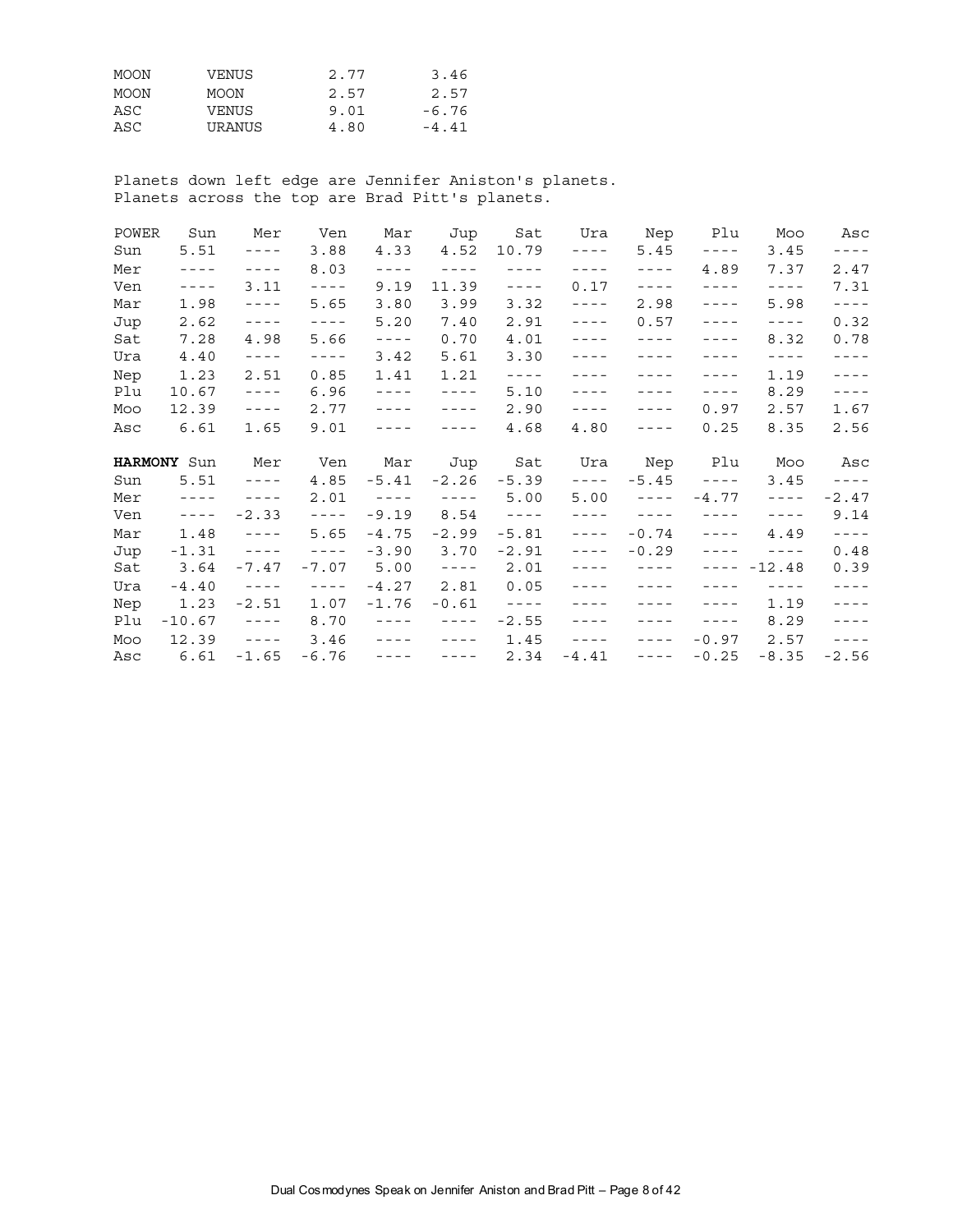# **Appendix B**

Jennifer and Brad's dual cosmodyne individual aspects:

| Jennifer Aniston<br>11 Feb 1969 | $TZ = 8.0$                                   |         |       | 10.22 P.M. 34.09 North                     | 118.27 West |
|---------------------------------|----------------------------------------------|---------|-------|--------------------------------------------|-------------|
| Brad Pitt                       |                                              |         |       | 18 Dec 1963 TZ = 6.0 6.31 A.M. 35.19 North | 96.55 West  |
|                                 | Jennifer Aniston's COSMODYNES vs Brad Pitt's |         |       |                                            |             |
|                                 |                                              |         |       |                                            |             |
| SUN                             | sextile                                      | SUN     | 5.51  | 5.51                                       |             |
| SUN                             | s.sextile                                    | VENUS   | 3.88  | 4.85                                       |             |
| SUN                             | s.square                                     | MARS    | 4.33  | $-5.41$                                    |             |
| SUN                             | s.square                                     | JUPITER | 4.52  | $-2.26$                                    |             |
| SUN                             | conjunct                                     | SATURN  | 10.79 | $-5.39$                                    |             |
| SUN                             | square                                       | NEPTUNE | 5.45  | $-5.45$                                    |             |
| SUN                             | s.sextile                                    | MOON    | 3.45  | 3.45                                       |             |
| MERCURY                         | conjunct                                     | VENUS   | 8.03  | 2.01                                       |             |
| MERCURY                         | ses.square PLUTO                             |         | 4.77  | $-4.77$                                    |             |
| MERCURY                         | PARALLEL                                     | PLUTO   | 0.12  | 0.00                                       |             |
| MERCURY                         | conjunct                                     | MOON    | 7.37  | 0.00                                       |             |
| MERCURY                         | s.square                                     | ASC     | 2.47  | $-2.47$                                    |             |
| <b>VENUS</b>                    | square                                       | MERCURY | 3.11  | $-2.33$                                    |             |
| VENUS                           | square                                       | MARS    | 9.19  | $-9.19$                                    |             |
| <b>VENUS</b>                    | conjunct                                     | JUPITER | 11.39 | 8.54                                       |             |
| VENUS                           | quincunx                                     | URANUS  | 0.17  | 0.00                                       |             |
| <b>VENUS</b>                    | trine                                        | ASC     | 7.31  | 9.14                                       |             |
| MARS                            | s.sextile                                    | SUN     | 1.98  | 1.48                                       |             |
| MARS                            | sextile                                      | VENUS   | 5.65  | 5.65                                       |             |
| MARS                            | s.square                                     | MARS    | 3.80  | $-4.75$                                    |             |
| MARS                            | ses.square JUPITER                           |         | 3.99  | $-2.99$                                    |             |
| MARS                            | square                                       | SATURN  | 3.32  | $-5.81$                                    |             |
| MARS                            | conjunct                                     | NEPTUNE | 2.98  | $-0.74$                                    |             |
| MARS                            | sextile                                      | MOON    | 5.98  | 4.49                                       |             |
| JUPITER                         | square                                       | SUN     | 2.62  | $-1.31$                                    |             |
| JUPITER                         | square                                       | MARS    | 5.20  | $-3.90$                                    |             |
| JUPITER                         | opposite                                     | JUPITER | 7.40  | 3.70                                       |             |
| JUPITER                         | ses.square                                   | SATURN  | 2.91  | -2.91                                      |             |
| JUPITER                         | s.square                                     | NEPTUNE | 0.57  | $-0.29$                                    |             |
| JUPITER                         | sextile                                      | ASC     | 0.32  | 0.48                                       |             |
| SATURN                          | trine                                        | SUN     | 7.28  | 3.64                                       |             |
| SATURN                          | square                                       | MERCURY | 4.98  | $-7.47$                                    |             |
| SATURN                          | square                                       | VENUS   | 5.66  | $-7.07$                                    |             |
| SATURN                          | conjunct                                     | JUPITER | 0.70  | 0.00                                       |             |
| SATURN                          | sextile                                      | SATURN  | 4.01  | 2.01                                       |             |
| SATURN                          | square                                       | MOON    | 8.32  | $-12.48$                                   |             |
| SATURN                          | trine                                        | ASC     | 0.78  | 0.39                                       |             |
| URANUS                          | square                                       | SUN     | 4.40  | $-4.40$                                    |             |
| URANUS                          | square                                       | MARS    | 3.42  | $-4.27$                                    |             |
| URANUS                          | opposite                                     | JUPITER | 5.61  | 2.81                                       |             |
| URANUS                          | ses.square                                   | SATURN  | 3.30  | $-4.95$                                    |             |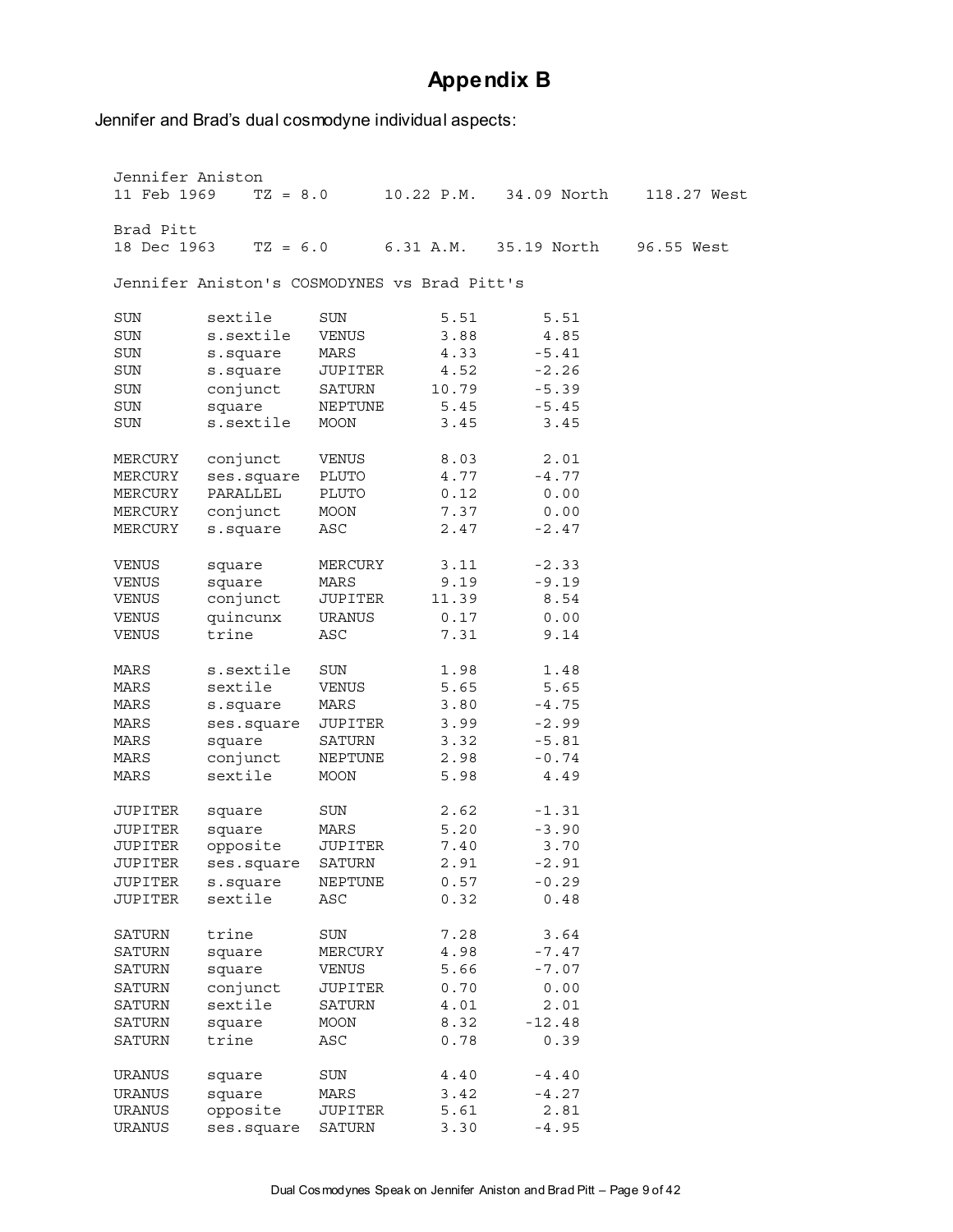| NEPTUNE        | s.sextile  | <b>SUN</b>    | 1.23  | 1.23     |
|----------------|------------|---------------|-------|----------|
| <b>NEPTUNE</b> | s.square   | MERCURY       | 2.51  | $-2.51$  |
| NEPTUNE        | sextile    | <b>VENUS</b>  | 0.85  | 1.07     |
| NEPTUNE        | s.square   | <b>MARS</b>   | 1.41  | $-1.76$  |
| NEPTUNE        | ses.square | JUPITER       | 1.21  | $-0.61$  |
| <b>NEPTUNE</b> | sextile    | <b>MOON</b>   | 1.19  | 1.19     |
| PLUTO          | square     | SUN           | 10.67 | $-10.67$ |
| PLUTO          | trine      | <b>VENUS</b>  | 6.96  | 8.70     |
| PLUTO          | PARALLEL   | <b>SATURN</b> | 5.10  | $-2.55$  |
| PLUTO          | trine      | <b>MOON</b>   | 8.29  | 8.29     |
| <b>MOON</b>    | conjunct   | <b>SUN</b>    | 12.39 | 12.39    |
| <b>MOON</b>    | s.sextile  | <b>VENUS</b>  | 2.77  | 3.46     |
| <b>MOON</b>    | sextile    | <b>SATURN</b> | 2.90  | 1.45     |
| <b>MOON</b>    | square     | PLUTO         | 0.97  | $-0.97$  |
| <b>MOON</b>    | s.sextile  | <b>MOON</b>   | 2.57  | 2.57     |
| <b>MOON</b>    | conjunct   | ASC           | 1.67  | 0.00     |
| ASC            | sextile    | SUN           | 6.61  | 6.61     |
| ASC            | square     | MERCURY       | 1.65  | $-1.65$  |
| ASC            | square     | <b>VENUS</b>  | 9.01  | $-6.76$  |
| ASC            | trine      | <b>SATURN</b> | 4.68  | 2.34     |
| ASC            | s.square   | <b>URANUS</b> | 4.41  | $-4.41$  |
| ASC            | PARALLEL   | <b>URANUS</b> | 0.38  | 0.00     |
| ASC            | s.square   | PLUTO         | 0.25  | $-0.25$  |
| ASC            | square     | MOON          | 8.35  | $-8.35$  |
| ASC            | s.square   | ASC           | 2.56  | $-2.56$  |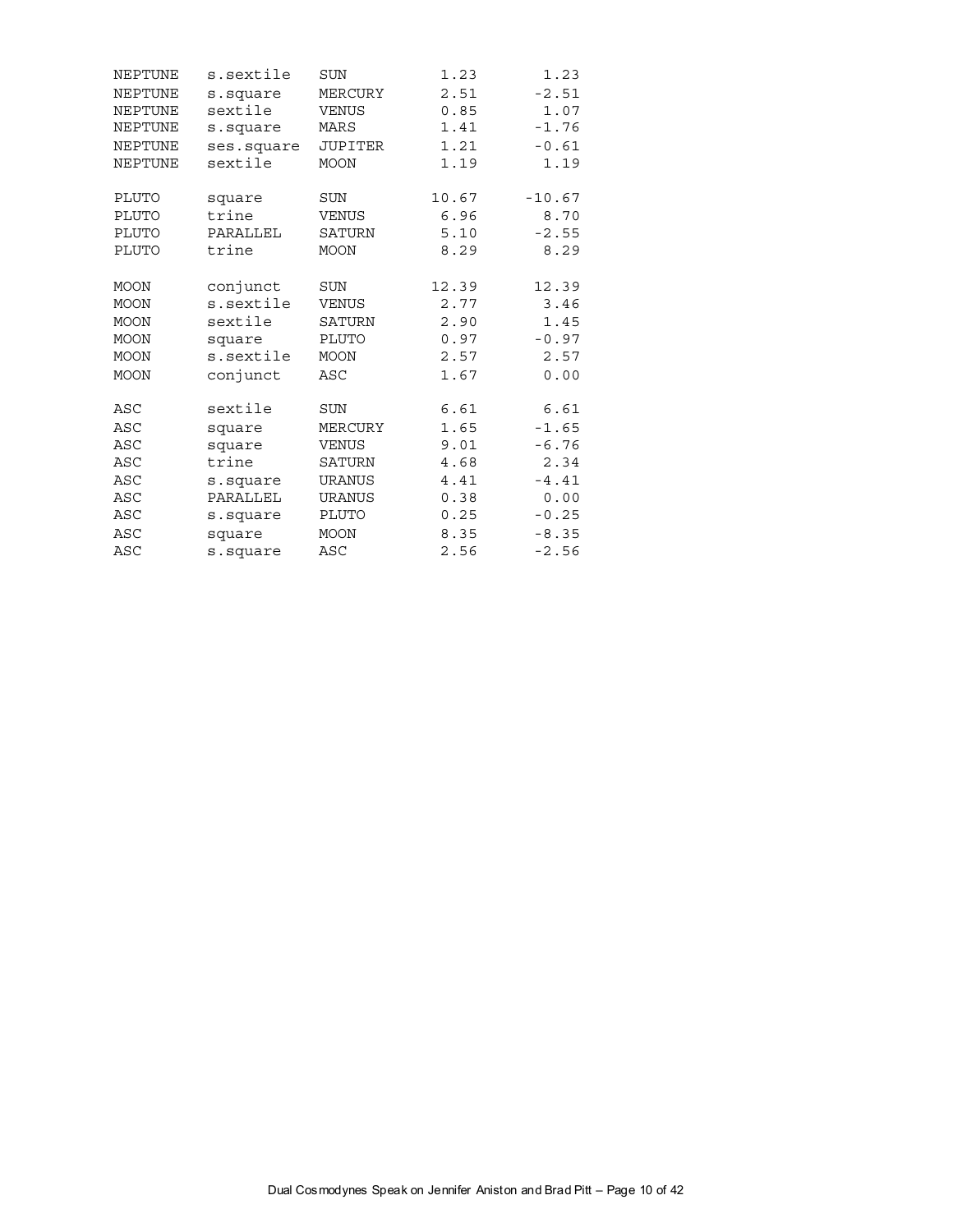# **Appendix C**

Jennifer and Brad's Magi astrology aspects:

Jennifer Aniston 11 Feb 1969 TZ = 8.0 10.22 P.M. 34.09 North 118.27 West Brad Pitt 18 Dec 1963 TZ = 6.0 6.31 A.M. 35.19 North 96.55 West

Magi Society Aspects for Jennifer Aniston and Brad Pitt

Data here has been removed because the Magi Society says it is illegal for me to list information that is identical to the information given in their programs. I am sorry for this opinion of theirs, but they are entitled to it.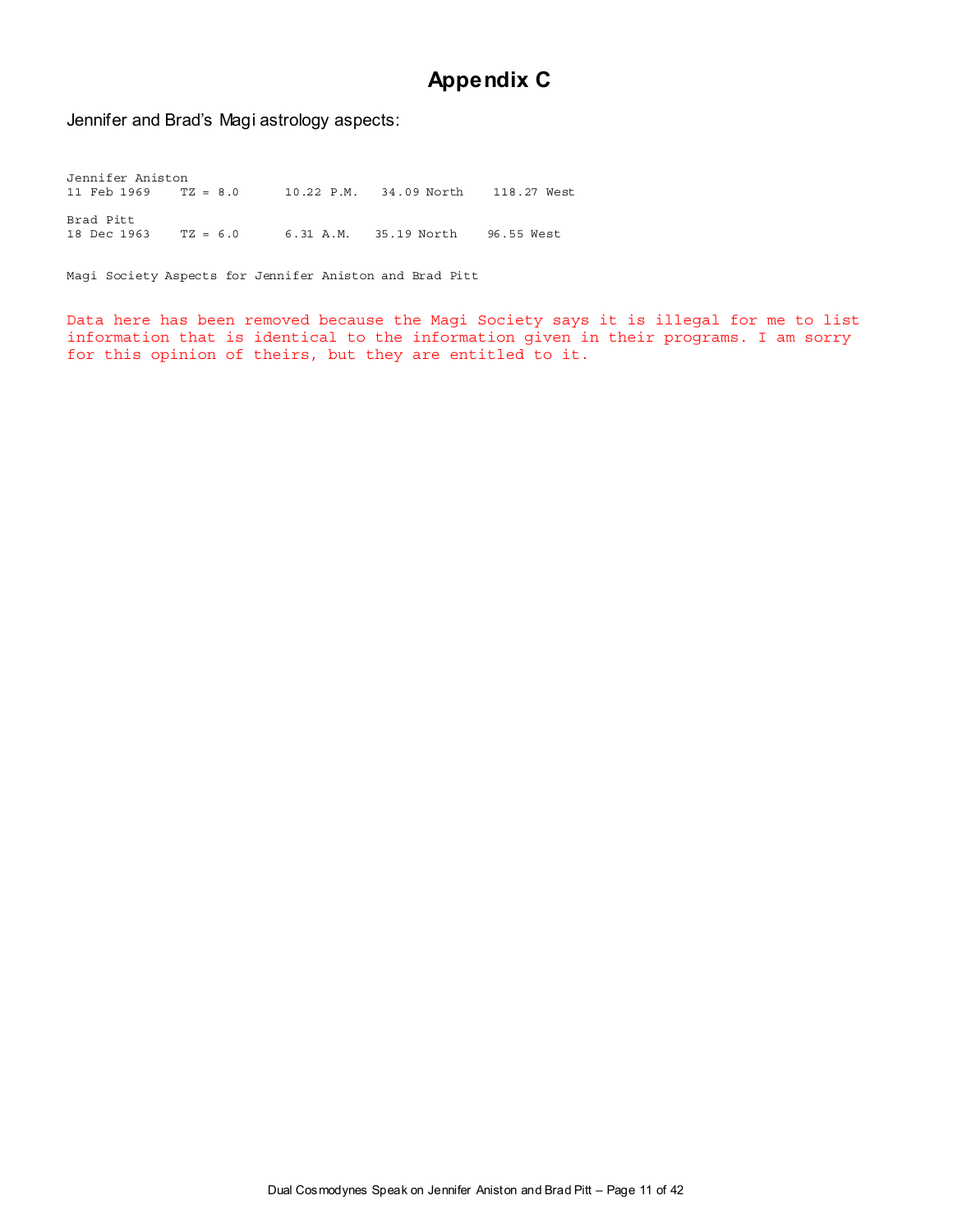# **Appendix D**

Various chartwheels for Jennifer and Brad and their relationship:



Jennifer Aniston's natal chart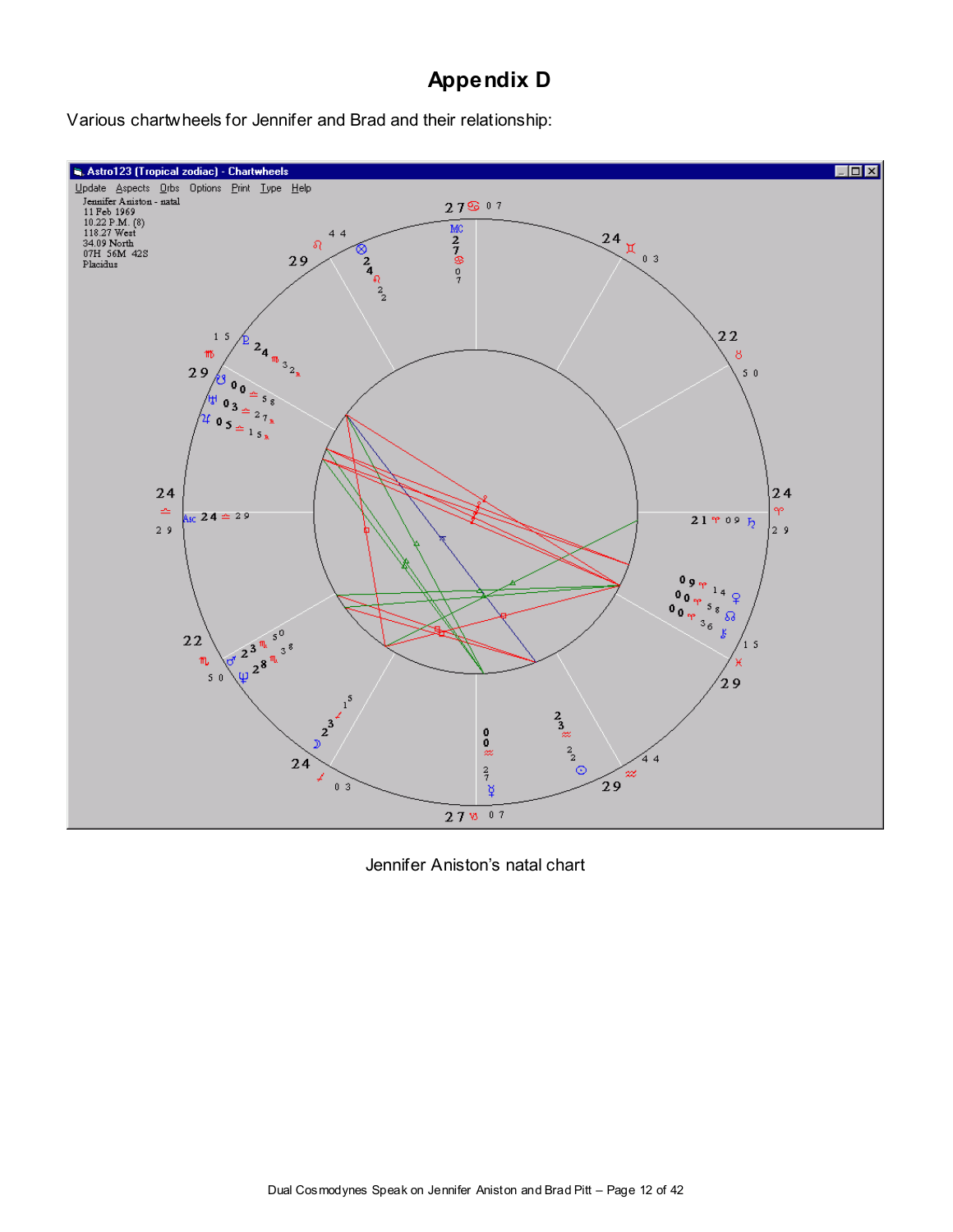

Brad Pitt's natal chart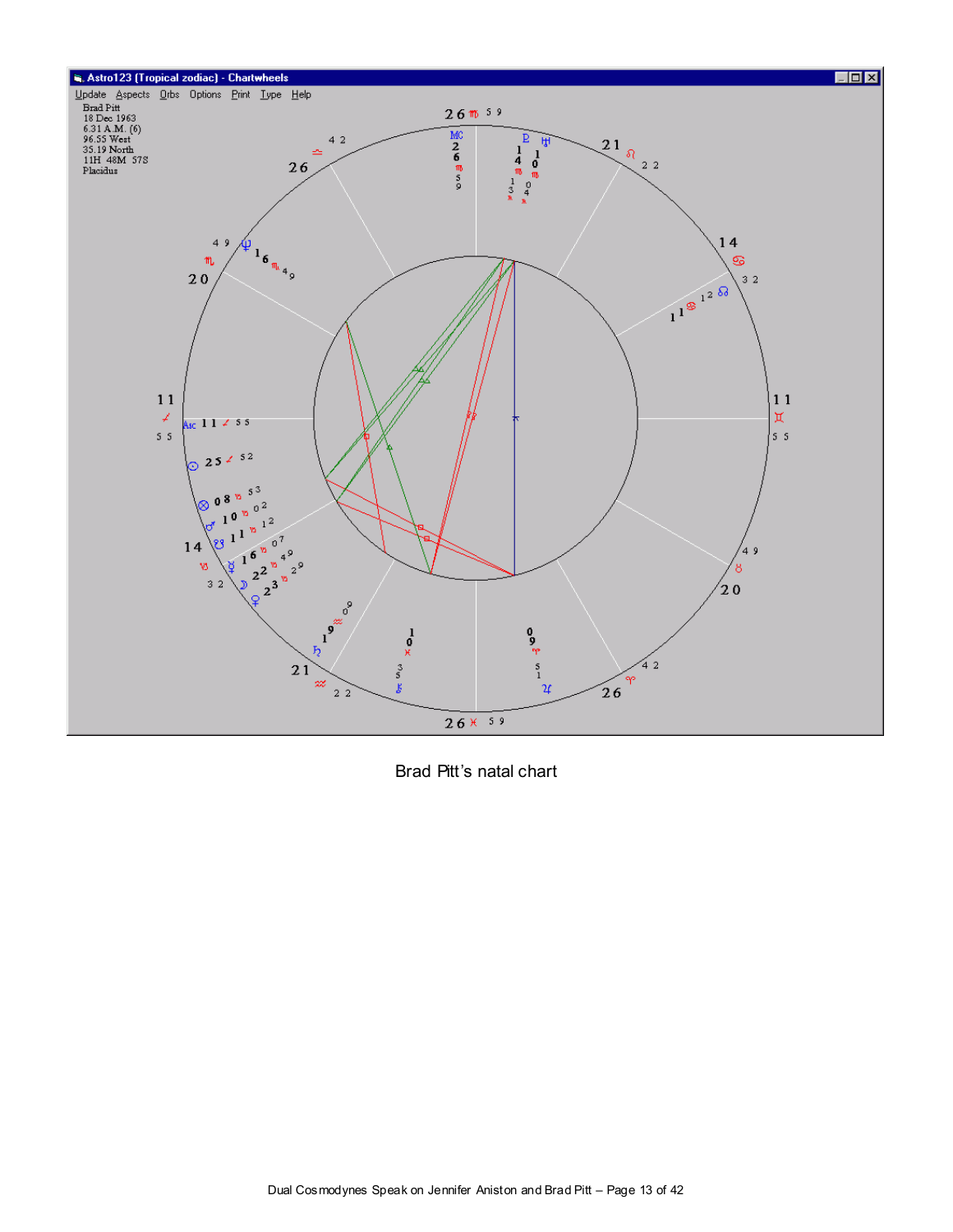

Jennifer Aniston – Brad Pitt synastry chart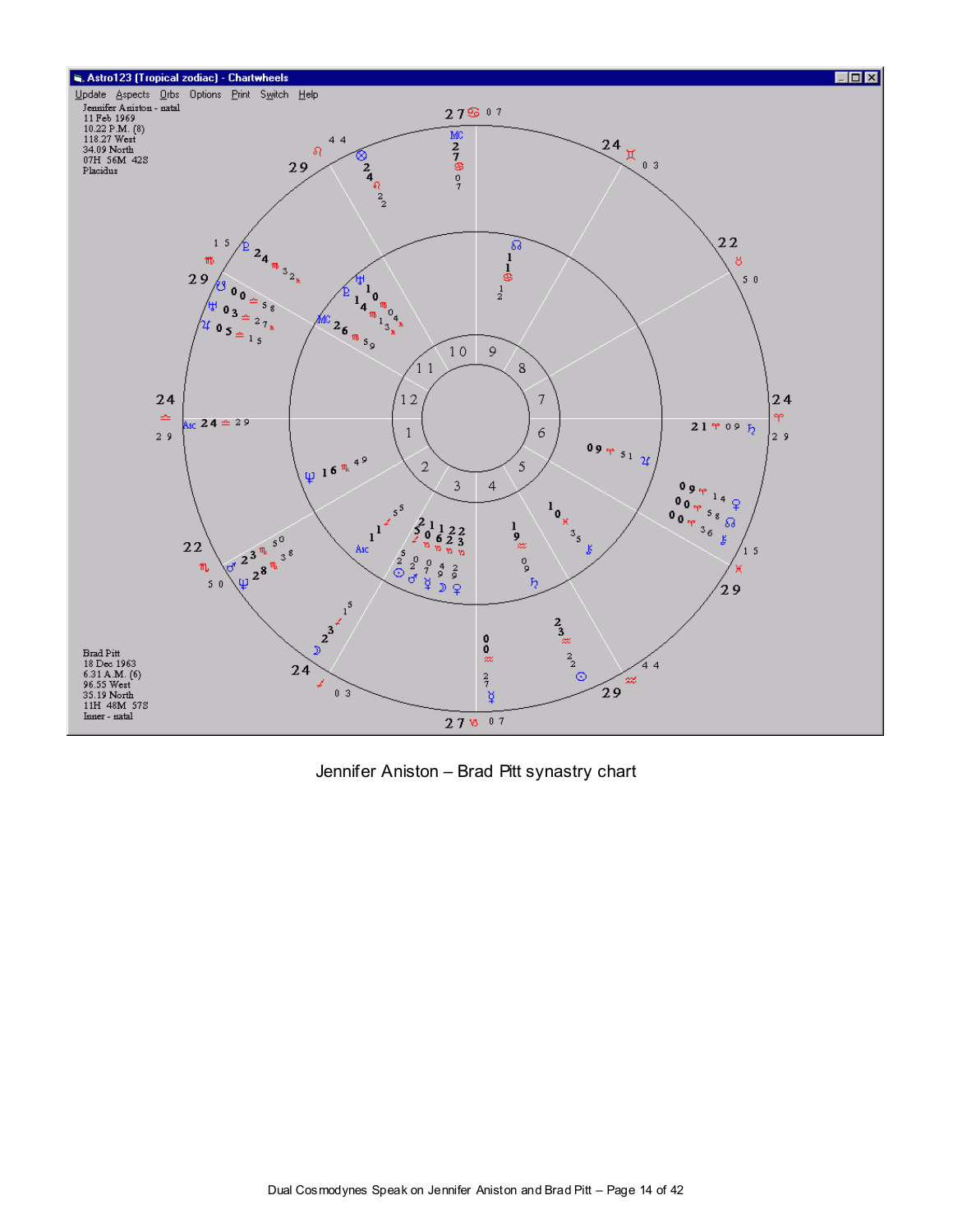

Jennifer Aniston – Brad Pitt composite chart (not discussed)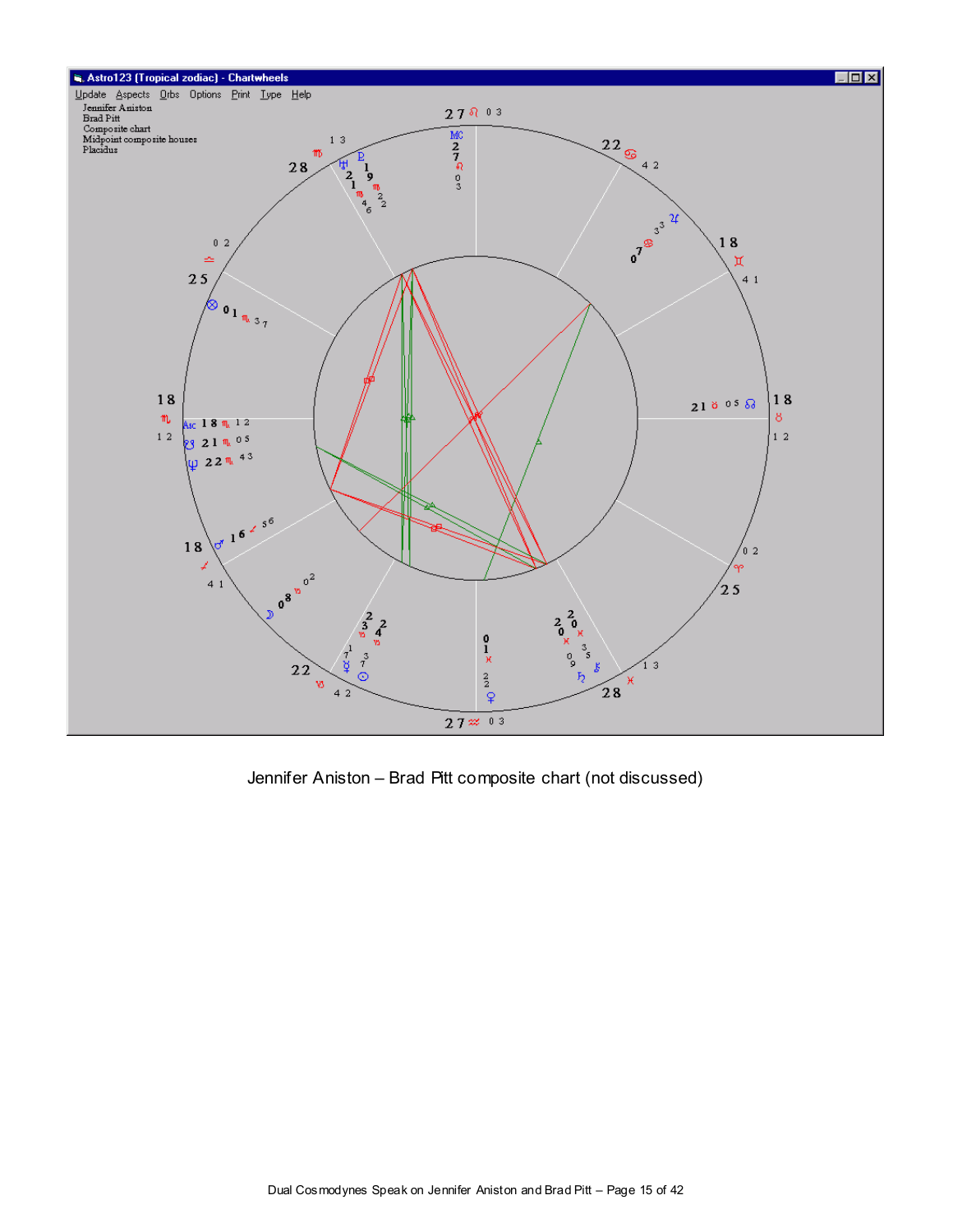

Jennifer Aniston – Brad Pitt synastry chart – variation using 3 degree orbs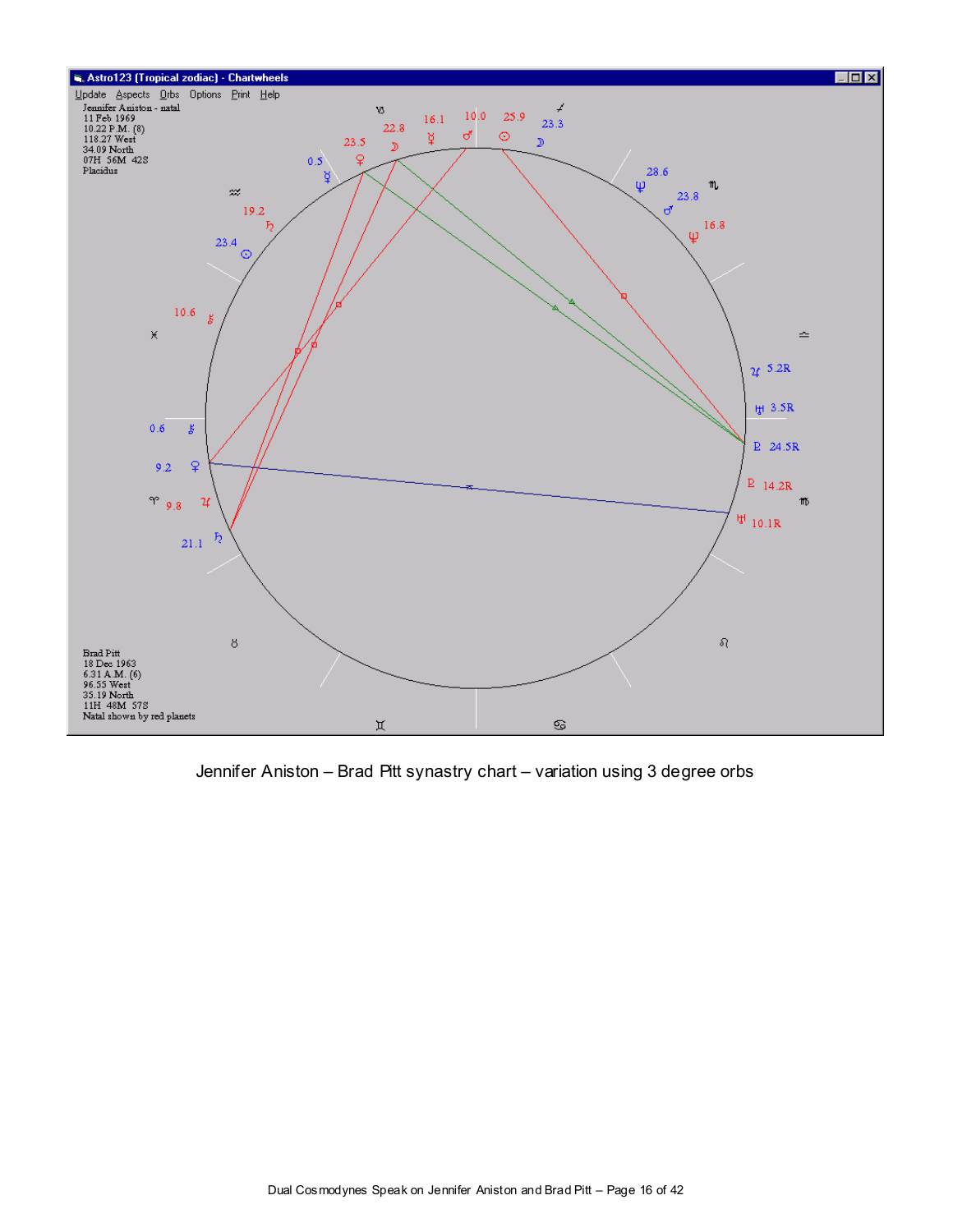

Jennifer Aniston – Brad Pitt synastry declination chart – variation using 1.2 degree orbs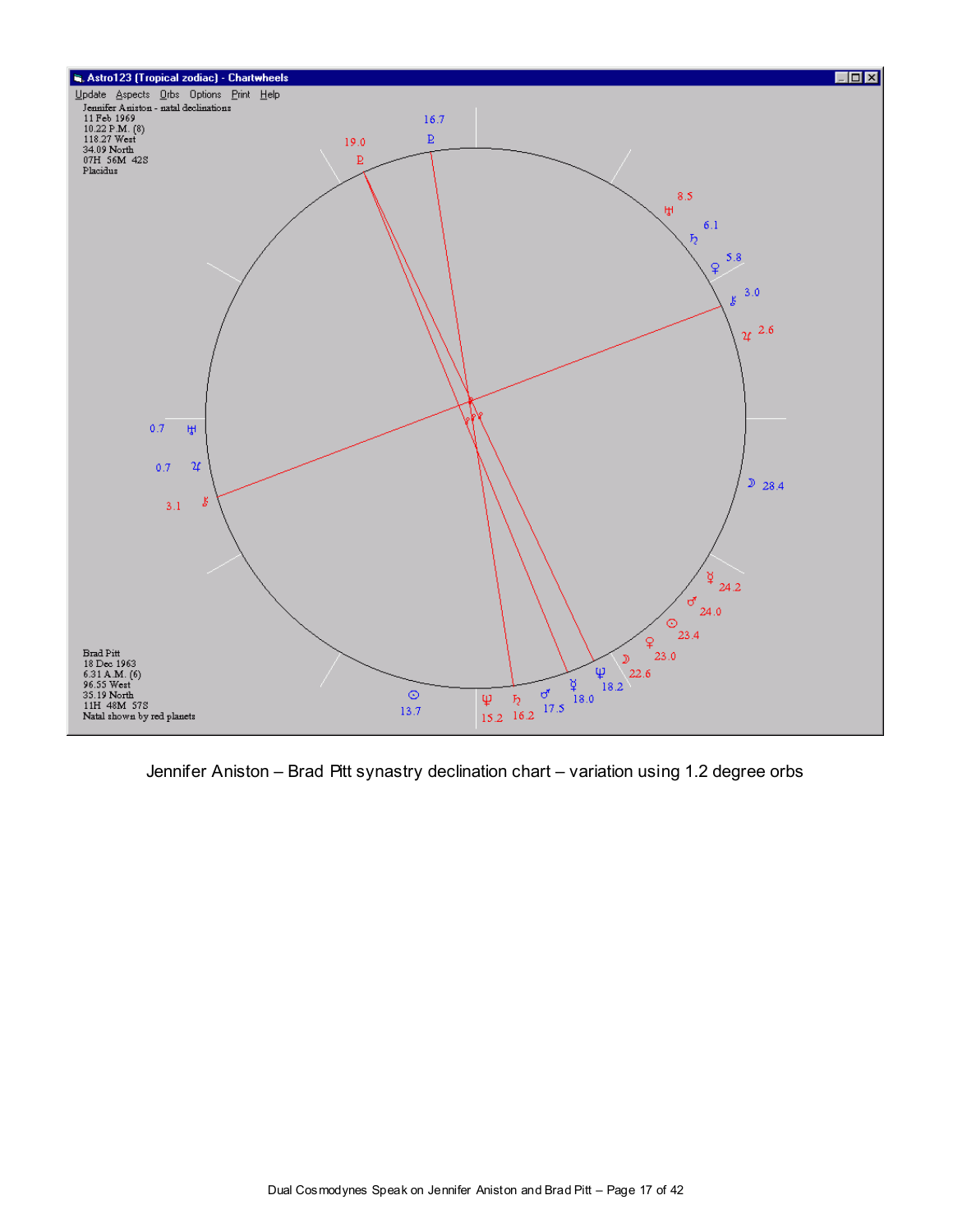

Jennifer Aniston – Brad Pitt heliocentric synastry chart – variation using 3 degree orbs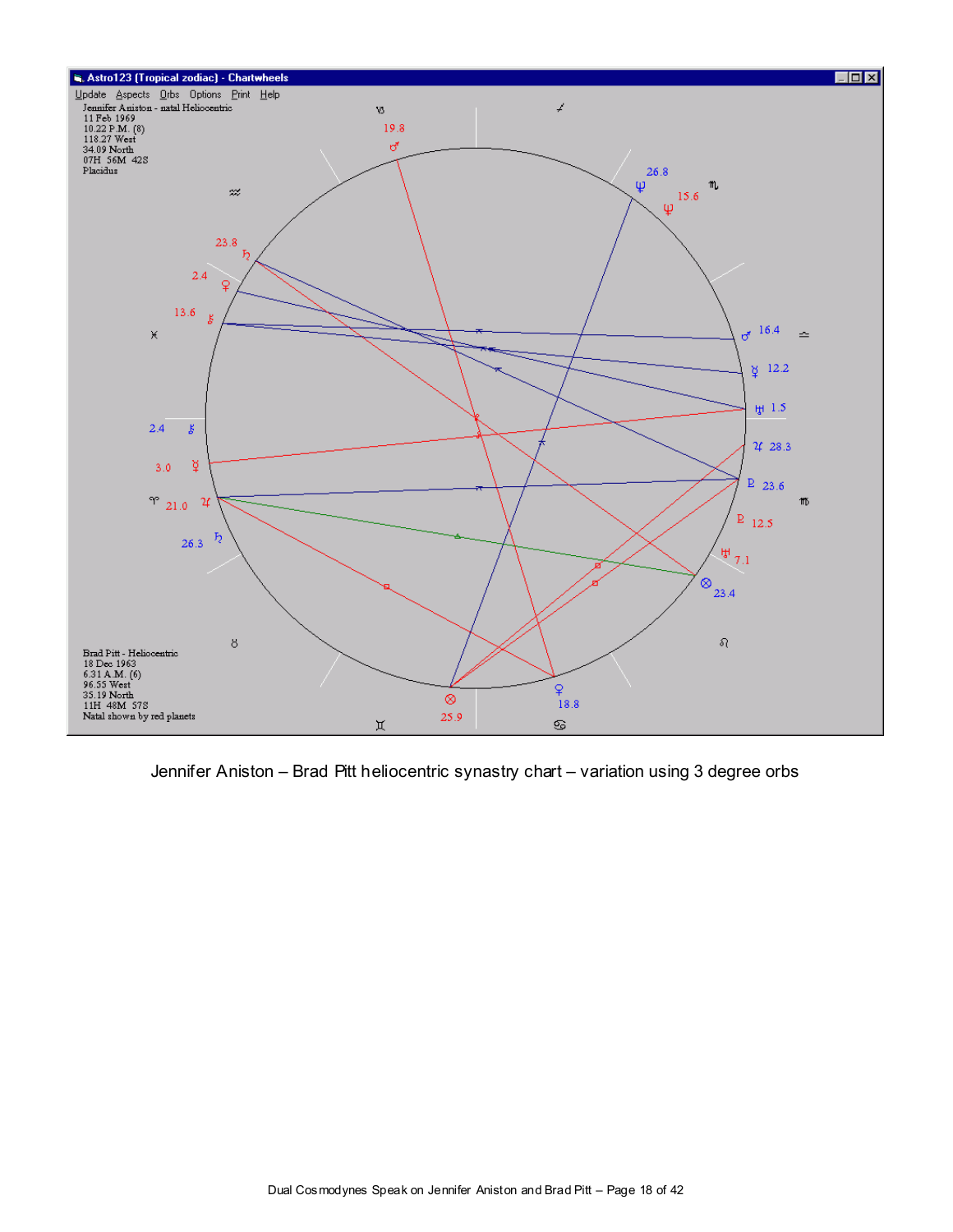## **Appendix E**

Complete synastry report for Jennifer Aniston and Brad Pitt:

SYNASTRY RELATIONSHIP REPORT FOR

JENNIFER ANISTON

|  | $11$ FEB 1969 TZ = 8.0   |           | 10.22 P.M. 34.09 NORTH 118.27 WEST |            |
|--|--------------------------|-----------|------------------------------------|------------|
|  |                          | and       |                                    |            |
|  |                          | BRAD PITT |                                    |            |
|  | $18$ DEC $1963$ TZ = 6.0 |           | 6.31 A.M. 35.19 NORTH              | 96.55 WEST |

### HUMAN RELATIONS

The ability to get along harmoniously with our fellow men and women is an asset impossible to overestimate. The success and happiness of every individual rest upon it. There is scarcely any activity or situation in life that does not involve contact with other human beings. The more easily a person adjusts himself to family, community, and the associations he forms in earning his livelihood, the smoother will be his path in life. Nearly all the tension and strain of modern living is brought about, not by difficult conditions, but by disturbing emotions aroused in personal, group, or public contacts.

A prime requisite for getting along with others is self-understanding and self-control. If you understand yourself, you will find it easier to understand others. Self-control enables you to handle your contacts more positively.

Astrology emphasizes SELF-UNDERSTANDING because you must first know where your own faults lie in adjusting yourself to others. In a horoscope we read individual personality through the sign ascending at the hour of birth - the rising sign; therefore the opposite point (the 7th house) is one's projected attitude toward others, or what we may call the general public. Every square or opposition aspect in our horoscope can be viewed as a personality trait which tests our ability to get along harmoniously with others. The testing may not come out as an open conflict, and the more emotionally mature the individual is, the less apt it is to do so. In this case it remains a psychological factor, part of the character or spiritual growth. Such a tension or problem of adjustment may present itself in family relationships or marriage, or in business or friendships. The planets symbolize one's instincts and urges, and if there is an inner conflict, as indicated by a square or opposition aspect in the individual horoscope, and by some of the conjunctions (principally those in which one of the malefics is involved - Mars, Saturn, Uranus, Neptune, or Pluto), this inner conflict will express itself in many, though probably not all, of his human contacts.

Bear in mind that in comparing horoscopes you are analyzing the effect of one individual upon another. The purpose of comparing horoscopes is to explore the possibilities and problems of an association; to understand why another person affects you as he does and how you are apt to affect him.

It is a law of attraction that our attracting or being attracted to certain persons or environments is rarely, if ever, pure chance. When the association or environment is testing or unpleasant, the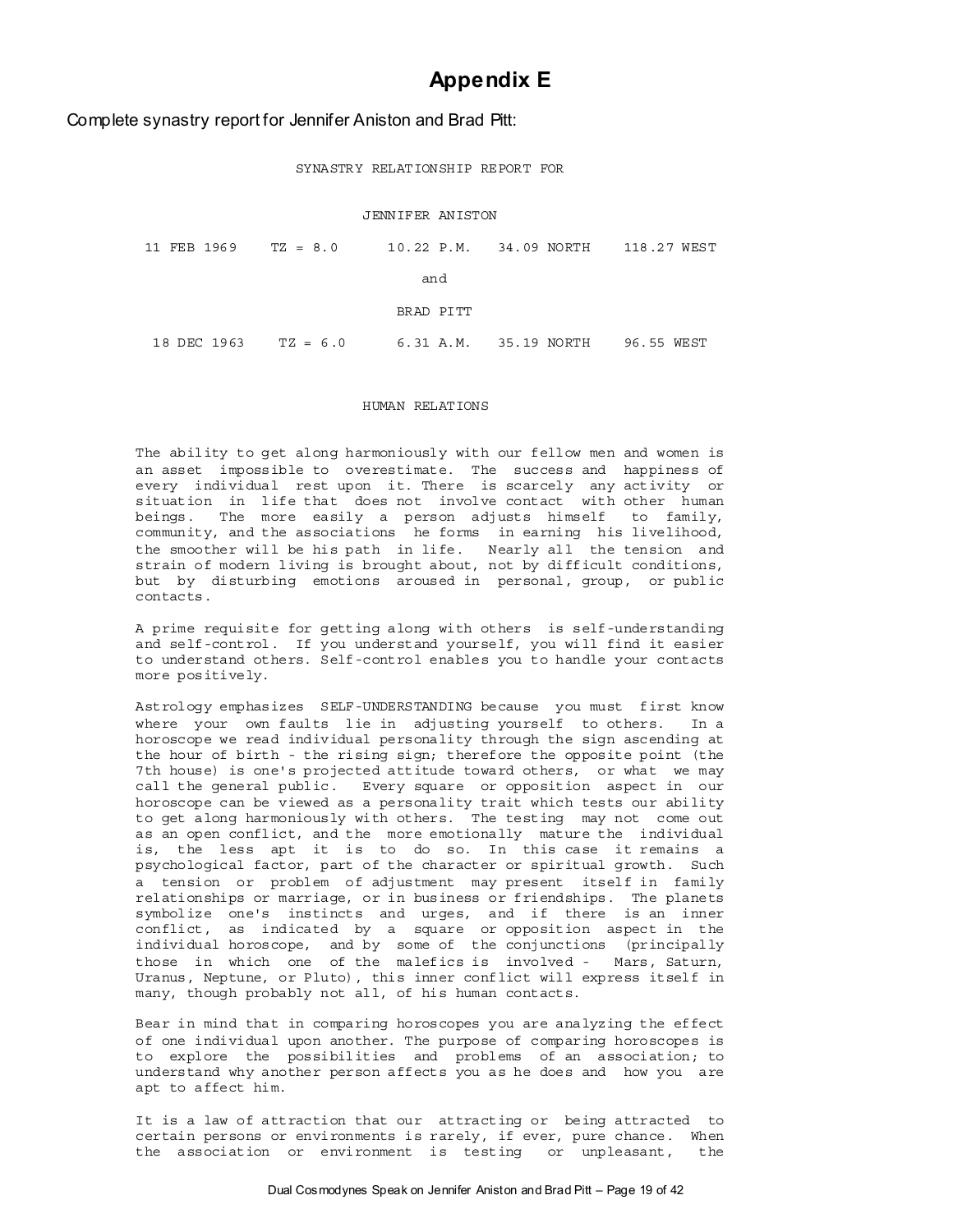experience has been attracted because of a conflict of personality in the individual nature that needs to be resolved. We must come to terms with our own conflicting urges. Sometimes the test may be up to our discrimination in accepting or refusing a situation or an association. Some individuals may need to develop the courage and willpower to say "NO" to an association that could be harmful to them.

Regarding romance and marriage, it is very important to distinguish the difference between personality and character. Romance may begin with an attraction of personalities, but it is CHARACTER that decides the success of a marriage. Astrology is the best way to diagnose the character of a person or the characteristics of a relationship. Yet remember, the horoscope shows tendencies only. It is a matter for you to determine how any position will work itself out. That will be determined by the use you make of your own WILLPOWER.

#### ATTRACTION AND ENDURABILITY

According to the dictionary, to attract is to "draw by some winning influence: charm, allure, to entice, to win." We can insert parenthetically that some people are more attractive to the opposite sex than others, and so attract more opportunities for romance and marriage. If you are attracted to another person, you are interested, curious, have a friendly feeling, and are disposed to look with favor upon that person. You'll pursue and encourage the acquaintanceship. An attraction felt between members of the same sex creates friendship. When two people of the opposite sex are strongly attracted and feel the pull of animal magnetism, or what we can term the polarity of opposites, we have the basis for romance.

Sometimes such an attraction is superficial and temporary. Many a person has felt attracted to another person of the opposite sex for a brief period and afterward wondered exactly what he or she had seen in that person. Sometimes an attraction is one-sided. Many people mistake pity for love, or are misled by flattery and attention. Sometimes an attraction springs from sheer loneliness. If real love is to develop, the attraction should be more than a superficial one. In comparing horoscopes we analyze various factors, and the greater the number of aspects of attraction, the stronger will be the attraction.

Most IMPORTANT in judging attraction are the aspects between the Ascendant or Descendant of one chart and the planets of the other chart, and vice versa. Unless the Ascendant or Descendant of one horoscope combine with the planets of the other by sign and/or aspect it is doubtful that, whatever the attraction, that it would result in marriage. It is the Ascendant, symbolizing the personality of the individual, that determines the real power or magnetism of the attraction. The Ascendant of one chart in aspect to planets of the other chart CONFIRMS and SUPPORTS any congeniality and compatibility as read in the aspects formed between planets in the respective horoscopes.

Couples who get along well usually agree in viewpoint. Temperaments may differ, but they should be congenial. That is, they should blend or balance each other, not clash. This is known as polarity. In astrology temperament is described by the elements: that is, fire, earth, air, and water. It is important that the Ascendants of the two people be compatible, since the Ascendant represents basic disposition and temperament. Fire combines easily with fire or air. Earth combines easily with earth or water. Any other combination will probably denote friction due to "rubbing each other the wrong way." Perhaps a simple example will better aid in understanding. Imagine fire and water combining. They do not combine easily because their natures are different. Either fire boils water and produces steam or water drenches fire and extinguishes it. The same thing can happen when a fire person combines with a water person. There is an analogous effect between people for the other combinations of the elements.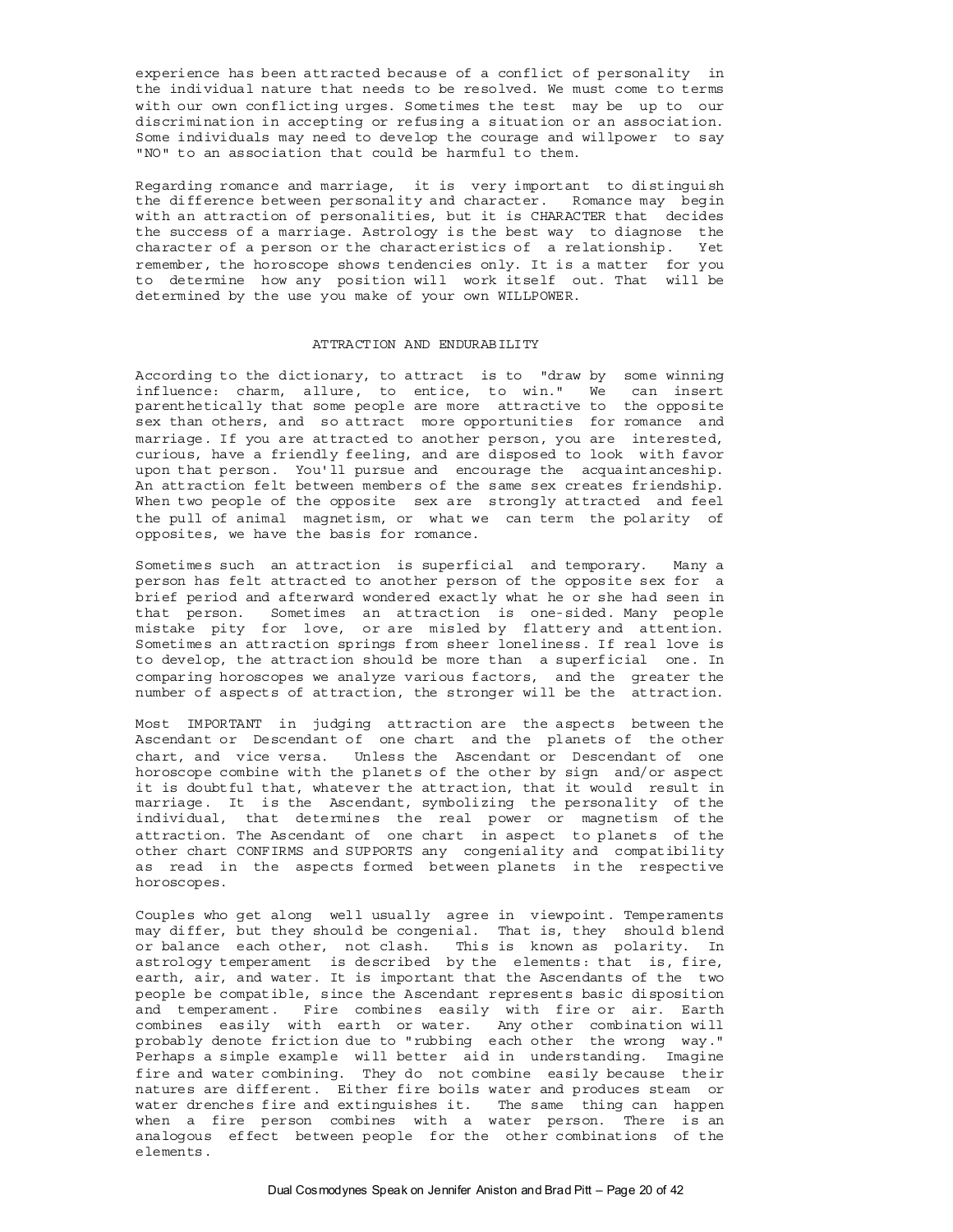JENNIFER ANISTON is ASCENDANT and BRAD PITT is SUN - Sun sextile Ascendant - This aspect indicates that you both are able to direct your wills effectively in working together. You can combine your creative self-expression to achieve mutual goals and you will help each other develop more confidence and better self-images. This aspect can indicate romantic and sexual attraction. It is favorable for harmony in a marriage.

JENNIFER ANISTON is ASCENDANT and BRAD PITT is VENUS - Venus square Ascendant - This aspect is not favorable for marital and romantic relationships. The personal habits and social mannerisms of Jennifer are likely to be unattractive to the social sensibilities of Brad. Brad may seem like a "prima donna" to Jennifer. You may not share aesthetic, business and social values. Impulsive, emotional behavior on your part or on both your parts may cause problems in the relationship.

JENNIFER ANISTON is ASCENDANT and BRAD PITT is SATURN - Saturn trine Ascendant - This aspect indicates mutual concern and serious cooperation in marital, legal, professional, business and organizational affairs. You will implement these affairs very effectively through mutual discussion and planning of your responsibilities and activities. Jennifer will be able to provide considerable energetic support for the serious goals that Brad has. Brad can, in turn, help Jennifer build greater self-confidence, organization, maturity and poise. The acceptance of mutual responsibility inherent in this aspect favors enduring marriages and business and professional partnerships.

JENNIFER ANISTON is ASCENDANT and BRAD PITT is MOON - Moon square Ascendant - Brad's family upbringing and emotional habit patterns conflict with Jennifer's manner of self-expression, selfimage and the concept of cooperation in partnerships. Jennifer, in turn, can emotionally upset and disorient Brad. There can be disagreement about how to conduct family, domestic and business affairs.

JENNIFER ANISTON is VENUS and BRAD PITT is ASCENDANT - Venus trine Ascendant - Indicating mutual harmony and friendship and general emotional and social compatibility, this aspect is favorable for marriages, romantic relationships and business partnerships. There is sexual attraction if this combination is combined with other comparative influences of a similar nature. You can help each other in the diplomatic, public relations aspects of social and business affairs.

JENNIFER's ASCENDANT and BRAD's ASCENDANT are in compatible signs.

## MEANINGS OF INTERPLANETARY ASPECTS

Sun sextile Sun - Creative and power urges harmonize easily. Temperaments adjust readily. There is mutual sympathy and understanding of ideals and aims. This aspect is favorable for any and all relationships, provided the comparisons show no great number of conflicts. This position is usually good for marriage.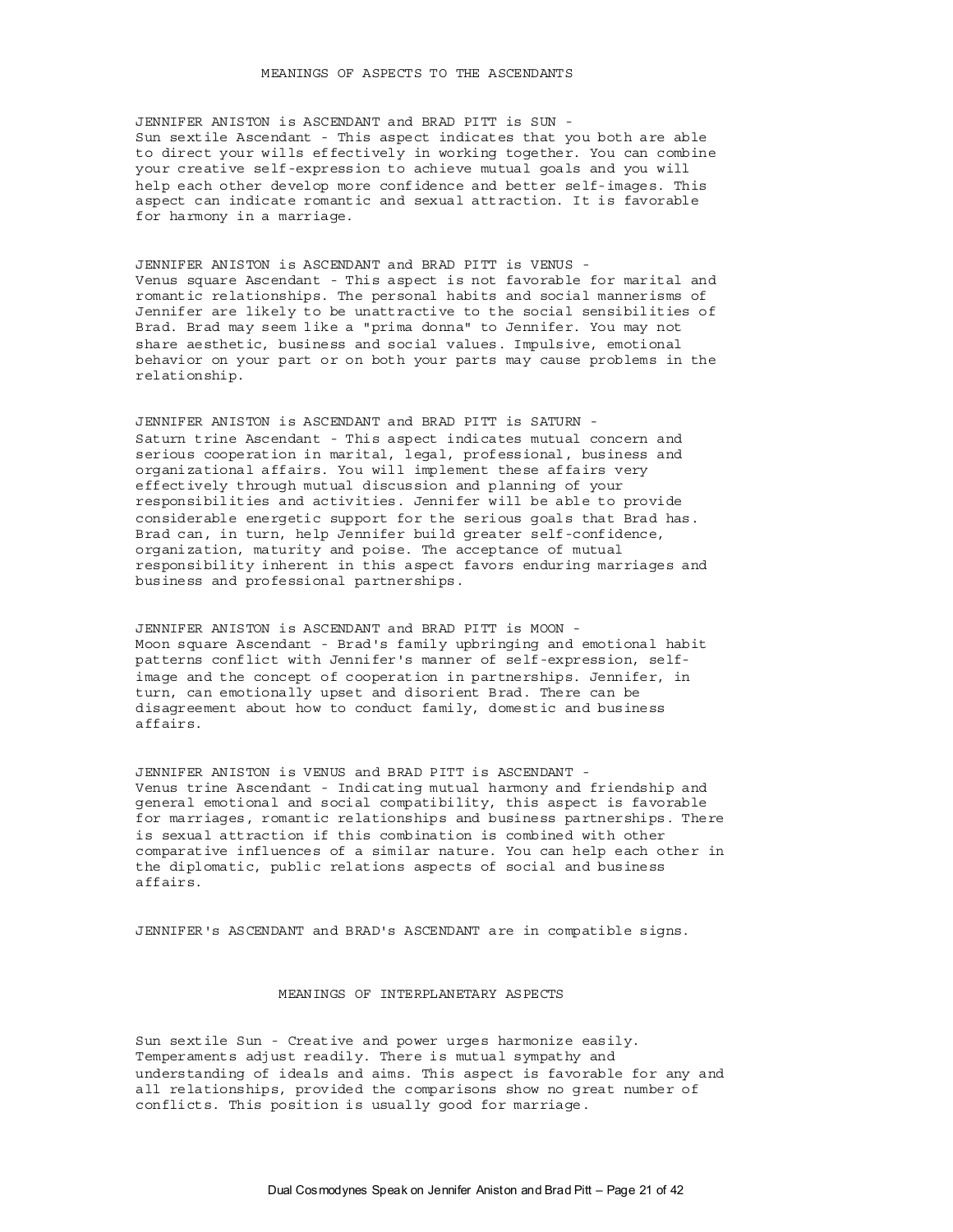JENNIFER ANISTON is SUN and BRAD PITT is SATURN - Sun conjunct Saturn - Power urge and security urge combine. This aspect can be good or unfortunate, depending on whether the majority of interchart aspects are harmonious or frictional. Brad slows down Jennifer, but this could be for Jennifer's own good. Brad reminds Jennifer of duties and responsibilities and can be a bit critical. Jennifer does much to encourage and vitalize Brad, alleviate worries, fears or other negative mental attitudes in Brad. Jennifer often has to wait for Brad who may be slow in some way (or seem so to Jennifer). Brad depends on Jennifer for inspiration; sometimes throws responsibility on Jennifer or will try to blame Jennifer for troubles. Jennifer, Brad can depress or discourage you, and may put a damper on your spirits and enthusiasms, but this might help you to be more practical and realistic. Jennifer will be tolerant and forgiving toward Brad.

There is loyalty between the two of you if the comparison can be judged a good one. A SUN-SATURN bond is hard to break. Jennifer, Brad needs you and will hold you. Brad, you should try not to let Jennifer feel it is bondage. Brad has a confining influence on Jennifer. Jennifer may learn needed lessons of discipline and patience through Brad. In marriage a SUN-SATURN conjunction is occasionally found where there is a wide difference of ages, or where the wife is older than the husband. It is better with this aspect if the wife's SUN aspects the husband's SATURN. Brad, you will probably benefit most from this relationship, as Jennifer will have to make most of the concessions and do most of the compromising to ensure harmony.

Brad, you should guard against selfishness, criticism, coldness, unresponsiveness, putting too much emphasis on discipline and duty or depreciating the aims of Jennifer. Too much pessimism, Brad, can wear down Jennifer's vitality and optimism. Sometimes Brad will put too much blame on Jennifer for things that go wrong. Brad may not be as sympathetic as can be, but is usually loyal and dependable. If there are many good aspects in the comparison, this aspect can prove a stabilizing influence, for Brad's caution can restrain any reckless tendency in Jennifer. But in all cases, Brad, you need to cultivate the "light touch" to make your practical and serious viewpoints acceptable to Jennifer.

JENNIFER ANISTON is SUN and BRAD PITT is NEPTUNE - Sun square Neptune - Power urge clashes with escape or spiritual urge. Brad will exhibit elusive, evasive, deceptive qualities in reaction toward Jennifer. Sun is baffled by Brad. There is a lack of trust between the two of you. Brad can be misleading, appearing submissive, but subtly eluding the influence of Jennifer. The problems or situations provoked by this discordant aspect are never quite as bad as they appear, nor as good as envisioned. This aspect is difficult in marriage as it breeds misunderstanding, doubt, confusion, deception and distrust in one or both of you.

JENNIFER's SUN and BRAD's MOON are in incompatible signs.

JENNIFER ANISTON is MOON and BRAD PITT is SUN - Sun conjunct Moon - Creative and power urge blends with the domestic, submissive urge. The masculine and feminine instincts of both of you combine well. Here there is harmony of personality, interchange of sympathy, good mental affinity and mutual understanding. Your personality traits complement each other, yet are not identical. Each of you possesses something of the other's nature. Jennifer is intuitive and sensitive in reaction to Brad. Brad is protective toward Jennifer. This aspect is a powerful attraction between the sexes. This aspect indicates ability to achieve compatibility and harmony. When the woman's SUN conjuncts the man's MOON, she might try to lead or dominate him, which is not so wise, though if she is aware of this tendency she can overcome it. Perhaps the wife may become "too bossy",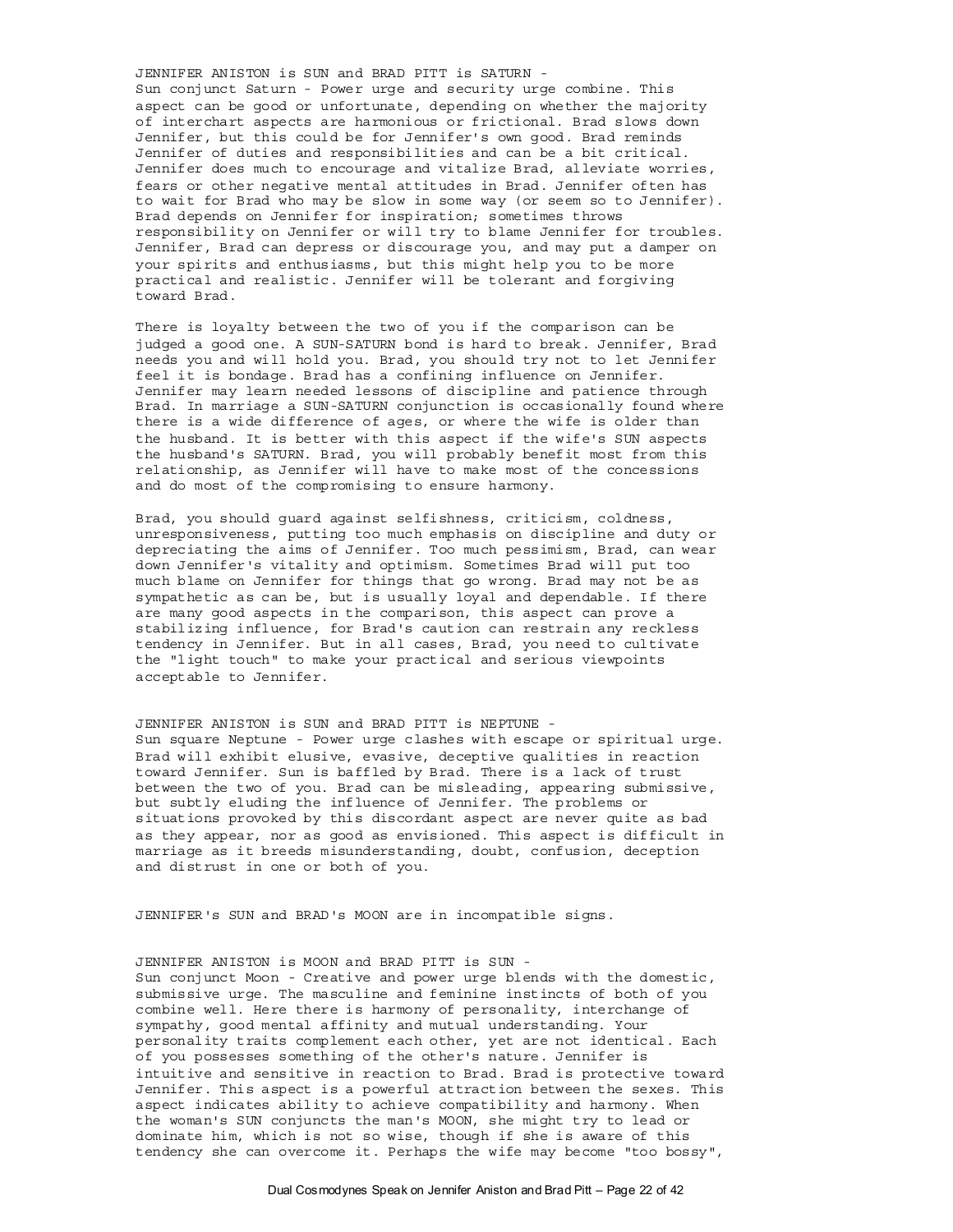a complaint of many an unhappy husband.

JENNIFER ANISTON is MOON and BRAD PITT is SATURN - Moon sextile Saturn - Brad steadies Jennifer and Jennifer enlarges the ideas of Brad. The emotions of Jennifer are stabilized by Brad. Brad will be dependable and steadfast toward Jennifer. Brad can counsel Jennifer, for there is usually mutual respect. This aspect encourages friendly contacts between persons of wide difference of age. Brad brings out the conservative qualities in Jennifer. In marriage this aspect furthers domestic tranquility, order in the home and agreement in regard to management of money.

JENNIFER's MOON and BRAD's MOON are in incompatible signs.

JENNIFER's MERCURY and BRAD's MERCURY are in incompatible signs.

JENNIFER ANISTON is MERCURY and BRAD PITT is MOON - Moon conjunct Mercury - Feeling and mental perceptions combine with intelligence. This aspect indicates a quick perception of each other's ideas and views. There is a mental affinity and appreciation of each other's mental qualities. This aspect facilitates conversational interchange and good understanding between the two of you. This aspect can promote each other's mental development. Many mutual interests will be encouraged. There is often telepathic thought projection.

JENNIFER's VENUS and BRAD's VENUS are in incompatible signs.

JENNIFER ANISTON is VENUS and BRAD PITT is MARS - Venus square Mars - Brad's desire nature stimulates Jennifer's love nature. This is a strong aspect of physical attraction between the sexes. There is much appeal to the emotions. Brad sometimes tends to be possessive, jealous or impetuous in this association. Jennifer finds Brad too impatient. Sometimes one of you will resist or repulse the other or perhaps this attraction is not felt by both of you. A little too much emotion in this combination can lead to friction and disputes. Jealousy will often raise its head. Unless many harmonious aspects balance this aspect, there will be considerable tension or conflict in love and marriage relationships.

JENNIFER ANISTON is VENUS and BRAD PITT is JUPITER - Venus conjunct Jupiter - This aspect denotes mutual helpfulness and mutual benefit. You enjoy the same pastimes and cultural things. This aspect stimulates optimism, self-confidence and good health in both of you. There is mutual consideration, sympathy and encouragement. It is conducive to development along artistic, ethical or spiritual lines in either of you or both. You are generous toward each other. Sometimes, though, this aspect stimulates an extravagant streak in one or both of you, or a tendency to wastefulness or overindulgence, or there may be too much emphasis on social form, appearances, clothes and material possessions.

JENNIFER ANISTON is MARS and BRAD PITT is VENUS - Venus sextile Mars - The desire nature of Jennifer stimulates the love nature of Brad. This aspect indicates a stimulating and congenial attraction. This is a strong aspect of attraction between the sexes. There is much appeal to the emotions. Brad has a soothing effect on Jennifer. This is a very good aspect to find in love and marriage.

JENNIFER's MARS and BRAD's MARS are in compatible signs.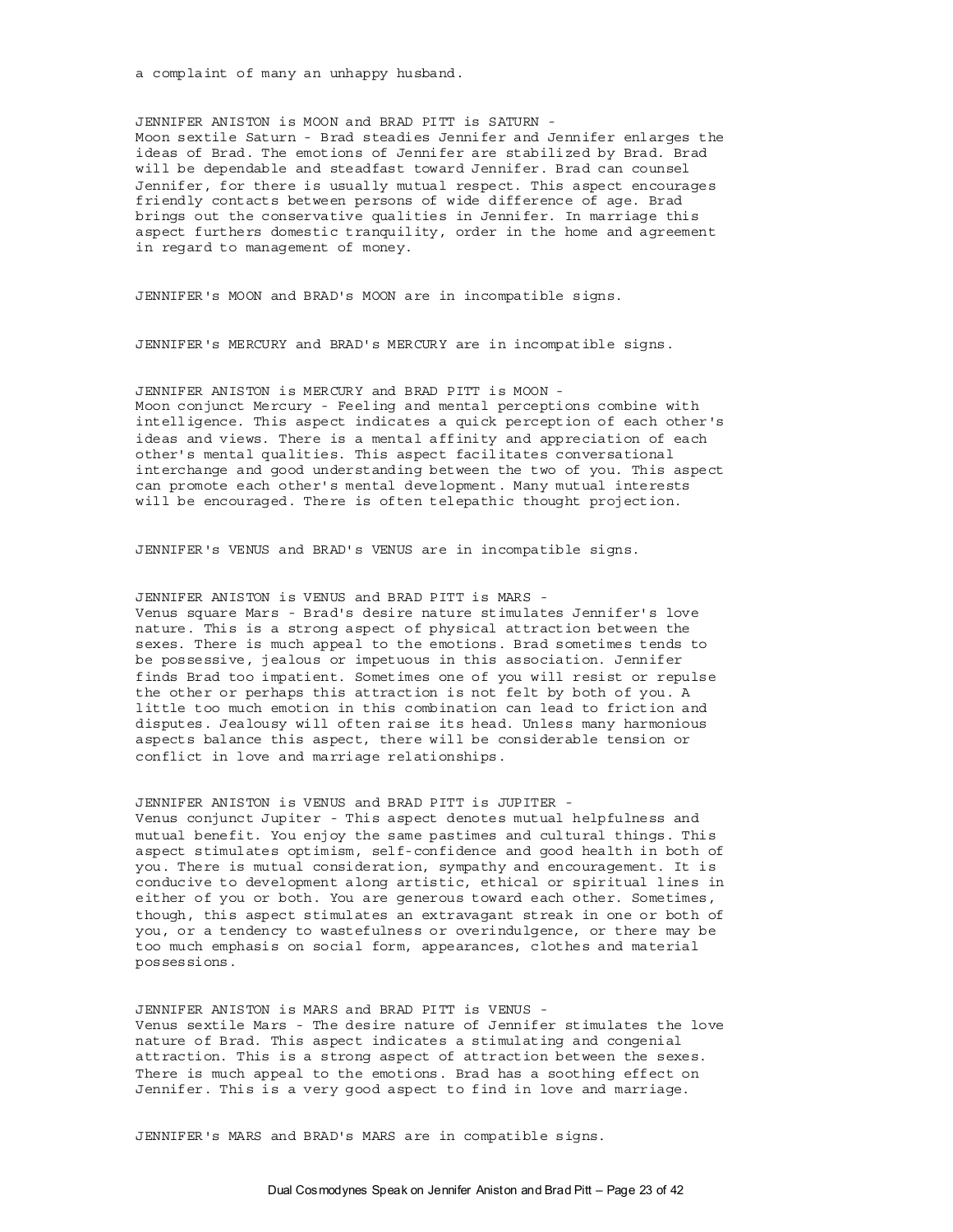JENNIFER ANISTON is MARS and BRAD PITT is SATURN - Mars square Saturn - This is a serious aspect in a relationship. It can give violent quarrels and may even be harmful to Brad. Brad frustrates Jennifer, making Jennifer impatient, angry and resistant. Jennifer irritates and unsettles Brad's constructive ideas and efforts and Brad's security feelings. This aspect creates many problems of adjustment. Brad will be critical of Jennifer's ambition and enterprise. At times, Brad's caution, prudence and conservative instinct can prevent Jennifer from reckless ventures or losses, though Jennifer may not appreciate this until long afterward. In marriage it's better if the woman's SATURN aspects the man's MARS rather than vice versa. Much depends upon other aspects if this aspect can or cannot be resolved by the two of you. This aspect intensifies any friction or antagonism indicated by other frictional aspects.

JENNIFER ANISTON is MARS and BRAD PITT is MOON - Moon sextile Mars - Jennifer stimulates the imagination, ideas and self-confidence of Brad. In home and family environment, this aspect aids cooperation and efficiency in getting things done together. In marriage the aspect of the husband's MARS to the wife's MOON encourages reproduction.

JENNIFER ANISTON is JUPITER and BRAD PITT is MARS - Mars square Jupiter - This aspect creates discord rather than harmony. Your respective ambitions conflict. There is apt to be rivalry between you, or one person will drive the other against his or her best judgment. There are differences of opinion on ethical, religious or moral points. There is a tendency to be impatient and to demand too much of each other. Sometimes one promises more than he or she can deliver or fulfill. This aspect may encourage foolhardy risks and is a detriment from an economic standpoint in marriage or in business relationships. This aspect must be stabilized by many good ones if the association is to benefit both people. You must respect each other's judgment and strive for careful planning and administration of your affairs or the association will prove unfortunate for economic security. This aspect tends to bring out any traits of extravagance, wastefulness or foolhardiness in the nature of either or both parties.

Jupiter opposite Jupiter - There may be differences in aspirations, religious ideas, ideals, moral sentiments, ethics and fundamental spiritual leanings in the two of you. Ideas of fair play and justice may differ. Differences in conception of ethical procedures in business or other affairs, too, can create problems of adjustment. As a rule, this aspect is not harmfully adverse unless the comparison chart is extremely discordant. In this case, it merely adds emphasis to the other conflicts.

JENNIFER ANISTON is SATURN and BRAD PITT is SUN - Sun trine Saturn - Power urge harmonizes with the security urge. This aspect denotes a good balancing of the confidence, enthusiasm, ambition and the organizing ability and persistence needed to carry out any mutual purposes. It ensures agreement in handling of problems, allocation of duties, authority and responsibility. Jennifer links stability and loyalty to Brad. Any limiting or restraining influence that Jennifer might hold on Brad works mainly for the ultimate good of both. Brad encourages and stimulates confidence in Jennifer. In marriage this aspect aids endurability.

JENNIFER ANISTON is SATURN and BRAD PITT is MERCURY - Mercury square Saturn - Jennifer is very critical, exacting, disapproving and discouraging toward Brad. Jennifer is apt to judge harshly or to belittle the mental attainments and ideas of Brad. Jennifer can also bring Brad worry or limitation of some nature. Jennifer can detract from the self-confidence of Brad and cause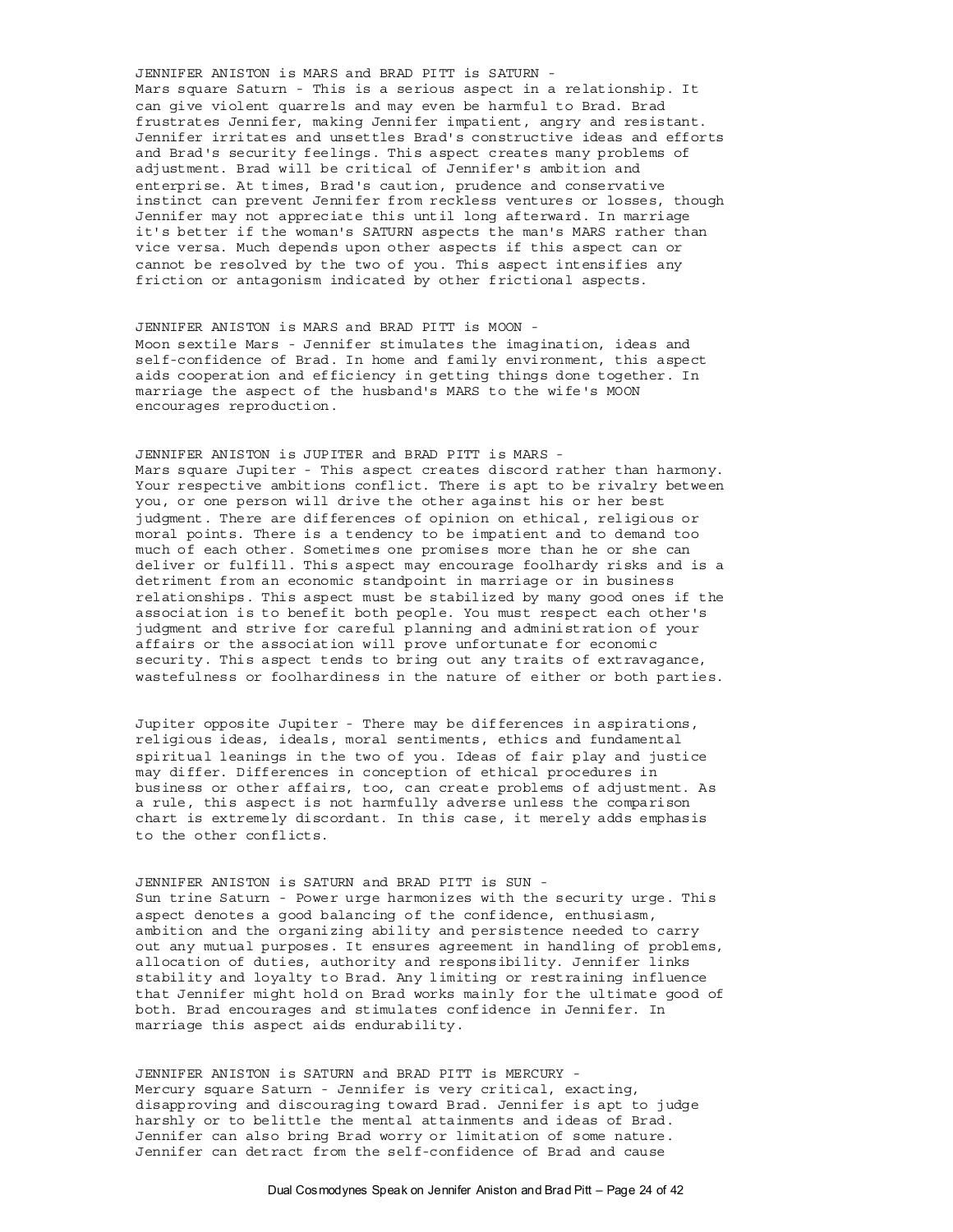resentments to grow in Brad's mind unless you, Brad, can protect yourself spiritually. Cooperation is difficult where this aspect occurs unless there are many good aspects to offset this one. Brad, many of your aims may meet with delay of realization due to the obstacles that Jennifer may put in your path. Brad will seem irritating and careless to Jennifer at times. Jennifer presents a challenge to Brad which can help Brad's growth.

JENNIFER ANISTON is SATURN and BRAD PITT is VENUS - Venus square Saturn - Brad, you are likely to have many unhappy experiences through this aspect. Jennifer will prove to be demanding, restricting, selfish, condemning, resentful, critical, disapproving, jealous and may even dislike you. Brad, you might find it difficult to give affection to Jennifer, or if you do, it would be mere show inspired by fear or anxiety. This is an unfavorable aspect. Brad, Jennifer will bring sorrow, worry and responsibilities to you and you will probably try to escape in some way if possible. In love or marriage, Brad, you will usually be made unhappy and feel dominated or frustrated. Many economic problems also are likely to be encountered. Jennifer tends to impose too much responsibility on Brad and often blames Brad for troubles encountered together. Some of Jennifer's qualities or habits may disgust you, Brad, if you are very fastidious.

Saturn sextile Saturn - The two of you can cooperate in anything involving work or responsibility or where problems of security are being worked out. This can be a very good aspect in marriage, business or any type of partnership. A similar attitude toward responsibility helps you to agree and cooperate in meeting obligations. Usually you have common goals.

JENNIFER ANISTON is SATURN and BRAD PITT is MOON - Moon square Saturn - This aspect tends to weaken sympathy between the two of you. Jennifer disciplines Brad and the latter may resent it. Jennifer can be unjust, critical, unkind, inconsiderate or selfish toward Brad. Jennifer will oppose more readily than agree with Brad. Jennifer arouses worry, discouragement or some other negative attitude in Brad which may become difficult for Brad to throw off. Jennifer disregards the moods and feelings of Brad, who becomes more sensitive in reaction as time goes on unless an inner defense is built. Between members of a family or in marriage, Jennifer may place too much responsibility on Brad, or blame Brad for troubles, or limit Brad in some way.

Jennifer demands much attention from Brad and is hard to please. This will try the patience of Brad. Brad will have to learn patience and forbearance in this association. In marriage there may be domestic difficulties and financial disagreements, or troubles with other members of the family which threaten marital harmony.

The above is the description of MOON opposite SATURN. MOON square SATURN is similar to the above but more productive of conflict. Jennifer discourages, limits, frustrates and delays Brad's efforts and progress, disregarding Brad's feelings. Jennifer's duties and responsibilities will discourage or depress Brad. Unless there are many good aspects between your two charts to balance this aspect, you will not be of much benefit to each other. Jennifer would derive the most benefit. This aspect is not good for marriage, especially if the man's SATURN aspects the wife's MOON. If the woman's SATURN aspects the man's MOON she will tend to nag and will be too critical, exaggerating trifles. This can be a source of misunderstanding and disagreement. Sometimes in-laws will prove a source of trouble between the two of you.

JENNIFER ANISTON is URANUS and BRAD PITT is SUN - Sun square Uranus - Creative or power urge conflicts with freedom urge.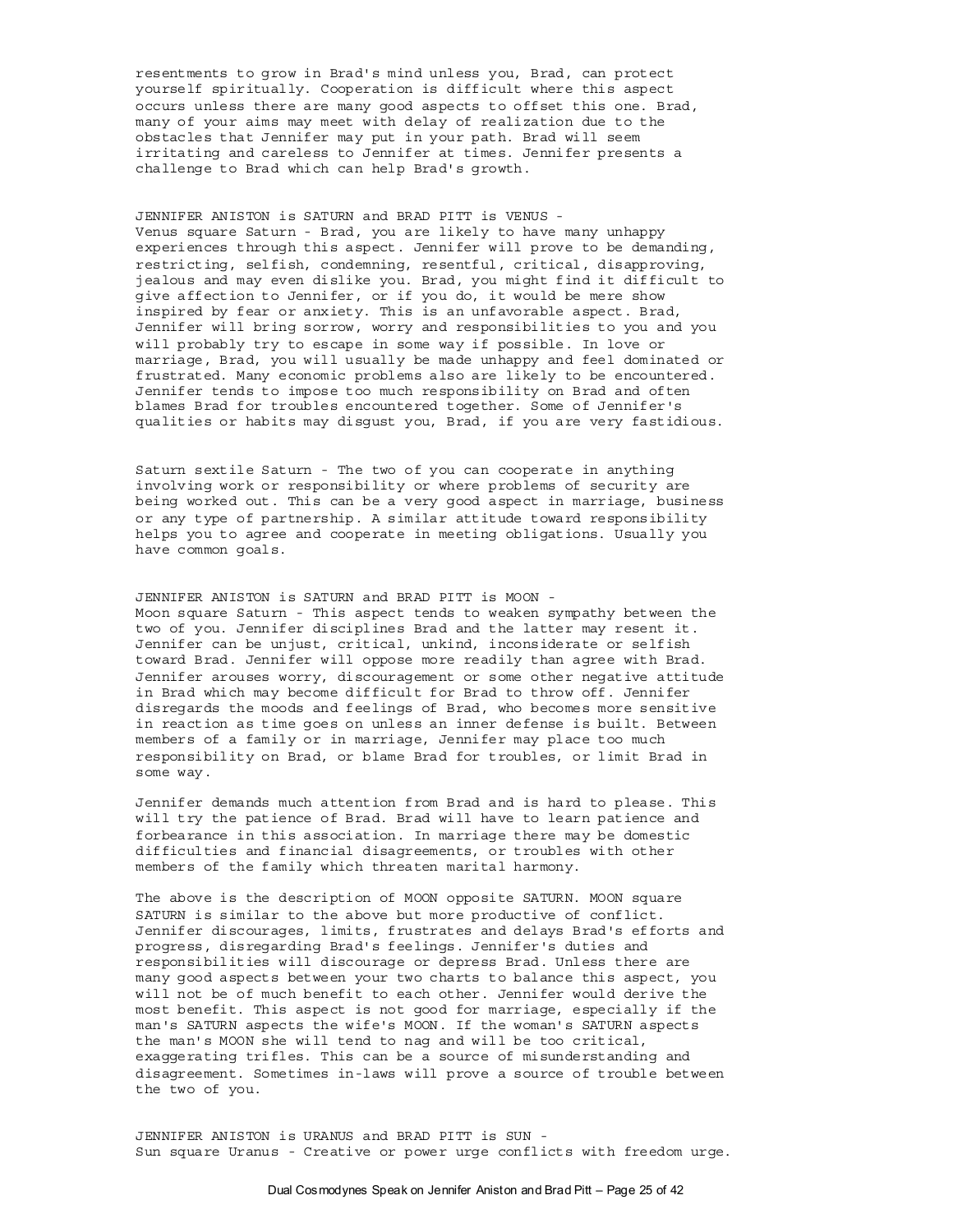There is a conflict of individualities in this combination. Jennifer's unpredictability keeps Brad "up in the air". Jennifer will resent the influence of Brad and rebel against any authority Brad shows. Cooperation seldom is achieved when this aspect occurs between two charts. This aspect often causes separations or a spasmodic association. Unless you both are poised and self-disciplined, a close association is not likely to be satisfying to either of you. There may be violent reactions. Jennifer resists Brad and both of you are impatient and rebellious toward each other.

JENNIFER ANISTON is NEPTUNE and BRAD PITT is VENUS - Venus sextile Neptune - There is mutual sympathy, generosity, kindness, consideration and a quiet affection and devotion. Many mutual interests are stimulated, especially along lines of art, music, dance, drama, poetry and photography. Occult interests, or a love of nature, also would be brought out if latent within each of you. In fact, they may be the cause of the attraction.

JENNIFER ANISTON is NEPTUNE and BRAD PITT is MOON - Moon sextile Neptune - This aspect indicates a psychic tie. You are unusually sensitive to each other's moods and feelings. There is often a telepathic communication between you. There is much sympathy between you. Jennifer may seem a bit aloof to Brad at times. This aspect can indicate much mutual inspiration, and in high-type individuals, spiritual accord and mutual devotion. There is much consolation and comfort. Any interest in mysticism or occult study in either of you will be brought out and increased by this aspect.

JENNIFER ANISTON is PLUTO and BRAD PITT is SUN - Sun square Pluto - Creative urge conflicts with reforming urge. Reactions are frictional if your association is a close one. Jennifer resists Brad's authority and will be jealous, rebellious, demanding and even vindictive. Jennifer resists correction from Brad, and will try to change Brad. In marriage, Jennifer can undermine the confidence of Brad and could have an unfortunate influence on Brad's moral or ethical ideas. Even if your charts compare well, Jennifer will try to change or reform Brad. Unless differences of temperament are understood well and adjusted, your reactions together in this aspect are to be judged unfavorable. In friendships, this aspect indicates occasional tests of tolerance and loyalty.

JENNIFER ANISTON is PLUTO and BRAD PITT is VENUS - Venus trine Pluto - Mutual benefits can be realized through the association in an economic or social way. Reconstruction of values may be brought about by this association.

JENNIFER ANISTON is PLUTO and BRAD PITT is MOON - Moon trine Pluto - There is some mutual benefit, but this aspect is not a very strong one. It can be good in business, political or profession association. It can be especially good if the two of you are engaged in any form of research work or group activities.

The astrological interpretations in this report have been formulated with the assumption that both peoples' birth dates, times, and places are accurately given and have been accurately entered into the program. This includes whether the birth time was daylight savings time or standard time. Even a difference of one hour in birth time can invalidate much of the interpretation given in this report. If inaccurate birth data is used, then the interpretations in this report will probably not apply, according to the ancient axiom, "garbage in, garbage out."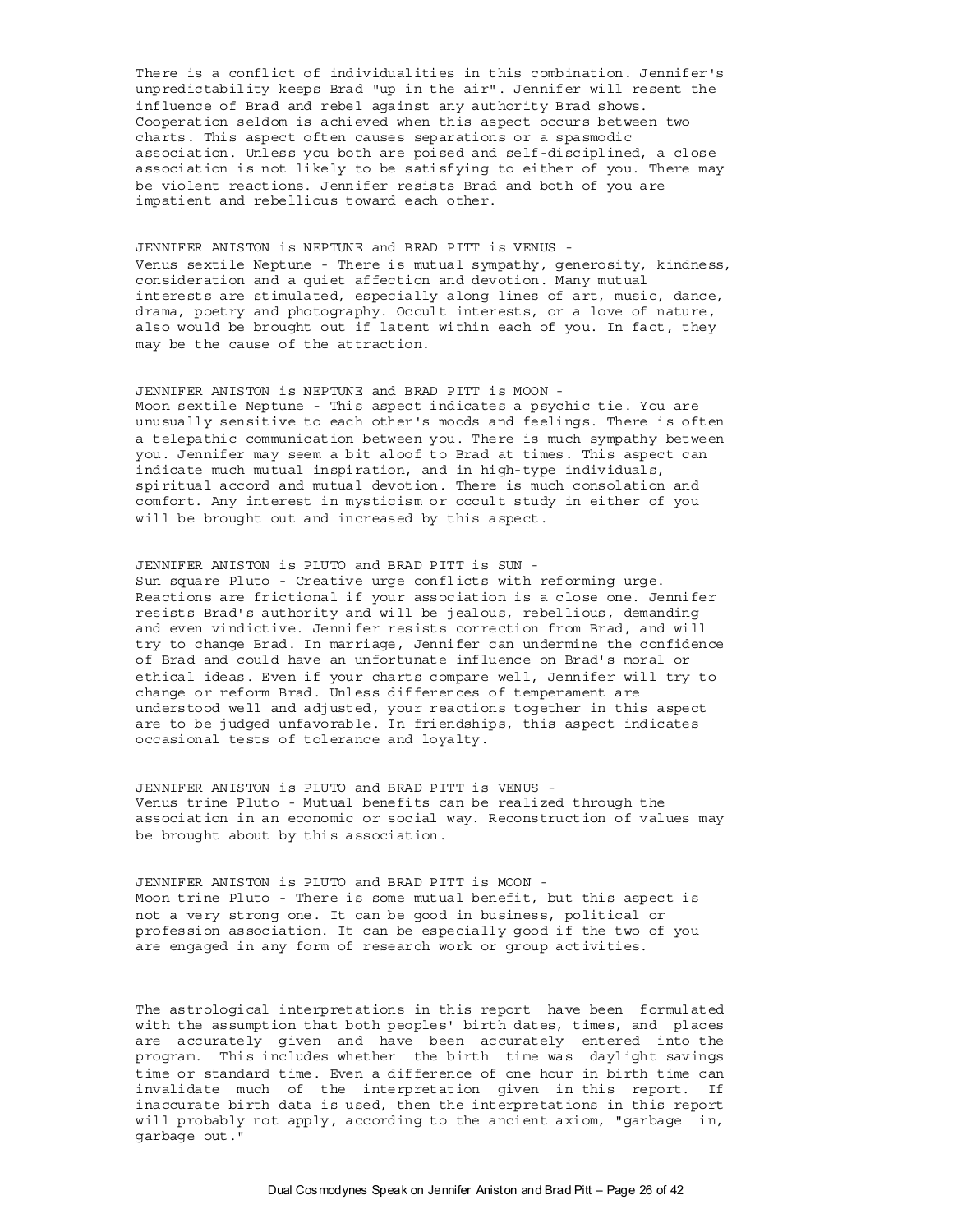By no means is this astrological analysis of your relationship complete. Obviously, your relationship is far more complex than what a few pages of writing can depict. Hopefully, this short description of your relationship and its inner character will lead you on your way to really discovering what your relationship is and what it can become.

The text in this report is taken from the following book: SARGENT, Lois Haines (1958), How to Handle Your Human Relationships. Tempe, Arizona: American Federation Of Astrologers, Inc., 1970.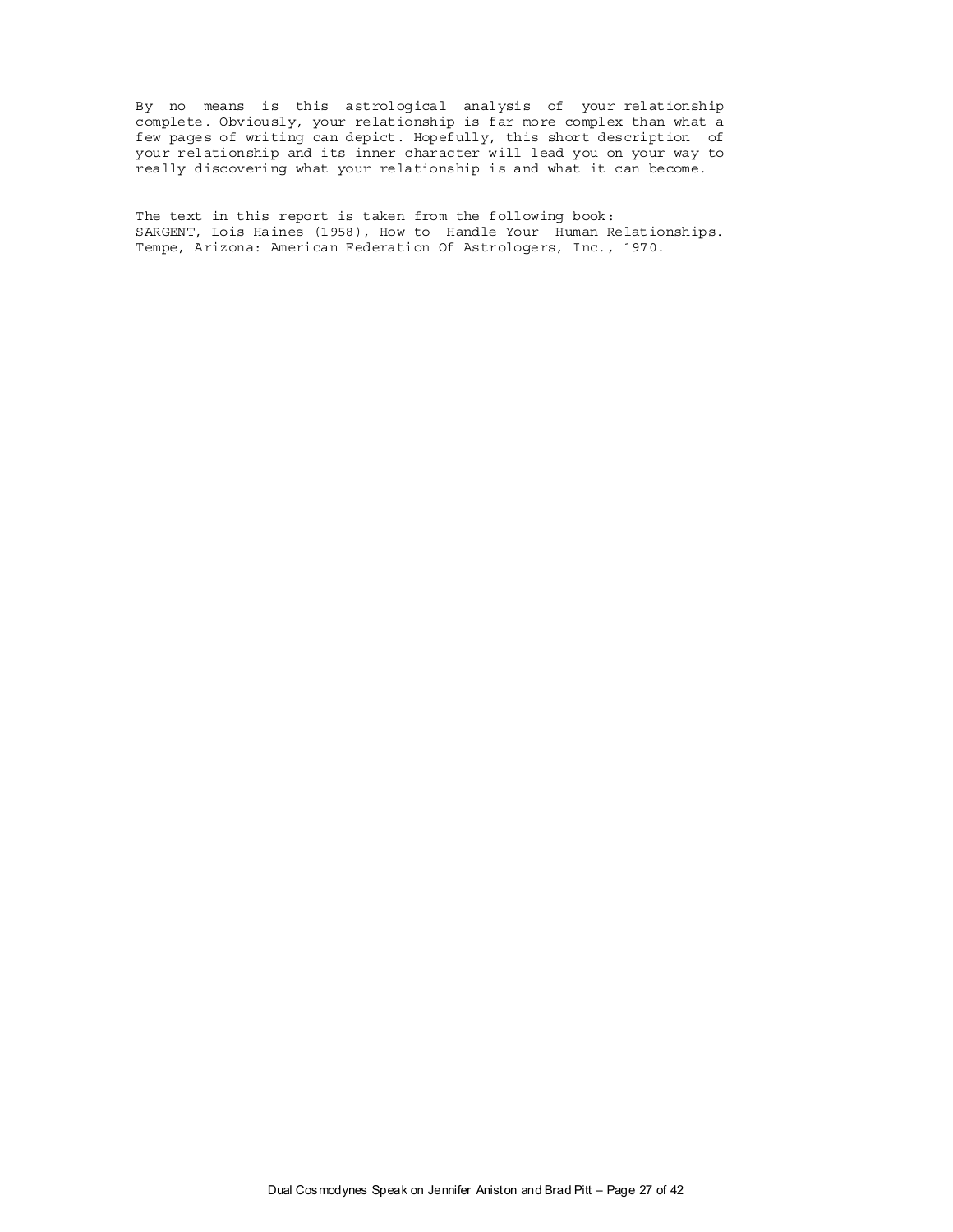## **Appendix F**

Complete composite report for Jennifer Aniston and Brad Pitt (I'm not convinced that a composite astrological chart really describes a relationship, but the below is included for your research and consideration):

### COMPOSITE RELATIONSHIP REPORT FOR

### JENNIFER ANISTON

11 FEB 1969 TZ = 8.0 10.22 P.M. 34.09 NORTH 118.27 WEST and BRAD PITT 18 DEC 1963 TZ = 6.0 6.31 A.M. 35.19 NORTH 96.55 WEST

### INTRODUCTION

The composite horoscope is created by finding the midpoint between pairs of planets and other sensitive points of two natal horoscopes, that is, the Sun of one and the Sun of the other, the Moon of one and the Moon of the other, and so forth. The composite Sun is the midpoint of the two Suns, and so on for all the other planets and points.

A midpoint is a point in the zodiac equidistant from the other two points. It is believed that the midpoint combines the qualities of the two planets from which it is derived.

According to John Townley, "The most sophisticated synastry (chart comparison) DOES give the range of potentials in a relationship between two people, but the composite chart paints a clearer picture of the actual relationship."

Astrology can tell you about your relationships because astrology is the study of the effects of planetary forces upon man. It is not fortune telling. It is one of the best methods for man to learn about who he is, where he came from, and where he is going. Astrology reveals CHARACTER and character is destiny. If man can change his character, then man will have changed his destiny.

Astrology does not show anything but tendencies. People can rule their stars by exerting their will. If two people in a relationship decide to flow with the tide of life, then the tendencies indicated in the composite chart will at some time have their effect. The one thing a composite chart does not show is the WILL of the individuals and how they may exert it. The matter of exercising free will is left entirely up to the individuals. The wise man rules his stars, the fool is ruled by them. Astrology forewarns, and being forewarned, one is thus forearmed to better cope with the struggles of life.

For every paragraph discussed in this analysis, realize that each planetary placement or aspect is one of you and your partner's particular astrological positions and that each position gives your relationship a particular tendency, the tendencies being elaborated upon in each paragraph. The horoscope shows tendencies only. It is a matter for you both to determine how any position will work itself out in your relationship. That will be determined by the use you make of your own WILLPOWER.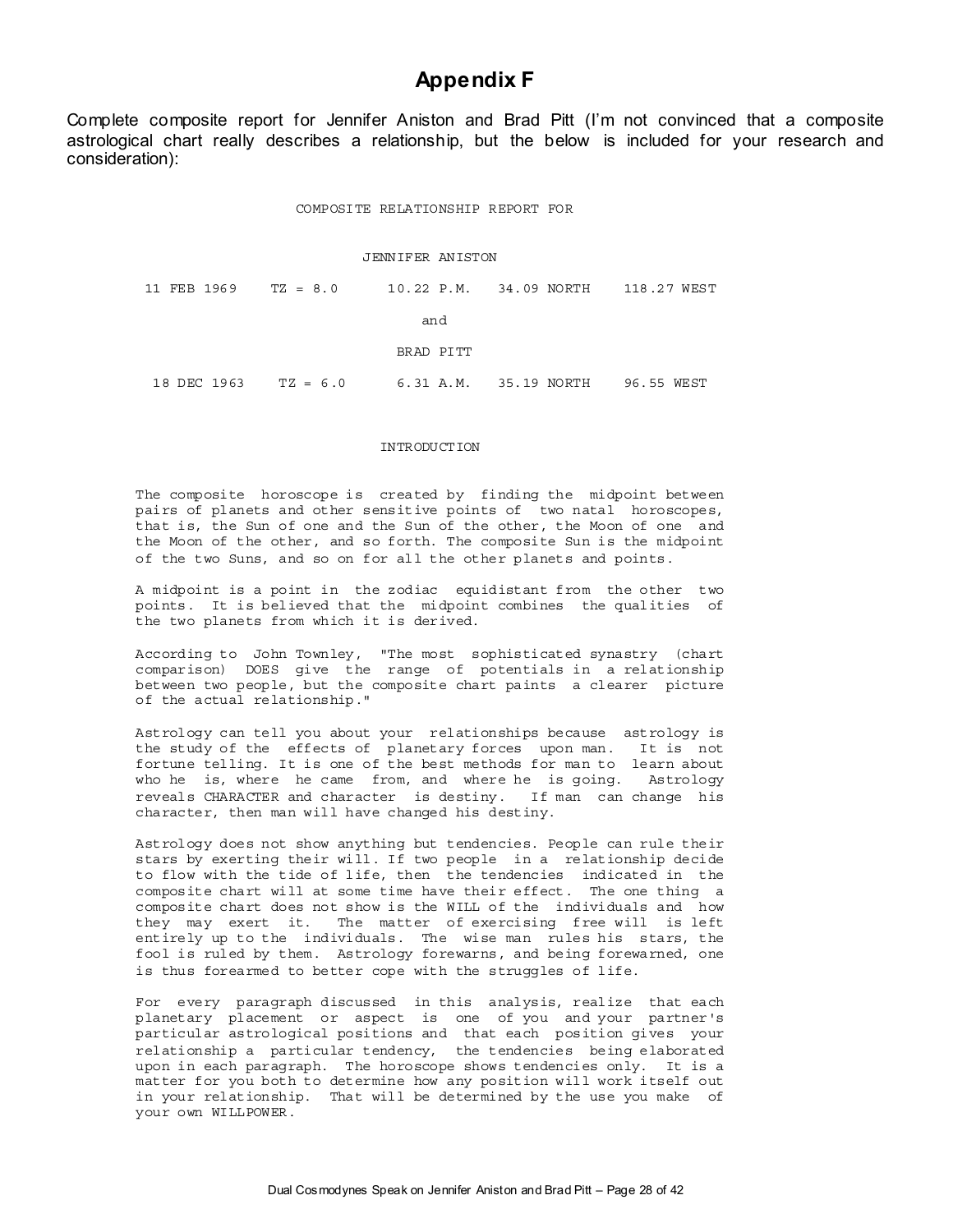### HOUSE POSITIONS OF PLANETS

The planets represent energies and cosmic forces that can be utilized in various ways. They are like the actors in a play. Houses represent the different spheres of life where these energies can be and are brought to bear, for better or for worse. If the planets are the actors in a play, then the houses represent the various settings in which the actors play out their roles (signs).

#### PLANETS AND PLANETARY ASPECTS

If the planets represent energies and cosmic forces that manifest in different ways, then the planetary aspects show how these energies and forces tend to act and react, one with another, if the will of the person is not brought into play to change them.

#### COMPOSITE PLANETARY ASPECTS

When working with midpoints, there is a nearer midpoint and a farther midpoint. When the corresponding planet in your natal chart is more than 150 degrees away from the corresponding planet in your partner's natal chart both the nearer and farther midpoints must be taken into consideration. If the two planets are in opposition aspect to each other, under this circumstance, then the interpretation of the aspect will be as if the planets were together in space, rather than opposite each other, thus their influence should be blended together with the interpretation reflecting this condition.

#### COMPOSITE PLANETS IN HOUSES

In the following section, if you see an interpretation consisting of the same planet in two houses, this is because when working with midpoints, there is a nearer midpoint and a farther midpoint. When the corresponding planet in your natal chart is more than 150 degrees away from the corresponding planet in your partner's natal chart both the nearer and farther midpoints must be taken into consideration. Since these two midpoints are opposite each other, the planet's influence can be in two houses, the near house and the far house, hence the need for two interpretations. Both interpretations can be valid.

Sun in 3rd house - You will have a strong ability to communicate, for you share many of the same ideas and opinions, and you will be able to speak openly with each other. There will be few barriers to mutual understanding, except perhaps at the emotional level. You will enjoy having good conversations with each other.

The greatest weakness of this position is that your relationship will probably function primarily on an intellectual or mental level. It is not likely to be a very profound emotional tie. Clearly, then, this position is much better for friendship than for a love affair. You will relate to each other by talking rather than by feelings. When an emotional situation arises, there is the danger that you will intellectualize it or try to figure it out instead of just living through it and learning from the experience. The knowledge gained by this kind of experience cannot be replaced by logical analysis. But this is a lesson that the two of you may have some difficulty in learning, because the 3rd house Sun inclines you to logical analysis.

There is nothing wrong with an intellectual relationship, but there are times when it is inappropriate. Fortunately, your strong commitment to communication will aid you in approaching the problems you may have to face together. Just be sure that you don't stop at the purely mental level. You should enjoy an unusually good mental rapport and be more able to talk to each other than many couples can.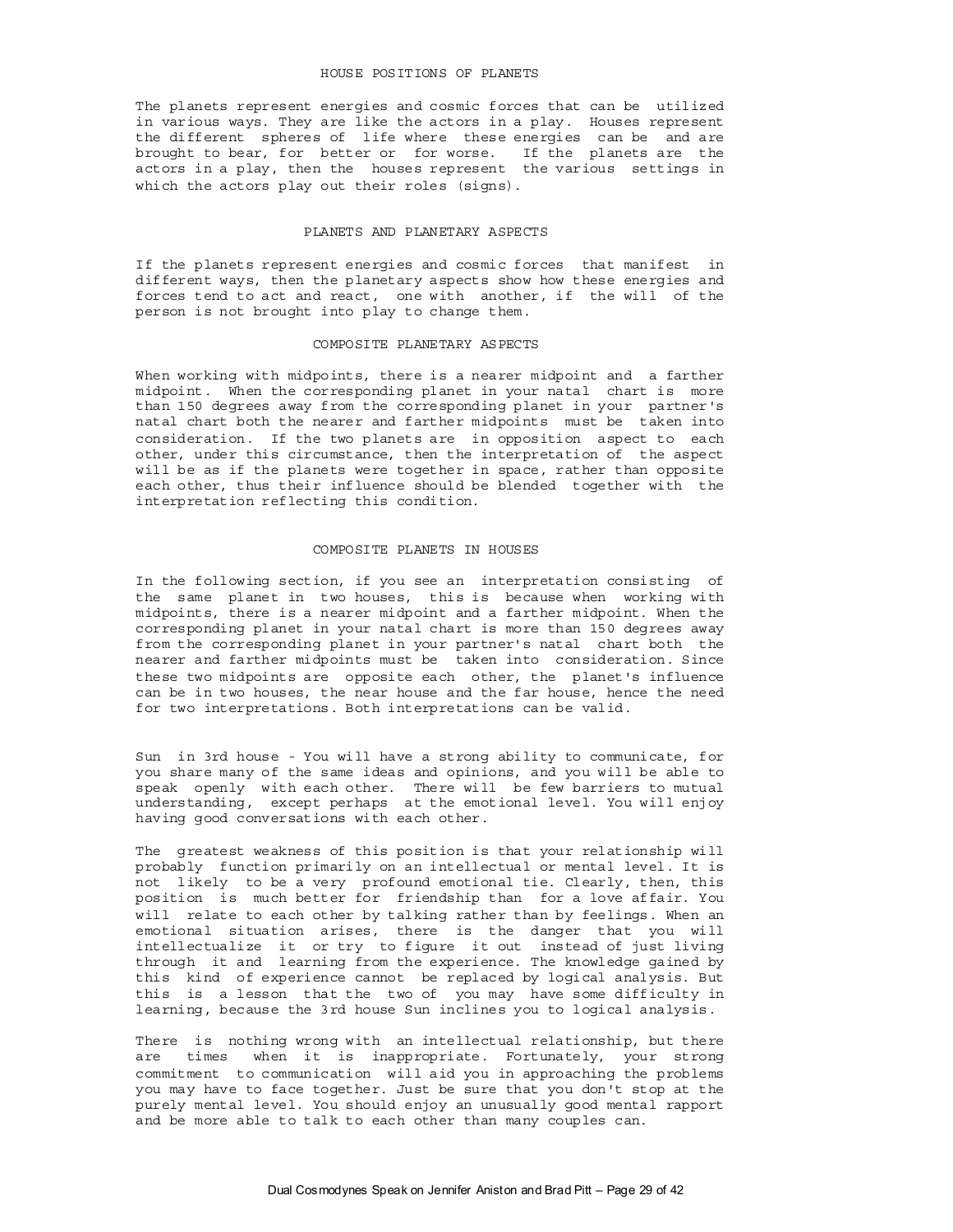Moon in 2nd house - This relationship will bring out the needs you both have for emotional and material security. In fact, you may have come together because of those needs. You will have a strong sense of shared values, which will help to reinforce you as a couple against the undependable and changeable outside world. Because of this shared feeling, your relationship will grow strong even when there are considerable difficulties between you. You will be reluctant to give up the emotional security granted by the Moon in this position, even when things get tense. But the need for security could keep you together even when that is not the best solution for either of you.

One minor problem that this placement can bring about is that your need for emotional security can lead to a compulsive gathering of physical objects. You may try to satisfy your need for emotional security through owning things together. In this case your relationship will come to be symbolized by great quantities of material possessions. Beyond a certain point, possessions can become a millstone around your necks that limits your freedom of movement. Particularly if this is a marital relationship, you might be trapped into staying together because of what you own rather than because your relationship is working well. Like everything else, possessions must be kept in their place.

Nevertheless, the security that this relationship can offer should be one of its strongest points and should help keep you together when the going gets tough.

Mercury in 3rd house - This position can be extremely valuable in a relationship, because it assures easy and complete communication between you. Many otherwise sound associations are weakened because two people cannot say the simple things that keep a relationship going smoothly. This should not be a problem for the two of you. In fact, you have a strong need to communicate with each other, and it is likely that you first came together because of some intellectual affinity.

Not only do the two of you have a strong need to exchange ideas and opinions, but you also like to be with others and exchange ideas with them. You have a great liking for all kinds of mental and intellectual interaction with your environment. You do not like to stay off by yourselves but prefer to get out and talk and have a good time.

The only thing you should be wary of is letting the cheerful and often superficial banter of Mercury replace the deeper, more significant communication that any successful relationship requires. Mercury works so easily on a light level that you may be reluctant to delve any deeper. If you can avoid intellectual and emotional superficiality, you should have an excellent mental and intellectual rapport with each other.

Venus in 4th house - The effects of Venus in the 4th house are felt in the most intimate and inward areas of your relationship. On the psychological level you have a great concern for beauty in your most personal surroundings, and this in turn is reflected in your desire to make your home or other property that you own together as tasteful, beautiful, and comfortable as possible. Even if you don't have much money, you will probably succeed in creating an elegant home.

If you do not own a home together, the effects of the 4th house Venus will be less evident. But the 4th house is an angular house, so any planet that is in it has greater importance than it would otherwise have. A 4th house Venus simply indicates that in this relationship the principles of love and beauty are strong and prominent, although they are expressed most clearly in your intimate personal lives rather than in the lives you share with the outside world. This placement is usually an excellent indication for an intimate love relationship.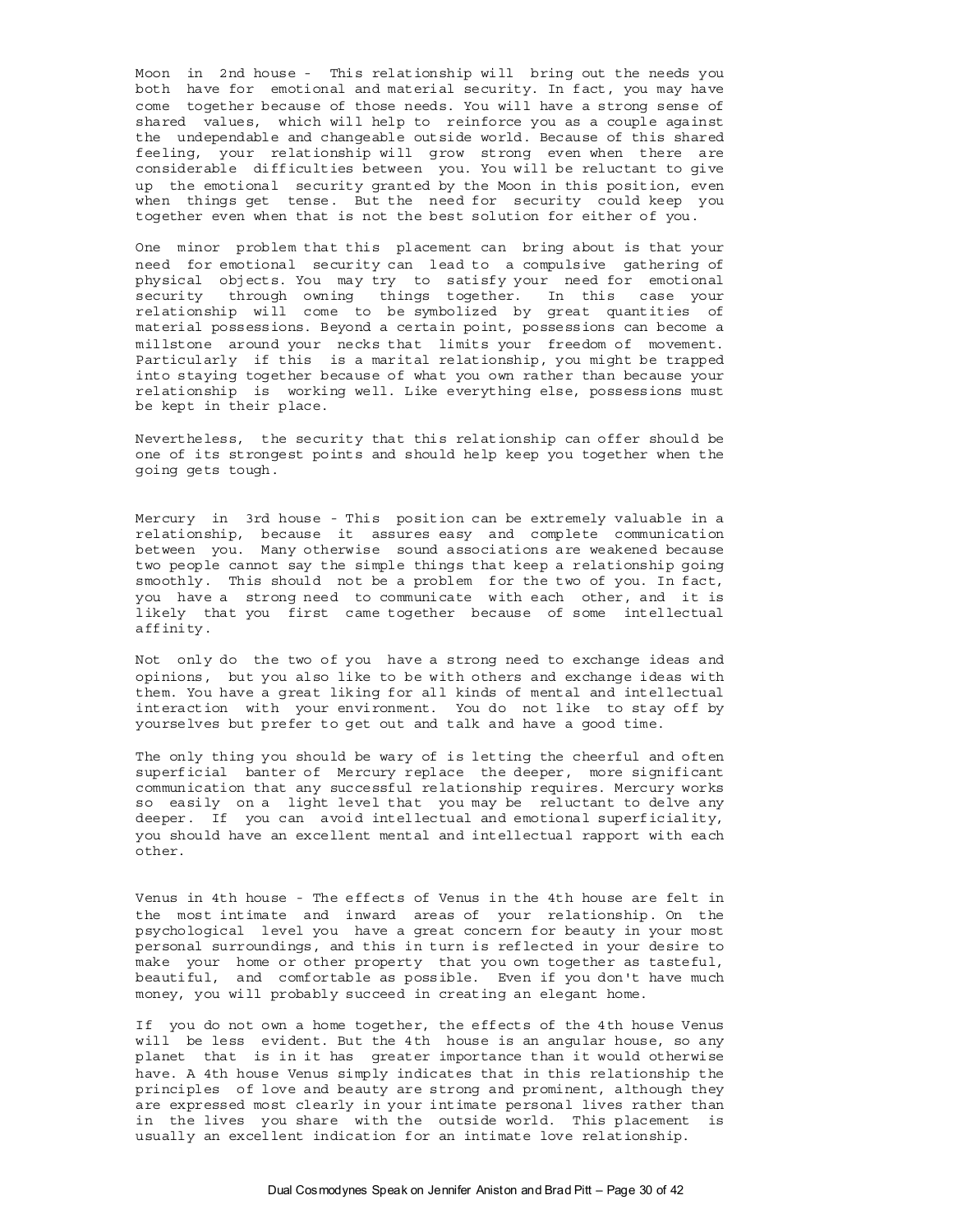Mars in 1st house - This position demands that this relationship be a complete expression of both of you. This should be the case with any relationship, but it is even more important in this instance. It would be best if you could find something that you both like to do together, and the more physically active the better. There is a lot of energy in your relationship that must be expended somehow.

If you can find a common purpose, all of your energy will be focused on that instead of on each other. You will be able to accomplish a tremendous amount of work together, and in the process you will enjoy each other. There is no way around the fact that your relationship demands activity.

Unfortunately, if you do not handle these energies properly, Mars can signify fighting and conflict. It is not that you necessarily dislike each other, although that could be the case, but that your relationship doesn't give any relevance to the matters that are really important to each of you individually. There are you, the other person, and your relationship, all of which seem to have very little in common.

Keeping this problem in mind, this can be an excellent placement for any relationship that is specifically aimed at accomplishing a job or task, such as a professional association.

Jupiter in 8th house - This position signifies that major transformations in life and joint property will be areas of growth. In this relationship you will never cease to grow and change. Both of you will experience continual transformation through your experience of being together. Even if you grow apart, as can happen to any couple, you will part without much difficulty, knowing that your relationship has been good, even if not permanent.

This placement of Jupiter may also have the effect of making you quite successful in your dealings with property and resources in general, so long as you work together.

If this is a marriage, you may receive bequests or other financial assistance from others. At any rate, you should have little trouble borrowing money jointly whenever you need it. In a sexual relationship, this placement helps to ensure that sex is a source of reinforcement for both of you, even if there are problems at times. This placement will neither make or break your relationship, but it can help smooth over bad times by making it easier to meet your material needs.

Jupiter in 2nd house - This is an excellent position for all matters relating to property and possessions within your relationship. It does not necessarily indicate that the two of you will be wealthy, but it does indicate that you will have enough of whatever you want. In other words, resources are not likely to be a source of insecurity with you.

The only problem to watch out for is that Jupiter here can make people excessively materialistic or wasteful, both individually and in a relationship. This can cause the two of you to sacrifice matters that are important to your happiness in order to gain wealth.

One of the fortunate attributes of this position is that making money and gaining property are not areas of anxiety, so you can feel detached from these issues and can express yourselves through material generosity to others.

There may be danger that you will be careless about money and unwise in its use. However, this will not happen because of unluckiness but because you like to take chances. If you take the time to stop and think, you will know what to do in a situation. Make caution and success in handling money more important than the excitement of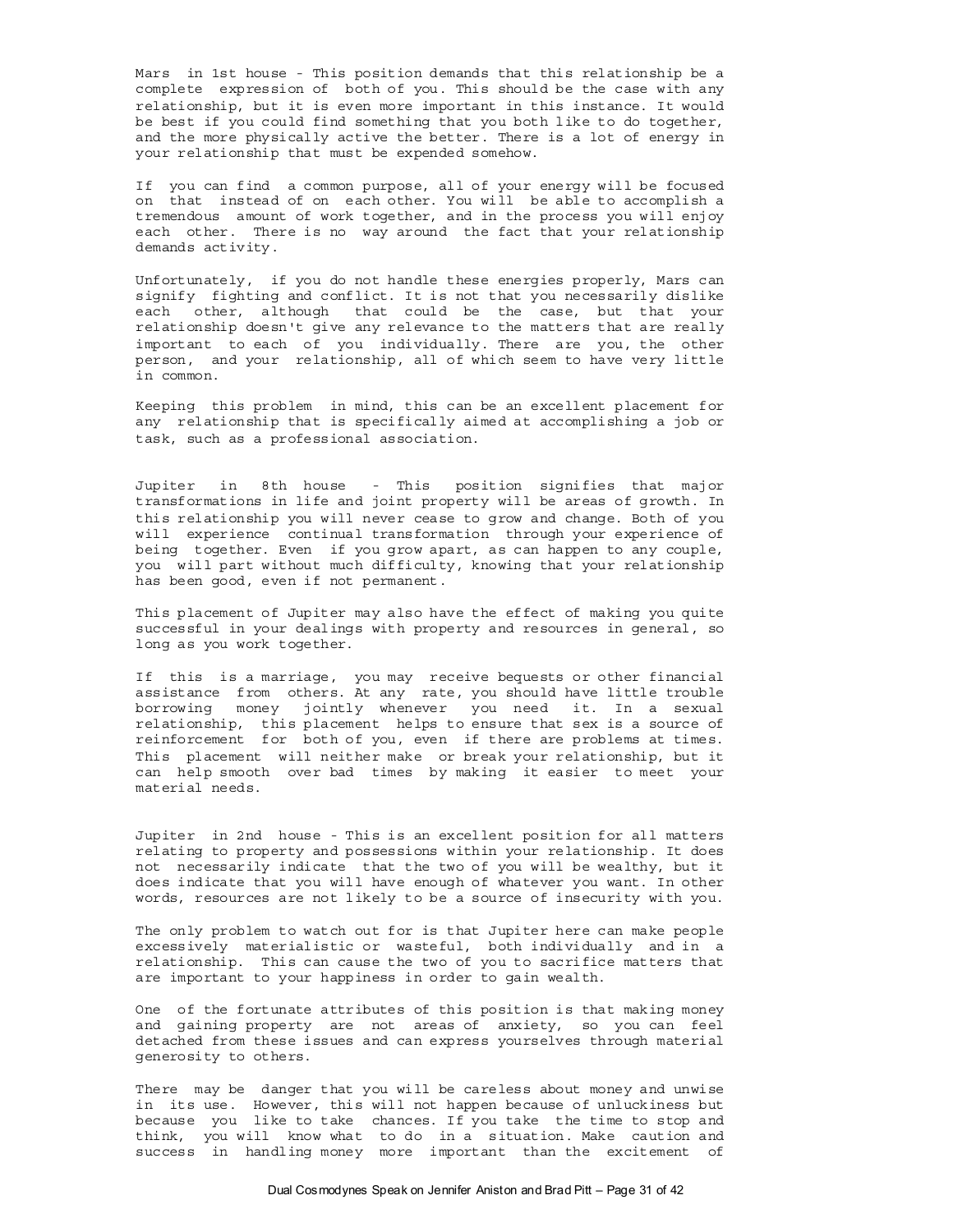Saturn in 4th house - Saturn in this position designates an inner compatibility that makes living together very difficult. Not that it will be impossible, but this will be the area in which there are the greatest difficulties. Even when the influence of Saturn is under control, it will have effects. Your home life will be characterized by austerity; that is, you will keep your home very simple, uncluttered and neat. There is nothing wrong with this, as long as it is not an outward reflection of an inward coldness.

In any kind of relationship with Saturn in the 4th house, there will be a feeling of distance between you, as if you were unable to touch each other at some very deep inner level. If you are consciously experiencing problems, you will have to dig very deeply to find the answers. They are not superficial problems, and a superficial solution cannot deal with them. Both of you will have to get past your deepseated inner fears in order to confide in your partner with complete trustfulness. For this reason, it is probably a good idea to get to know each other gradually. Do not be in a hurry. Under favorable conditions, Saturn can make a relationship quite enduring.

Uranus in 10th house - The purpose of your relationship may be to challenge and revolutionize the views and even the lives of the people around you. Such a relationship may also revolutionize your own lives as well. The 10th is the house of social status, overall life objectives (as they really are, not as you wish them to be), and your role in society. Uranus here means that these areas may take an unusual direction or that they will be a possible source of instability and disruption.

This placement of Uranus can signify that the two of you simply like to do things in your own highly individualistic style. On the other hand, your view of life may be one that others consider literally revolutionary. In the latter case, beware of stirring up unnecessary opposition to your views. You may feel that it is important to arouse some opposition, but make sure that what you do stir up is intentional. Uranus in the 10th can also produce sudden changes in your own social status, such as an abrupt and disastrous fall from grace, which can result from letting your activities get out of control. One thing is certain, however; this relationship must be allowed to do its own thing.

Neptune in 1st house - There is a great danger that the two of you don't understand what your relationship is all about. You each may have quite widely different views of your relationship, with neither of you aware of the difference. Or you may have a fairly clear idea about the direction you should take as a couple, but you have difficulty understanding where you are at a particular time.

Typical of the problems that Neptune induces is a situation that can occur in a love relationship. One of you thinks that everything is beautiful and ideal, and the world may agree, for a 1st house Neptune can deceive others as well as yourselves. But you will discover that something is radically wrong between you when you wake up one morning to find that the other person is gone, having been unhappy for months.

Another common Neptune pattern that applies here is that one of you sacrifices yourself to "save" the other from some problem. Or you both may offer yourselves in service to the world. This is usually the rankest form of self- delusion, because one or both of you is using this pattern as a device for working out your own hang-ups. People do not "save" each other in this manner.

Unfortunately there are endless possible sources of self-delusion. But a 1st house Neptune does signify that you must work for a realistic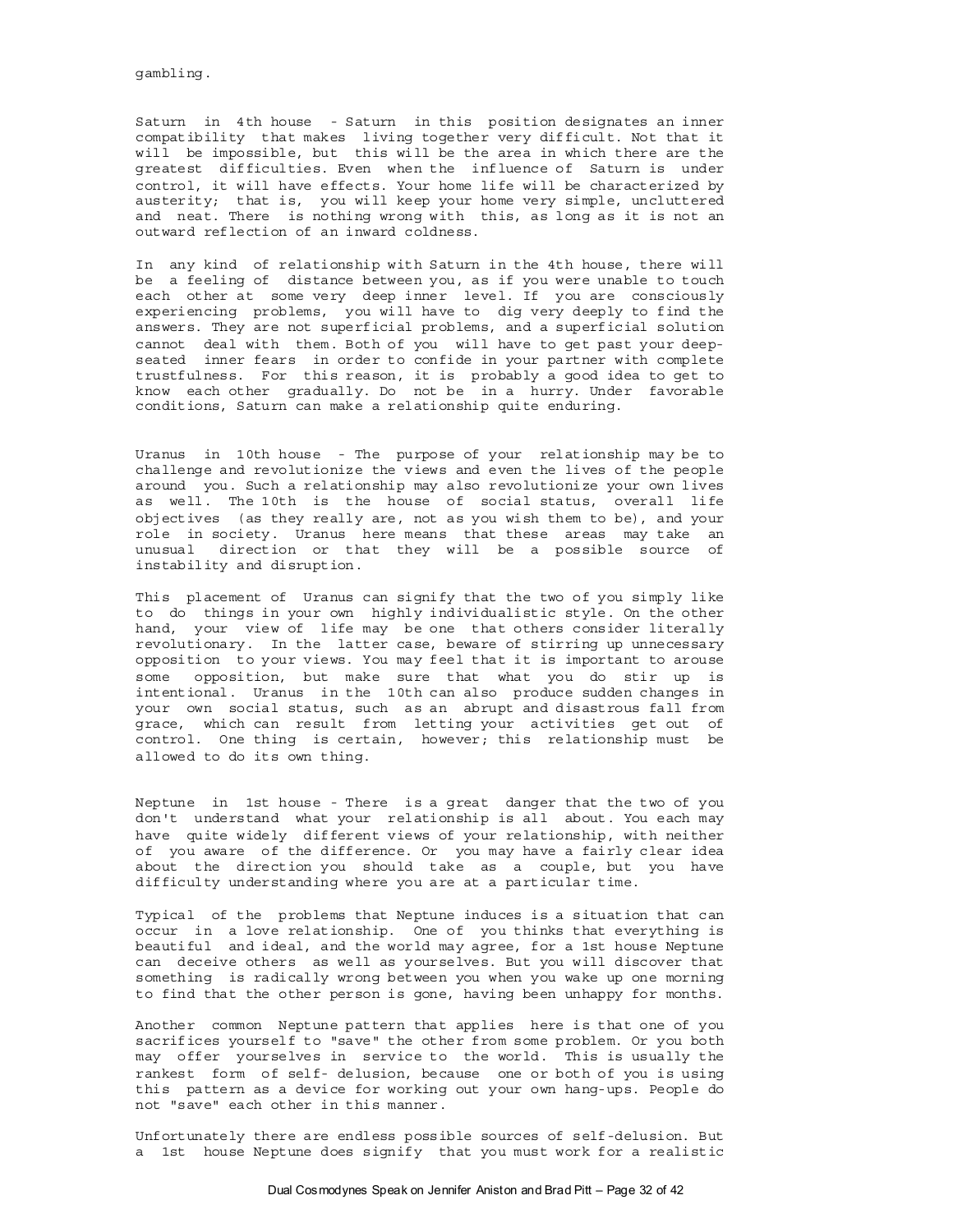relationship and not let your ideals overwhelm your ability to see the truth. Yet at the same time you must not surrender your ideals.

Pluto in 10th house - There is a very powerful energy in this relationship that is strongly oriented to attaining some objective. The nature of the objective that you seek will depend upon the nature of your relationship, but in every case it will have to do with making changes in the world around you.

A 10th house Pluto means that your relationship will somehow heighten your ambitions as a couple. Other people will feel that the two of you are very powerful, even if separately you do not impress them that way. At the same time, your relationship will alter and transform your life direction and heighten your desire to achieve your objectives.

It the two of you handle the energies of this position well, it is a good indication that together you can achieve something of note. Perhaps you will gain power in business or politics, or perhaps you will simply become influential among the people around you. Or you may feel the effects most strongly between you, as this experience helps you to discover what you really want to do with your lives and to start doing something about it.

But there is some danger if the energy is not handled well. Pluto in the 10th house can be destructive, and its effect is to utterly ruin your reputations, and possibly some more fundamental aspect of your lives. Usually this happens because you have been ruthless in some way, either toward others or with each other. Pluto here can signify that you let no one stand in your way as you strive to get to where you want to go. But when you encounter a stronger person or a situation that you cannot control, havoc breaks loose.

The only way to deal with this is to control your ruthlessness. Keep in mind other people's needs and wants as the two of you pursue the goals and objectives you have set for yourselves. And treat each other with the same consideration.

### MEANINGS OF COMPOSITE PLANETARY ASPECTS

Sun sextile Ascendant - This aspect indicates that the two of you enjoy social exchange with others. You are not a couple that likes to retire by yourselves and avoid others. In fact, you are more likely than most to seek out friends who become a very important part of your relationship with each other.

Not only do you like to be with friends, but also it is very important to both of you to have opportunities to talk with people and exchange ideas and communication. In a similar way, the two of you place great importance on communication between yourselves.

You will probably be good friends. If this is a sexual relationship, you may be lovers, but you will be friends as well. This is very important in a relationship between the sexes and is not always achieved.

You are likely to experience a certain restlessness in your relationship, but not a difficult kind. It is simply that the two of you like to seek out new experiences and new opportunities for doing things together. This leads you to range far and wide, either literally through travel of figuratively through pursuing a curiosity together. As a consequence, the two of you are likely to have more varied experiences than many couples have. The successful search for variety is a keynote of your relationship.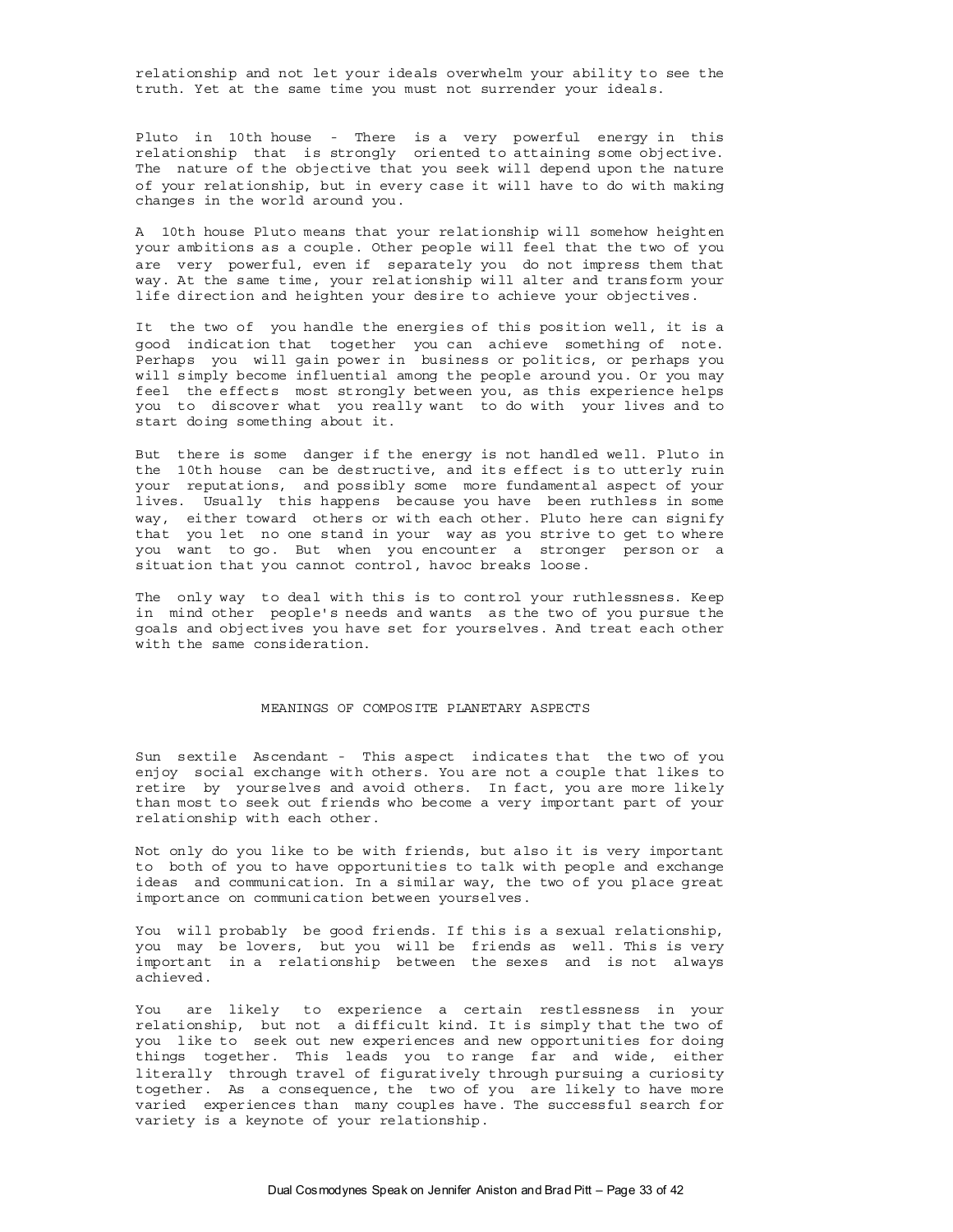Mercury sextile Ascendant - This aspect is a sign that the two of you are likely to get around, physically and/or mentally. Mercury is the planet of travel, thus travel is probably heavily emphasized in your relationship. The point must be made, however, that travel is not necessarily limited to its literal meaning. It can also mean mental journeys, encounters with new ideas and ways of thinking.

The two of you exhibit a restlessness of thought that makes it very unlikely that you will settle into any rigid mental patterns. At the same time, however, there is a danger that your restlessness will make it difficult to settle down into a stable relationship. Fortunately, with this aspect, restlessness is not likely to weaken your relationship, only to make it less predictable.

The two of you have very strong ideas about what you want in your relationship, and you like to talk about these ideas. Because you are very clear about what you want, you are able to plan out the best course of action for attaining it.

Friends are important to both of you, but they must be stimulating people. You do not like to have dull people around. You enjoy lively banter with others because it stimulates your own thinking process. It appeals to your need for new experiences, particularly on the intellectual level.

In a personal relationship, this aspect may emphasize intellectual exchange of ideas at the expense of intimate emotional communication.

Try not to intellectualize your feelings; instead, allow yourselves to experience your feelings simply as feelings.

Otherwise, communication between you is better than average, and this aspect will help considerably in any kind of relationship.

Saturn trine Ascendant - This aspect will have a very stabilizing effect on a good relationship, but an inhibiting effect on one that is not so good. When Saturn's energies operate in a positive manner, as is often the case with this aspect, they promote stability and help keep the relationship on an even keel. This aspect prevents wide swings from extreme happiness to extreme sadness or from very positive to very negative feelings. But it does so at the cost of a certain spontaneity and exuberance. A Saturnine relationship, even a good one, is more sober than most, more concerned about practical realities and less about ideals and romantic fantasies.

On the positive side, the two of you are able to make each other function in a more regular manner. You give each other a sense of discipline. At its best, this aspect makes it possible for the two of you to be your honest selves with each other, but at the same time to exercise restraint. You are not inclined to act in a completely free and loose manner when you are together.

If the energy of this aspect operates negatively, however, then each of you may be a serious obstacle to the other's self-expression. Even worse, you may find yourselves locked into such rigid attitudes about each other that it is difficult to make changes in your relationship. At the same time, these energies may cause you both to become more rigid in your attitudes to the world around you.

Which effect you are likely to experience depends in part on your willingness to deal with each other openly and honestly.

Uranus sextile Ascendant - Your relationship will be unique in many ways. It will cause the two of you to think about life in new ways that you would never have thought of until you met each other. You will not experience this as a disruptive change, however. Instead, it will be like a fresh breeze blowing through your minds and your lives,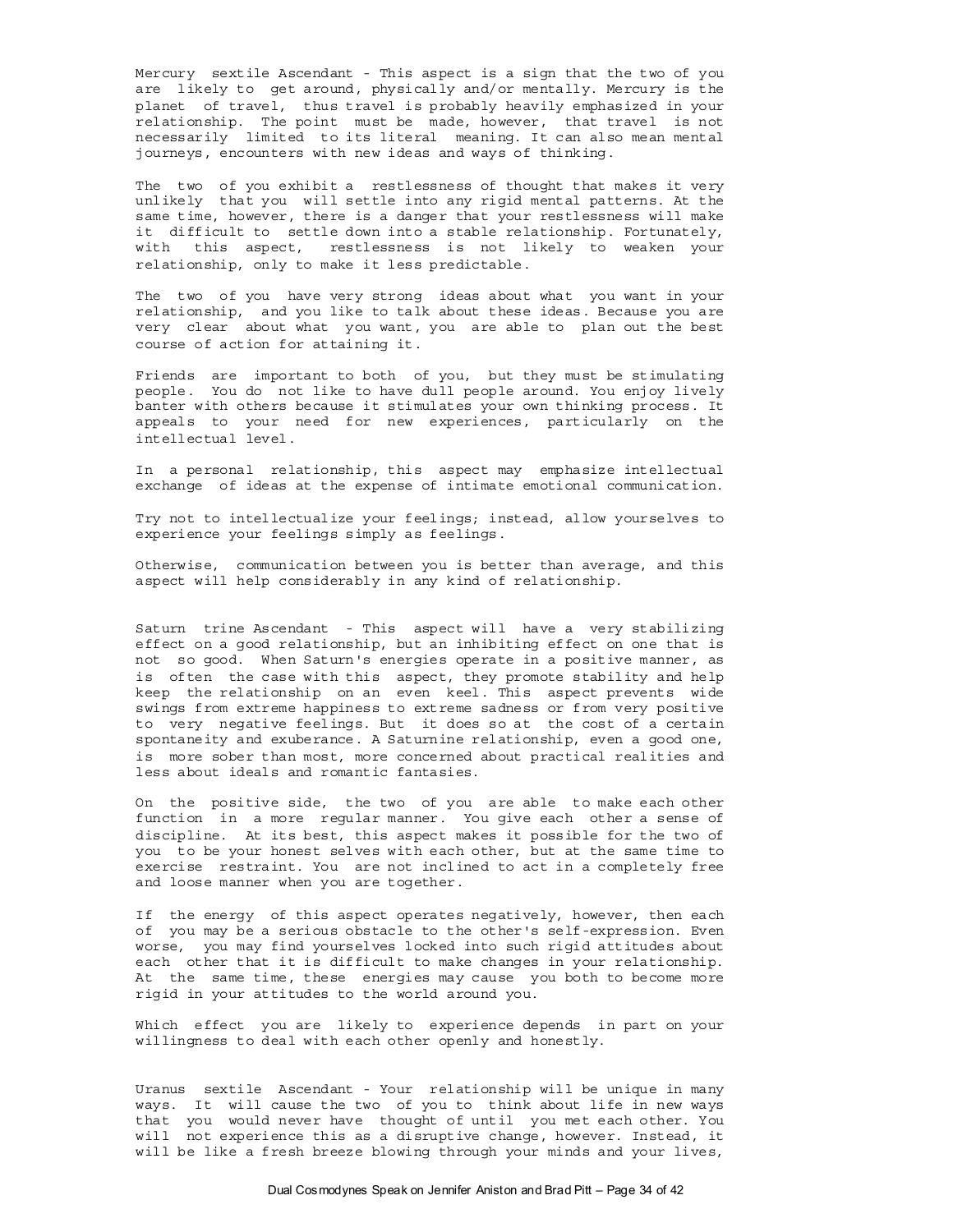clearing away all your old and outworn attitudes and ideas.

One result of this change is that you will see elements of the world around you that you have never seen before, and this will enable you to enlarge your capacity to deal with life in appropriate ways. This aspect is quite disastrous to old habits in a relationship, but you can do very well without those old habits.

One likely change will be in the company you keep. Both of you will want increasingly to be around people who embody the new ways you have found of dealing with life. The only point you must keep in mind is that any action of Uranus makes it difficult to hold on to old and cherished, but largely unconscious attachments, things that you want to retain although they have no real purpose in your lives. Uranus is likely to produce circumstances that make it impossible to hold on to them. If you can let go gracefully, you will experience the effects of this aspect as totally refreshing and stimulating. If letting go is hard, the two of you may find your relationship somewhat disruptive and upsetting.

Neptune conjunct Ascendant - This aspect introduces the element of idealism. The question is, what kind of idealism and how does it affect your ability to see the truth? At its highest, this aspect indicates that there is a strong spiritual bond between you. An invisible thread links the two of you together, so that without having to say very much, you each can feel what the other is thinking. You would be willing to do almost anything for each other. You feel as if you have been truly united into one being, which is ultimately the highest form of love.

In such an idealistic relationship, however, the emphasis is on a spiritual bond. In a relationship that might otherwise be sexual, this aspect may give you such a strong concern for the spiritual that you do not wish to "contaminate" it with physical contact, or at least that is how it appears to you. Therefore, this aspect can be an indication of a platonic relationship.

Unfortunately, such an ideal bond is not usually realized. More commonly this aspect indicates a relationship in which there is an unusual amount of illusion and self-deception. The beautiful selflessness of the ideal is corrupted into self-martyrdom, which is often used as a means of controlling the other.

Usually the problem is that one of the partners is not relating to the other as a real human being. Instead, you create a mental ideal, which you force the other person to fit, whether or not it is appropriate. But when the other person's real identity emerges, you will experience great disappointment. This theme is repeated over and over again, wherever Neptune is strong. You must stop searching for an ideal and be willing to appreciate your partner as they actually are. Only then can you get the best out of your relationship. And by so doing you may be able to experience the higher manifestation of this aspect.

Pluto sextile Ascendant - Your relationship will cause you both to analyze yourselves in depth and to analyze the nature of your relationship. Taking very little for granted, you constantly seek ways to change and improve yourselves as individuals and as a couple. But the analysis that you undergo will not be a superficial intellectual exercise. It will go on in your hearts as well as your minds. And the changes that take place in both of you will affect all levels of your being.

This will not be a negative process. Elements of your personalities will pass away, but the transformation will be experienced as good and necessary, following naturally in the course of events. This is transformation through evolution rather than revolution. It will be very deep, very powerful, and very useful to both of you.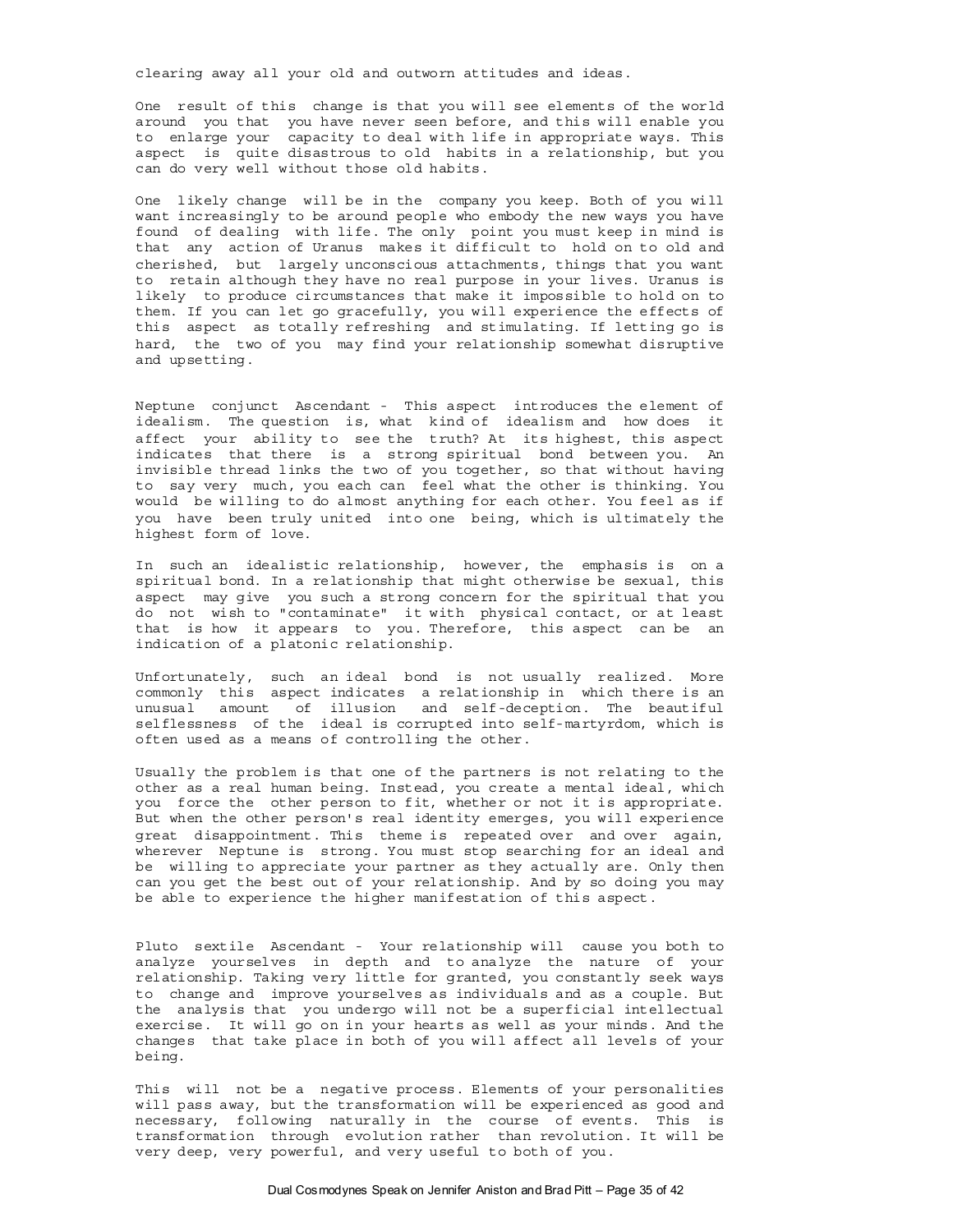One consequence of this aspect is that your hopes for life will probably be altered. Your earlier goals were based on what you were then. Because your relationship changes you, it will change what you seek as well.

When the two of you talk, you discuss your serious concerns, not light subjects. Others may consider you excessively serious, but this is because you recognize the importance of what is happening in your relationship, and you do not want to waste time with trivia. And this is right, at least for the two of you. Your relationship will bring about much growth in both your lives.

Sun conjunct Mercury - There will be a great deal of mental activity in your relationship. This aspect is good for verbal communication between you, but it does not especially favor nonverbal, emotional forms of communication. Do not make the mistake of thinking that your ability to talk means that all channels of communication between you are open. They may or may not be. Feelings and emotions are not readily reduced to the forms of communication ruled by Mercury. You both should be wary of the tendency to intellectualize your emotions rather than deal with them at the gut level.

But your verbal communication should be excellent. You have an unusual similarity of thinking, or at least a better than average ability to understand each other's thinking.

Mercury is a planet of travel, not always in the literal sense of the word, but in the metaphorical sense; that is, you like to be continually exposed to new ideas and experiences together. To others this may appear to be restlessness, but it is really only curiosity aroused by being together.

One of the most positive attributes of this aspect is the ability to be detached from what you are discussing. Because of this detachment you may even be able to talk about your relationship and arrive at understandings that will help you both to get more out of it. But in the process, do not neglect the emotional sides of the issues.

Sun sextile Saturn - This aspect gives a sober and rather restrained tone to your relationship, but at the same time makes it stable. Other relationships may be more flamboyant and uninhibited, but with this aspect, yours will probably outlast them, assuming there is a basic attraction between your personalities.

Your relationship should give your life a sense of stability and positive structure, as well as knowledge of where you stand with each other. If either of you is inclined to be impulsive or to act rashly, this aspect indicates that you will have a positive restraining effect upon each other. It will teach you a lot about yourselves and will have a great effect on the way you think about things. But in this strength there is a possible danger. With this aspect you can get so set in a rigid thought pattern that as a couple you do not grow at all. Don't allow the structuring tendencies of Saturn to become rigid. If you can maintain some degree of flexibility, your relationship should work out quite positively, even though it will be comparatively quiet and restrained.

Sun trine Uranus - This aspect means that you will be strengthened by seeking out new paths of self-expression together. Do not allow your relationship to fall into conventional patterns; instead, explore new ideas, new horizons. If you can, you should travel to new places to find experiences together that would not be possible outside your relationship.

If this is a love partnership, you should keep yourselves open to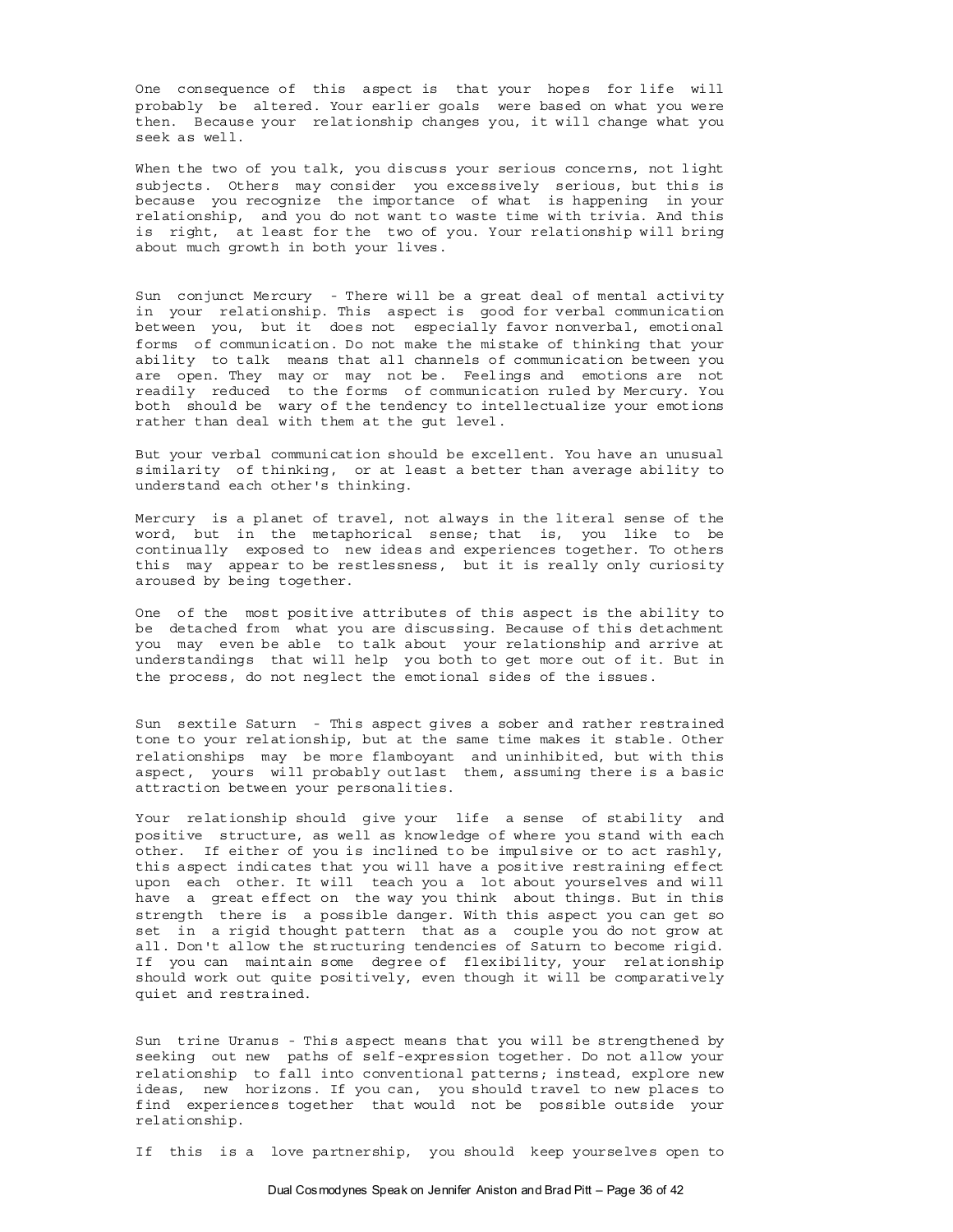friendships with others. Narrow conceptions of fidelity or possessiveness should not prevent you from having valid friendships outside of your relationship. Of course, this is not a license to be dishonest or immoral with each other.

On the contrary, this aspect calls for even higher standards of honesty. You must be honest not only with each other but with yourselves at all times. In this way, as you come to each new experience, you will be able to deal with it openly, not from a fearful or narrow position. Be assured that your relationship will expose you to new areas of life with each other and within yourselves.

Sun sextile Neptune - Your relationship tends to be very idealized. In some ways it is best suited to friendship, because this aspect tends to make a love relationship platonic. But if both of you are on a spiritual path, this aspect will reinforce your efforts to be together.

You will have very high ideals about what you should be to each other. Since you will be caught up in this ideal, you may be reluctant to deal with the ordinary, mundane aspects of life. Others may see your relationship as impossible or at least impractical, but that won't disturb you particularly. You will go right on, seemingly with your heads in the clouds. Obviously, this can be carried too far if you are not careful. You have to deal with the real world one way or another. Also you must learn to communicate with each other about all areas of your relationship, not just the ideal parts.

In the long run, this is not a particularly difficult aspect to deal with. The idealism it signifies can make a relationship quite beautiful. With this aspect it is not so much a matter of suppressing idealism that is needed but of learning to deal with reality.

Sun trine Pluto - This is a sign of an emotionally intense relationship that will transform you both for the better if you learn to move with its flow. Your overall life attitudes and philosophy will be very much affected by the emotional and psychological changes brought about by your relationship. The effect on both of you will be as profound as could be achieved through any kind of therapy or psychological analysis. Pluto rules psychological transformations, and you can be sure of profound changes wherever Pluto is involved.

Not only will your relationship change you inwardly, it will also have a visible effect on your personalities and the way you express yourselves to others. This is not an extremely difficult aspect to deal with, but if you are seeking a casual, light-hearted relationship, it would not be good. Because of Pluto, this will be a significant partnership and one that is not light in tone, although it has the potential to be quite creative.

In a sexual relationship, the effect of Pluto is to increase the emotional intensity as well as the emphasis on sex. The interest in sex will not be just for physical reasons, but also for the profound emotional effects that go with it. You both feel that sexual contact is an experience that affects you at all levels of your being and enables you to transcend ordinary reality. This attitude makes sex much more important to the two of you than it would be to others.

Moon sextile Venus - This aspect indicates warm and positive emotions between you. It is a good aspect for friendship and love in any kind of relationship. Furthermore, it indicates that you communicate your affections to each other easily and that you are emotionally compatible in general.

The effects of this aspect are very quiet and easy. It will not produce a sudden mad, passionate attraction between the two of you,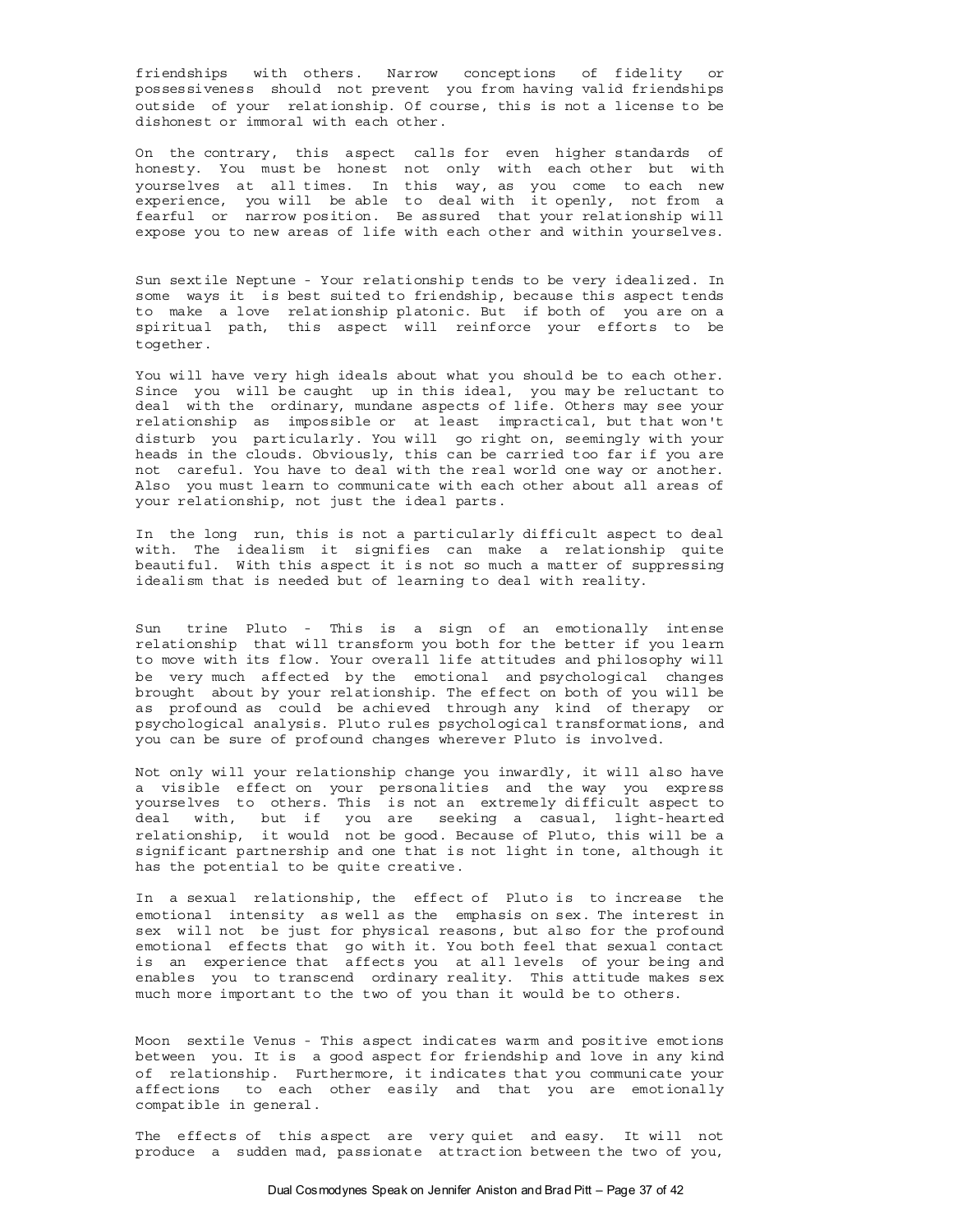but rather a relaxed feeling of affection. This kind of energy is better for a long-term relationship than for a short-term, possibly stormy affair.

In a love relationship, you will find that you are friends and lovers simultaneously. Friends with this aspect will have an affection for each other that is deeper than usual in a friendship.

In a marriage this aspect indicates that you want children and probably will have them. This aspect signifies fertility and motherhood. It is the sign of the earth mother. Love is strongly linked to parenthood with this aspect.

On the whole, this is one of the most beneficial aspects in a composite chart, although its effects are rather quiet.

Moon conjunct Jupiter - This aspect indicates that the two of you feel good when you are together. You feel warm toward each other, and you can express your feelings easily and with enthusiasm. If one of you is sad or depressed, the other person will cheer you up.

At the same time, you respect each other's emotions. You feel quite protective of your partner and try to keep them from being emotionally hurt by others. It may even get to the point of mothering each other; however, this will be experienced as supportive rather than oppressive. In fact, the effects of this aspect are quite far removed from the kind of mothering that may be better described as smothering, for you have a great deal of respect for each other's freedom and individual rights.

When disputes do arise, you will try to deal with them in a very highminded manner, not allowing yourselves to be petty or small. You will discuss the issues openly and try to resolve them in a way that is fair to both of you.

This aspect is often an indication that the two of you will be quite prosperous in a material way if you have the kind of relationship in which you own possessions in common.

Mercury sextile Saturn - This aspect makes you cautious in planning for the future and in approaching various areas of everyday life, and this can help ensure your success. When the two of you go about a task, you will succeed, not through blind luck but through careful and methodical planning. You leave nothing to chance, so you get very few unpleasant surprises. But be careful that being cautious does not also eliminate the possibility of pleasant surprises. Remain open to new experiences while you retain your carefulness.

At first, most relationships have to overcome some barriers to mutual understanding and arrive at a common ground of opinion. After that phase you will find that your thoughts and feelings about each other will remain constant and grow further along the lines you have established. That can be either bad or good, of course, depending on what kinds of feelings you have established in the beginning. With this aspect, if you get off to a bad start it will be difficult to change your point of view. But if the start is good, your relationship will continue that way.

Mercury trine Uranus - This aspect promises an intellectually alive relationship that will have a strong effect upon both of you in your ways of looking at the world. One of the main purposes of your relationship is to cause you to look out at the world from new points of view and with less rigid preconceptions. While this aspect does not in itself indicate whether your relationship will be a long-term one, it does indicate that you both will derive something of value from it. It is always good to have one's point of view challenged, and the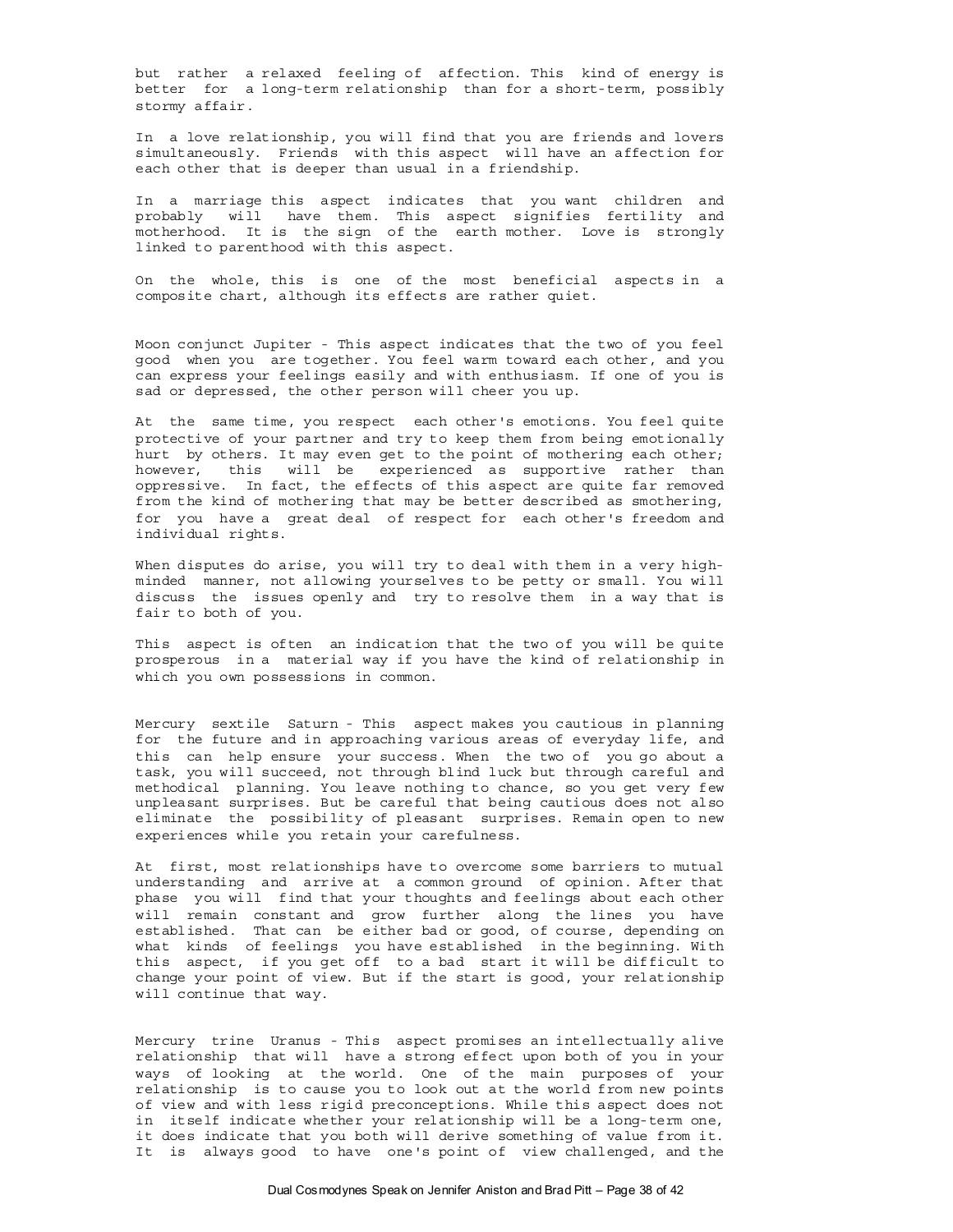challenge this aspect offers will not wipe you out mentally but will be a pleasant mental excitement.

This aspect can be useful in solving problems. Instead of trying the old familiar tried-and-true methods of problem-solving, which often do not work, you will find new methods that might be quite a bit more successful, especially because they relate to your individual needs. At any rate, you can expect that your relationship will be mentally stimulating.

Mercury sextile Neptune - This aspect indicates that the two of you are seeking some intellectual or mental ideal within your relationship. At its best this aspect can bring about instantaneous nonverbal communication between you, a direct intuitive understanding of each other's mind. At its least productive, this aspect can mean that one or both of you are over-idealizing your relationship rather than experiencing it as a reality. Even though the reality may not be that bad in itself, it is not taken for what it is.

However, this is not a particularly difficult aspect to handle; even in the most overly idealized fantasy, there is likely to be enough real communication between you to prevent crushing disappointment when the fantasy vanishes.

Idealism will always be a strong element in your relationship, even if you keep your feet on the ground about most things. There is nothing wrong with your idealism, because sometimes just believing in an ideal can help make it happen. This is a positive result that you can look forward to with this aspect.

Mercury trine Pluto - This aspect can grant the two of you a deep and subtle understanding of what your relationship is about, which can be very useful. Your relationship will not flounder because of a lack of insight, although it could falter if you don't acknowledge your insight. This aspect grants understanding even of the hidden psychological forces that are normally not accessible to people involved with each other.

Your relationship will strongly affect your way of expressing yourselves to others as well as your ways of self-understanding. You will encounter new aspects of your own inner lives that you were not aware of, and you will be enriched by these understandings if you truly acknowledge them and do not resist them.

The awakened awareness that should come about through this aspect will also stimulate your interest in exploring new dimensions of the world around you, as well as the world within. And this interest will greatly enlarge your views of the world.

Venus trine Jupiter - This aspect is one of the aspects that really helps to make a relationship successful, particularly a personal one. In fact, a professional association is very likely to become personal as well. This aspect is a strong indication of a warm, affectionate feeling between you.

In particular, your relationship will have a strong idealistic force that will make you optimistic about yourselves and each other. And this optimism will help bring about the ideal state of affairs that you expect. You will find that your relationship will help both of you grow as individuals, for it continually brings out your best qualities. There is a feeling of ease and peacefulness with this aspect. Neither of you seems to make unreasonable demands upon the other, but that can sometimes present another problem. If one of you must make some really important changes, the other may be reluctant to raise the issue for fear of disturbing the peaceful atmosphere.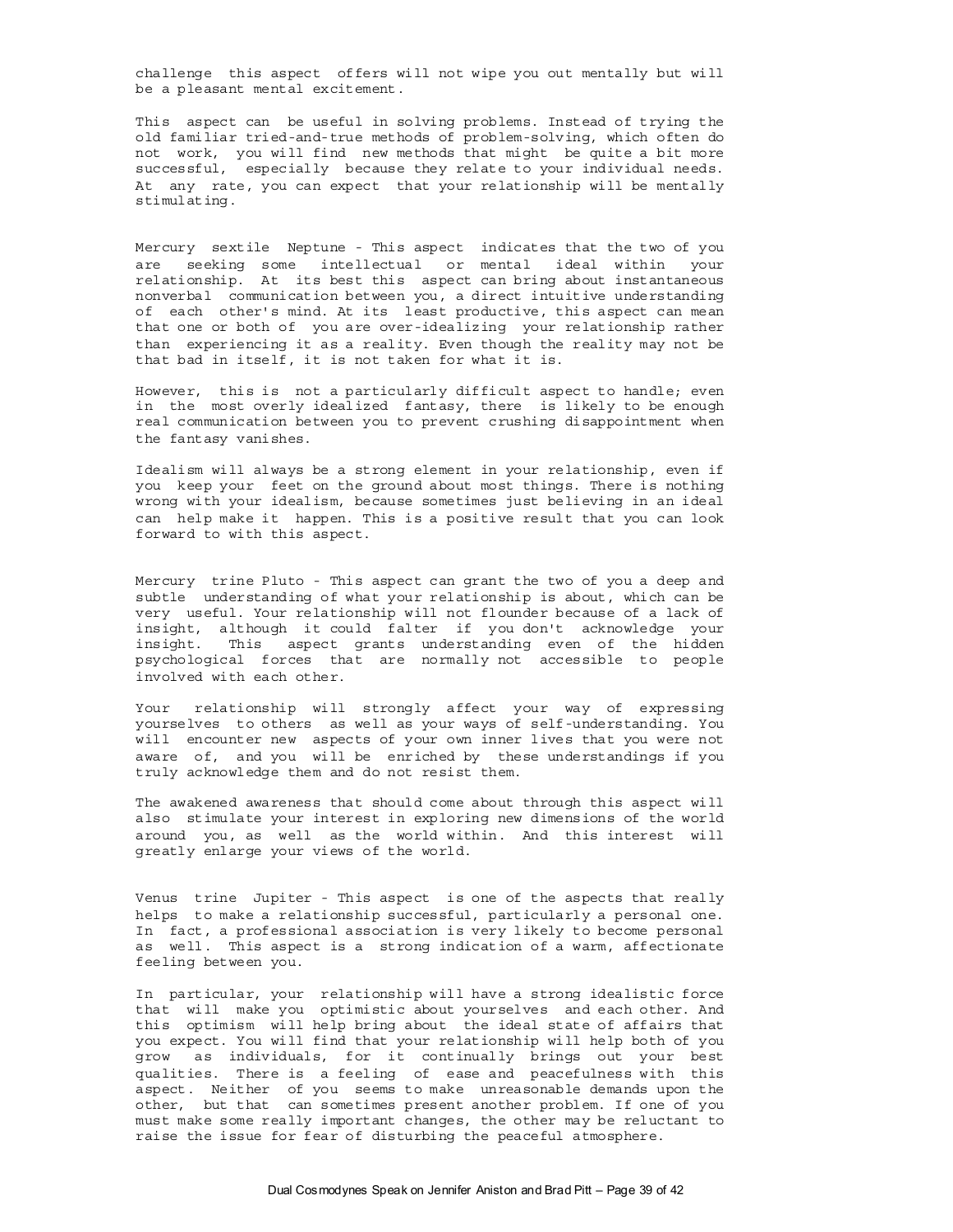Nevertheless, yours is a relationship in which you will feel that you can relax and be yourself with your partner. Your relationship ought to be successful and rewarding for both of you, whatever the reasons for your coming together.

Mars square Saturn - This aspect indicates that the two of you are working at cross purposes. At its worst, this aspect will make you get in each other's way to such an insufferable degree that you cannot get along at all. At best, there will be friction because one of you is always in a different state of mind from the other. But this aspect does not often give rise to open warfare. Usually it produces negative feelings that seethe below the surface without ever coming out into the open. Occasionally your feelings will go past the boiling point, however, and there will be a big explosion of angry words between you.

With this aspect, you obviously have work to do. First of all, you must open the channels of communication between you. You will tend to hide your anger even when it is not good to do so. Learn to let it out and get it over with. It is better to blow off steam more often and less intensely than to hold back your anger for a long time. Say exactly what is on your mind and try not to express irritation in little cutting remarks.

In a sexual relationship, this aspect often creates differences of timing. One of you will always be in a different mood from the other, and both of you will insist on what you want when you want it. Obviously someone has to give, and that will be difficult in this case. But if you each can decide, at least occasionally, to give in without a fuss, it will improve your relationship immeasurably.

Mars square Uranus - A personal relationship with this aspect is most likely to be successful if you have few expectations for it, because if it does not live up to what you expect, you may consider it a failure. With this aspect the two of you are especially impatient of objectives that "must" be attained. Your relationship will take its own course, and expectations will not rest easily on it.

This is not an especially good aspect if you are planning to be married or hope to establish some other type of permanent bond. Nor is it very good for a business relationship, for example, in which there are definite objectives to be gained. Such a relationship is not impossible, but you must allow a great deal of room for the unexpected and for sudden change. The more you restrict your relationship, the more likely it is to cause problems. Almost certainly there is something here that goes against social convention. If that fact restricts either of you, it will be even more difficult.

On the positive side, one thing is certain. If you are looking for a stimulating relationship that will bring something new into your world, this is it. Just give yourselves room to move.

Mars square Pluto - Ego forces run high between you, because something about your interaction makes you constantly challenge each other. That also means that you each invest a great deal of energy in being right at the other's expense. Consequently this aspect can create the most intense competition between two people, even to the extent of both physical and psychological battles. When the energies of this aspect operate unconsciously within a relationship, they can lead to considerable violence. Obviously it is very important to be conscious of them.

The two of you have very different aims in life, and if you choose to get in each other's way, you will certainly succeed in doing so. You will be able to get along with each other only by recognizing that there is plenty of room in the world for each of you to do what you want. Not only is there plenty of room in the world, but if you are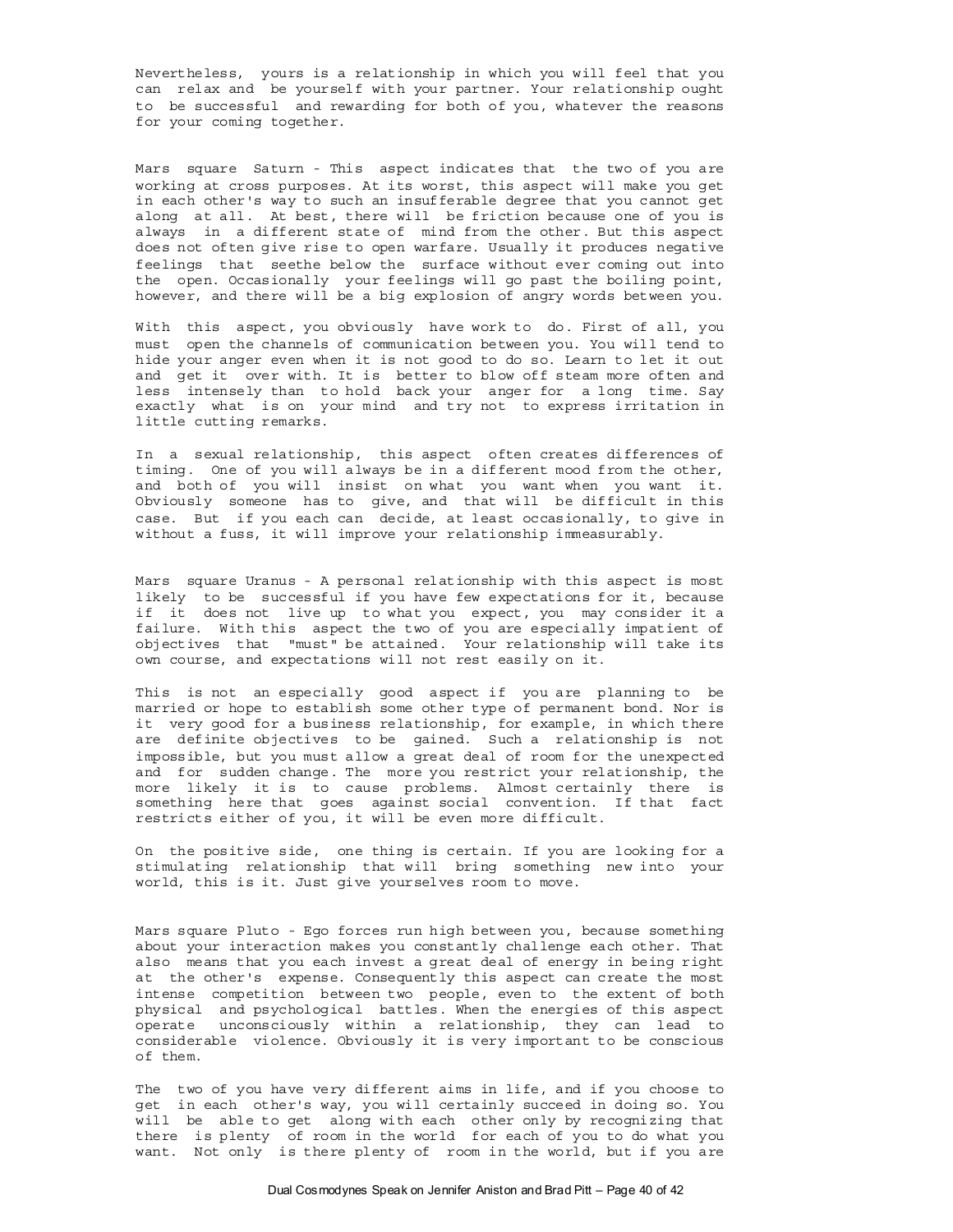willing you can also find room within your relationship for your separate aims. But both of you must be willing to make an effort, or you can't complain when your relationship blows up in your faces. This aspect does not make for getting along easily and spontaneously; you have to make it happen.

Saturn opposite Uranus - This aspect implies a state of tension arising from the fact that one of you feels that the other puts a complete clamp on his or her style, while the restrictive partner experiences the first one as a disruptive force. Add to this your great difficulty in communicating with each other, so that pressures are not released, and you have an explosive situation. You will probably find it difficult even to relax with each other.

With this aspect, if your relationship does get off the ground, there is still the critical problem of tension building up rather than being let off gradually. This problem causes many such relationships to end suddenly and without warning. It is clearly a situation in which the only solution is to learn to let off steam gradually. Talk frequently about what is going on between you and try to be as honest as possible. Your principle aim should be to state the truth accurately, not to score points over each other. This way you will be able to let out the energy and release the tension before it gets critical. Or your relationship may not be very happy or long-lasting.

Saturn trine Neptune - This aspect produces austerity of selfexpression, self-denial, and even asceticism. If this aspect is prominent in your chart, it is unlikely that the two of you have formed a relationship purely for pleasure. More likely you have come together with some higher purpose in mind, something involving discipline and working toward an ideal. You may even have come together to pursue a spiritual purpose. But even if the task is of a business or professional nature, the two of you will work very hard to attain your purpose and will indulge yourselves very little. Work and discipline themselves may be the ideal toward which you strive.

Obviously this style would not usually be found in a love relationship, except in an idealized platonic one. But the self-denial and discipline that are characteristic of this aspect will be a spontaneous self-expression, not an imposed condition that you are unwilling to put up with.

Saturn opposite Pluto - If this aspect is strongly placed in your chart, it can create a great deal of tension between the two of you, which will be expressed as rather explosive outbursts of feeling and passion. The problem is that the rigidity of Saturn encounters the irresistible transforming power of Pluto. An analogy can be found in the theory of continental drift, in which the continental land masses come together almost imperceptibly, but the accumulated pressure throws up mountains and produces earthquakes of terrifying violence. A relationship in which this aspect is strong is like that. Both of you are constantly changing, slowly, but powerfully, but you operate in such a way that it is difficult to let the changes happen. The result is that they happen all at once in a cataclysmic way rather than expressing themselves gradually.

When an emotional eruption occurs, it is because one of you has lost all hope of being able to deal with the other and bring about any kind of constructive change. Finally, when the pressure gets too great, you blow up, not to change your partner but to let off the powerful feelings stored up inside you.

If either of you is rigid, you must learn not to be. Don't allow your beliefs and ideas to persist unchanged. Do not wait until the pressure is so great that you can't handle the matter easily.